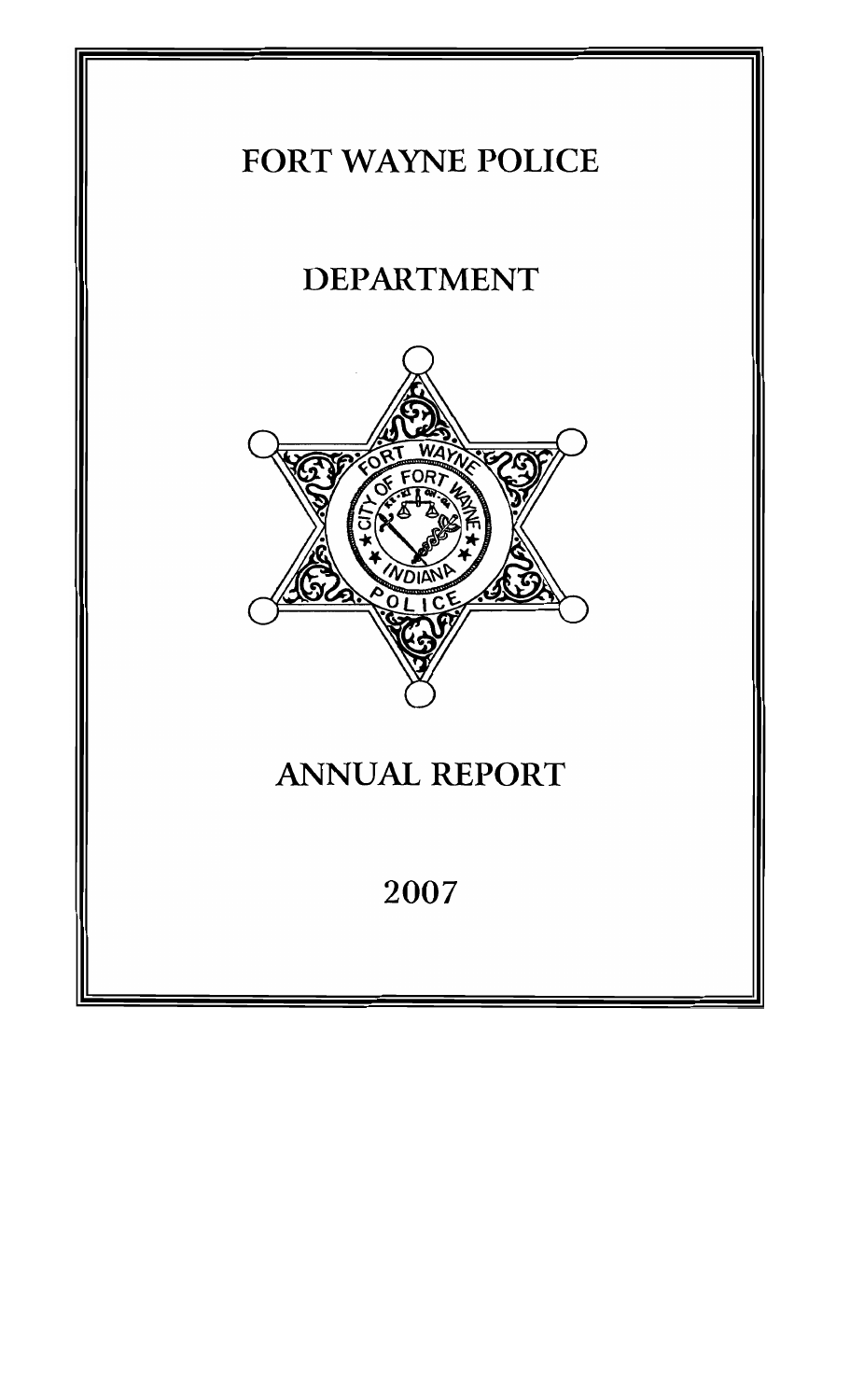## **TABLE OF CONTENTS**

| MISSION STATEMENT                     | i   |
|---------------------------------------|-----|
| ORGANIZATIONAL CHART                  | ii  |
| OUADRANT/DISTRICT MAP OF FORT WAYNE   | iii |
| INTRODUCTION                          | 1   |
|                                       |     |
| ADMINISTRATIVE DIVISION               | 2   |
| POLICE TRAINING CENTER                | 2   |
| SCHOOL RESOURCE OFFICERS              | 3   |
| OFFICE OF PROFESSIONAL STANDARDS      | 4   |
| <b>INTERNAL AFFAIRS</b>               | 5   |
| FIREARMS MANAGEMENT                   | 7   |
| GRANTS & RESEARCH                     | 8   |
| PUBLIC INFORMATION OFFICE             | 9   |
| INFORMATION SYSTEMS & TECHNOLOGY UNIT | 11  |
| NEIGHBORHOOD RESPONSE TEAM            | 13  |
| INVESTIGATIVE SUPPORT DIVISION        | 14  |
| INVESTIGATIVE DIVISION                | 14  |
| ROBBERY/HOMICIDE                      | 17  |
| BANK ROBBERY TASK FORCE               | 17  |
| CRIMES AGAINST PERSONS                | 17  |
| DOMESTIC VIOLENCE                     | 17  |
| JUVENILE AID                          | 18  |
| NORTH PROPERTY CRIMES                 | 18  |
| SE PROPERTY CRIMES                    | 19  |
| SW PROPERTY CRIMES                    | 19  |
| AUTO THEFT                            | 19  |
| FINANCIAL CRIMES                      | 19  |
| PAWN SHOPS                            | 20  |
| CRIMINAL INTELLIGENCE SECTION         | 20  |
| VICTIM ASSISTANCE                     | 20  |
| EVIDENCE AND PROPERTY SECTION         | 21  |
| CRIME ANALYSIS UNIT                   | 21  |
| CRIME STOPPERS                        | 21  |
| VICE & NARCOTICS BUREAU               | 22  |
| DRUG HOUSE ORDINANCE                  | 22  |
| PIPE & DRUM CORP                      | 23  |
| HONOR GUARD                           | 23  |
| CRIME SCENE MANAGEMENT                | 23  |
| LABORATORY SERVICES                   | 24  |
| NORTHWEST DIVISION                    | 25  |
| SPECIAL EVENTS                        | 27  |
| TRAFFIC COORDINATOR                   | 28  |
| EMERGENCY SERVICES TEAM [EST]         | 28  |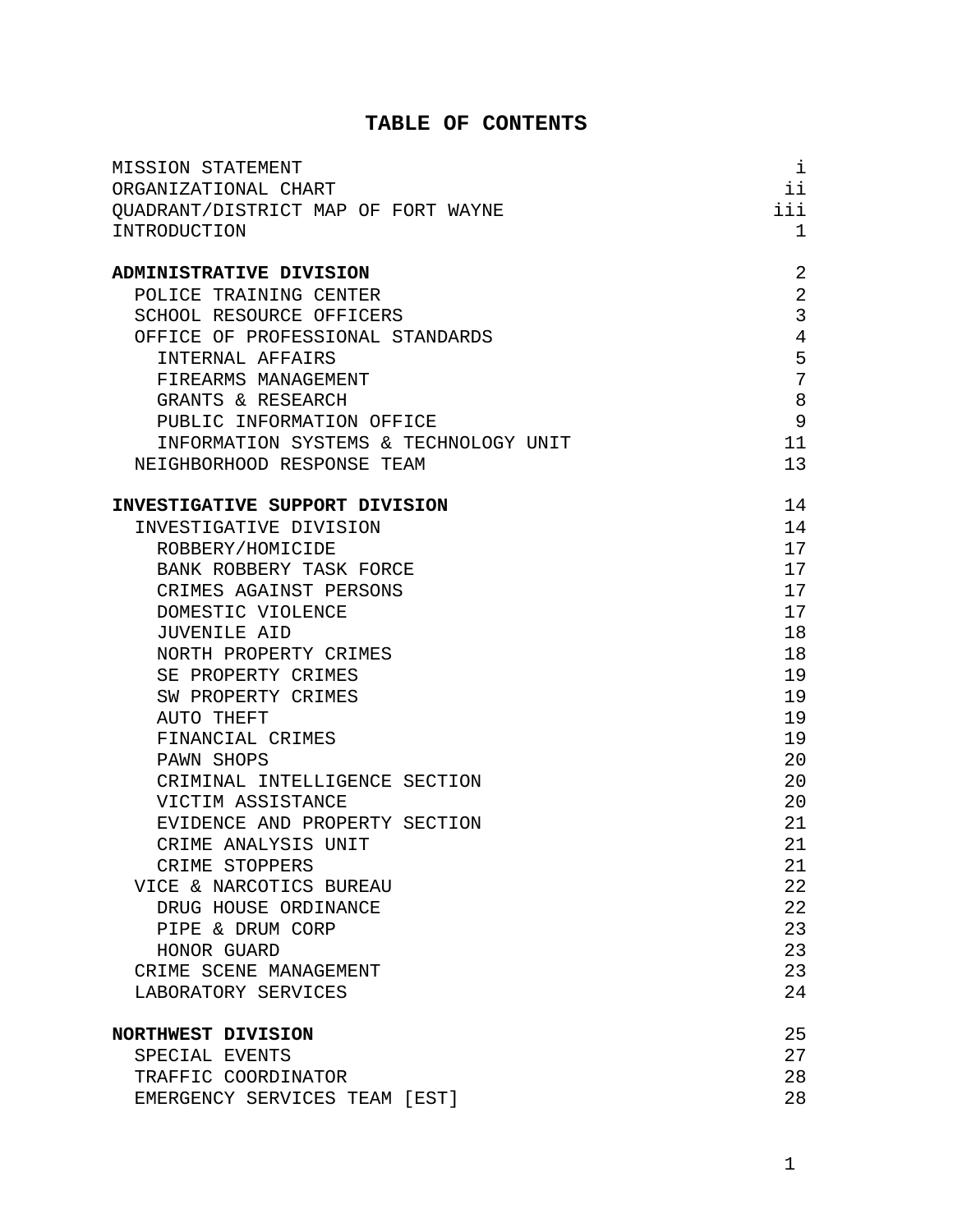| CRISIS RESPONSE TEAM           | 30 |
|--------------------------------|----|
| BOMB SQUAD                     | 31 |
| NORTHEAST DIVISION             | 32 |
| CRISIS INTERVENTION TEAM [CIT] | 34 |
| POLICE ATHLETIC LEAGUE [PAL]   | 35 |
| SOUTHWEST DIVISION             | 36 |
| FORT WAYNE POLICE RESERVES     | 38 |
| STUDENT POLICE PROGRAM         | 38 |
| HISPANIC LIAISON OFFICE        | 39 |
| CANINE SECTION                 | 40 |
| SOUTHEAST DIVISION             | 42 |
| CRIME PREVENTION BUREAU        | 44 |
| SCHOOL CHILD SAFETY EDUCATION  | 46 |
| GANG UNIT                      | 46 |
| INFORMATION SYSTEMS DIVISION   | 48 |
| COMMUNICATIONS [911]           | 48 |
| RADIO SHOP                     | 49 |
| RECORDS BUREAU                 | 50 |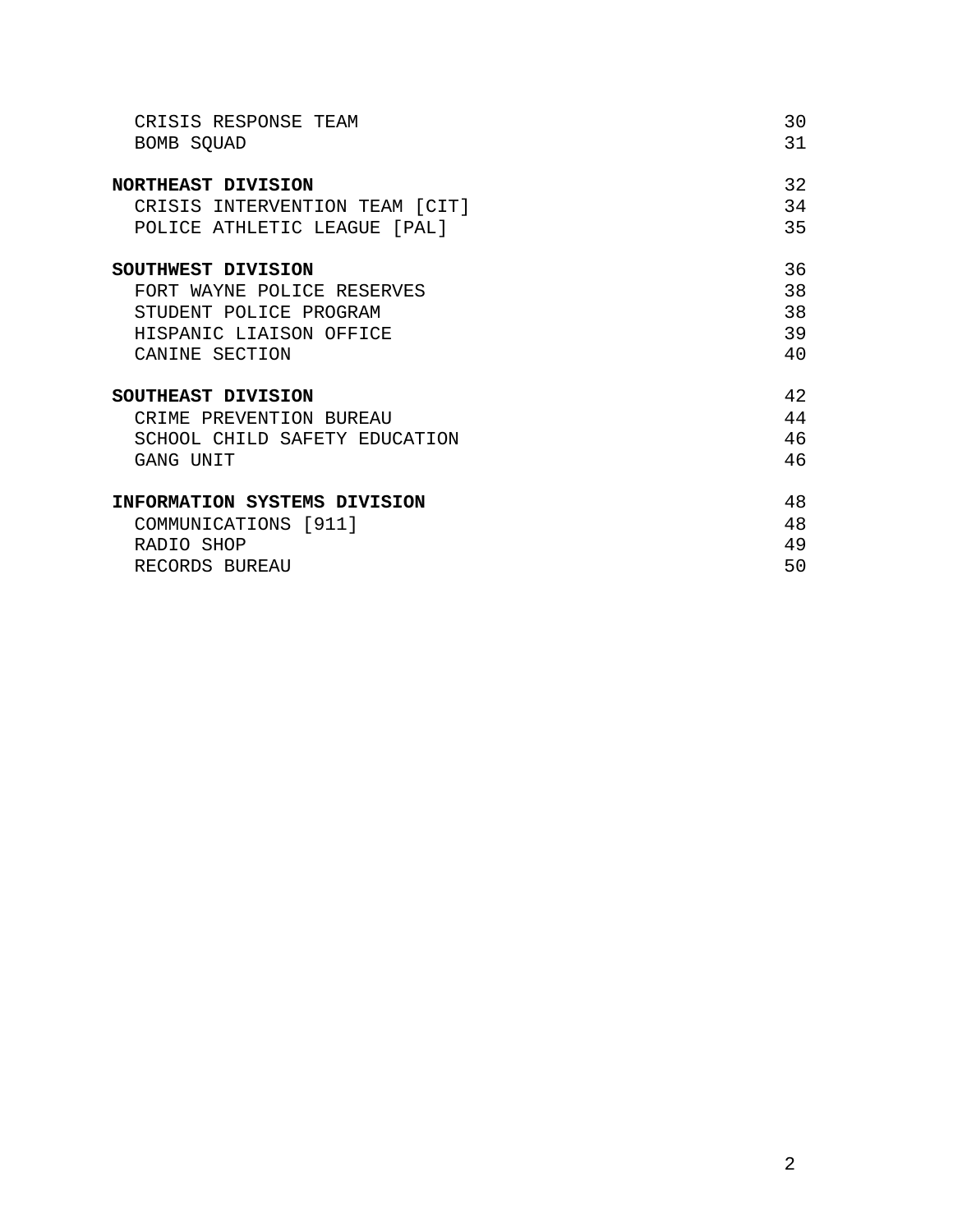# **MISSION STATEMENT**

The Fort Wayne Police Department, in partnership with our community, will strive to protect the life, property, and personal liberties of all individuals. We believe that the overall quality of life for all residents will improve through the deterrence of criminal activity and an understanding of the diversity  $\alpha$ f within cultures this community. Furthermore, we recognize the need for fair and impartial enforcement of the law with attention given to the highest possible quality of service delivery to the community.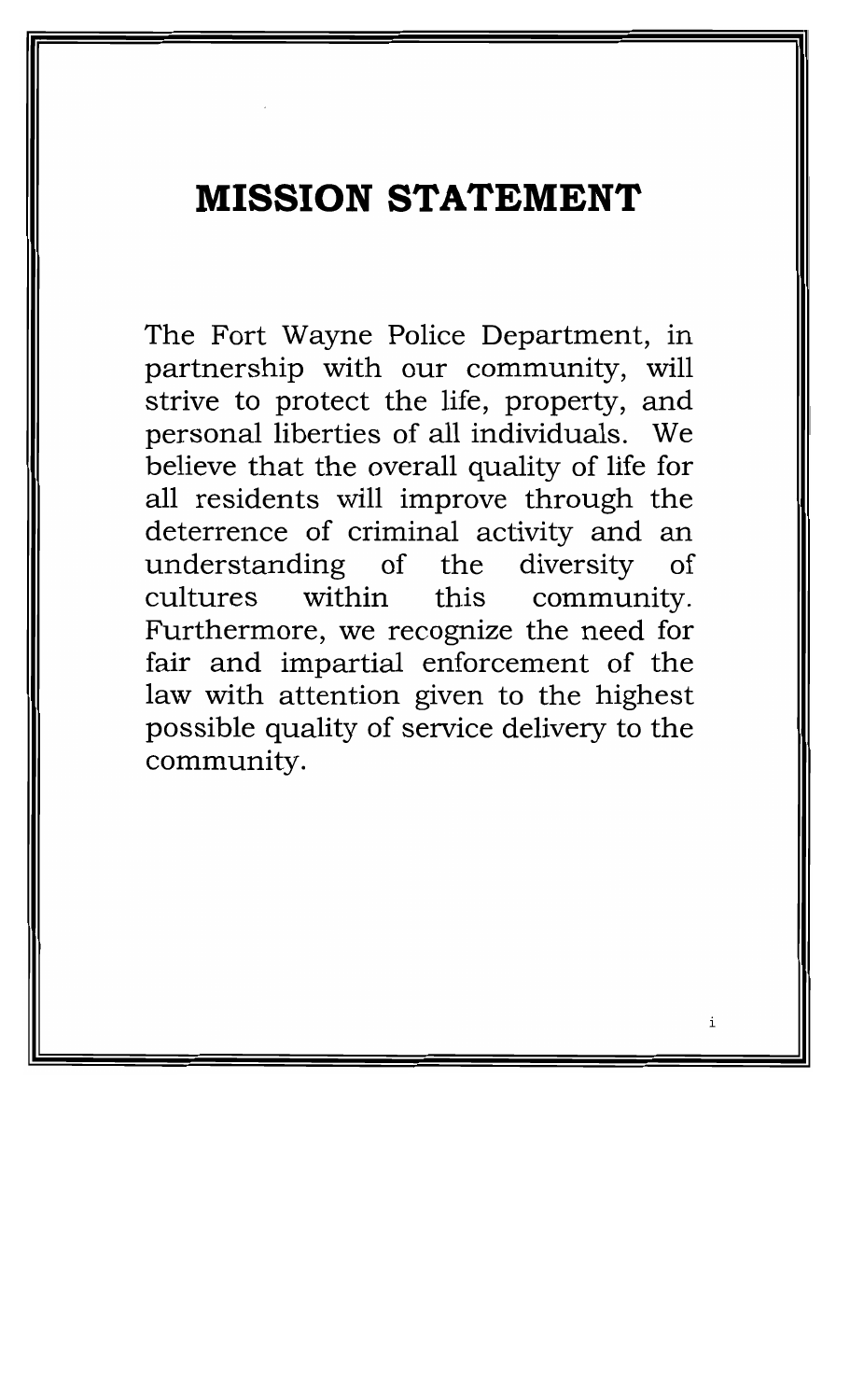## FORT WAYNE POLICE DEPARTMENT ORGANIZATIONAL CHART 2007  $\bar{z}$

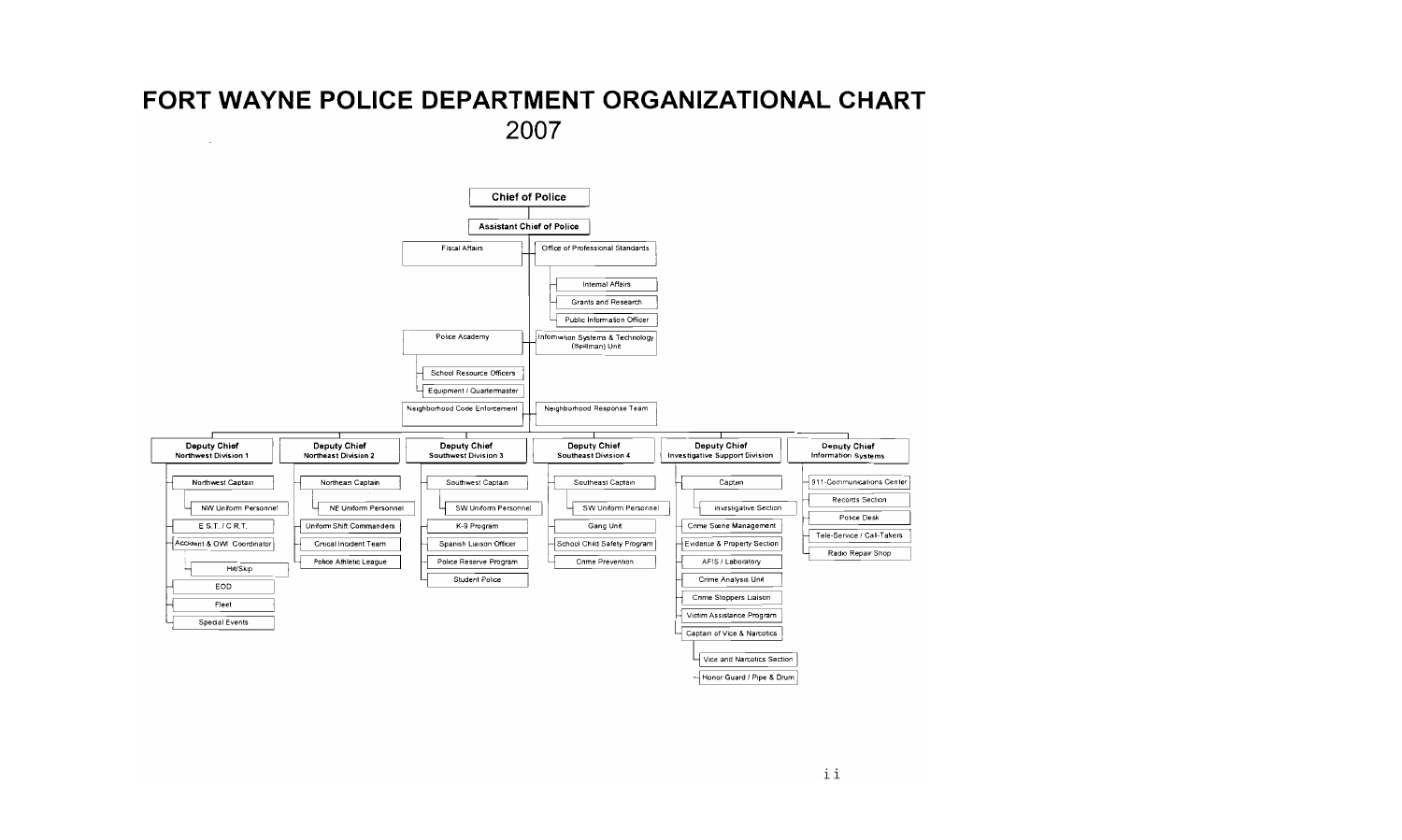



City of Fort Wayne Police Department Year 2007

Scale: 1" = 11500'  $W \leftarrow \sum_{S} E$ <br>0 11,500  $\equiv$ Feet

© 2004 Board of Commissioners of the County of Allen North American Datum 1983 State Plane Coordinate System, Indiana East Photos: Spring 2006 / Contours: 1999

Although strict accuracy standards have been employed in the compilation of this map,<br>Allen County does not warrant or guarantee the accuracy of the information contained<br>herein and disclaims any and all liability resultin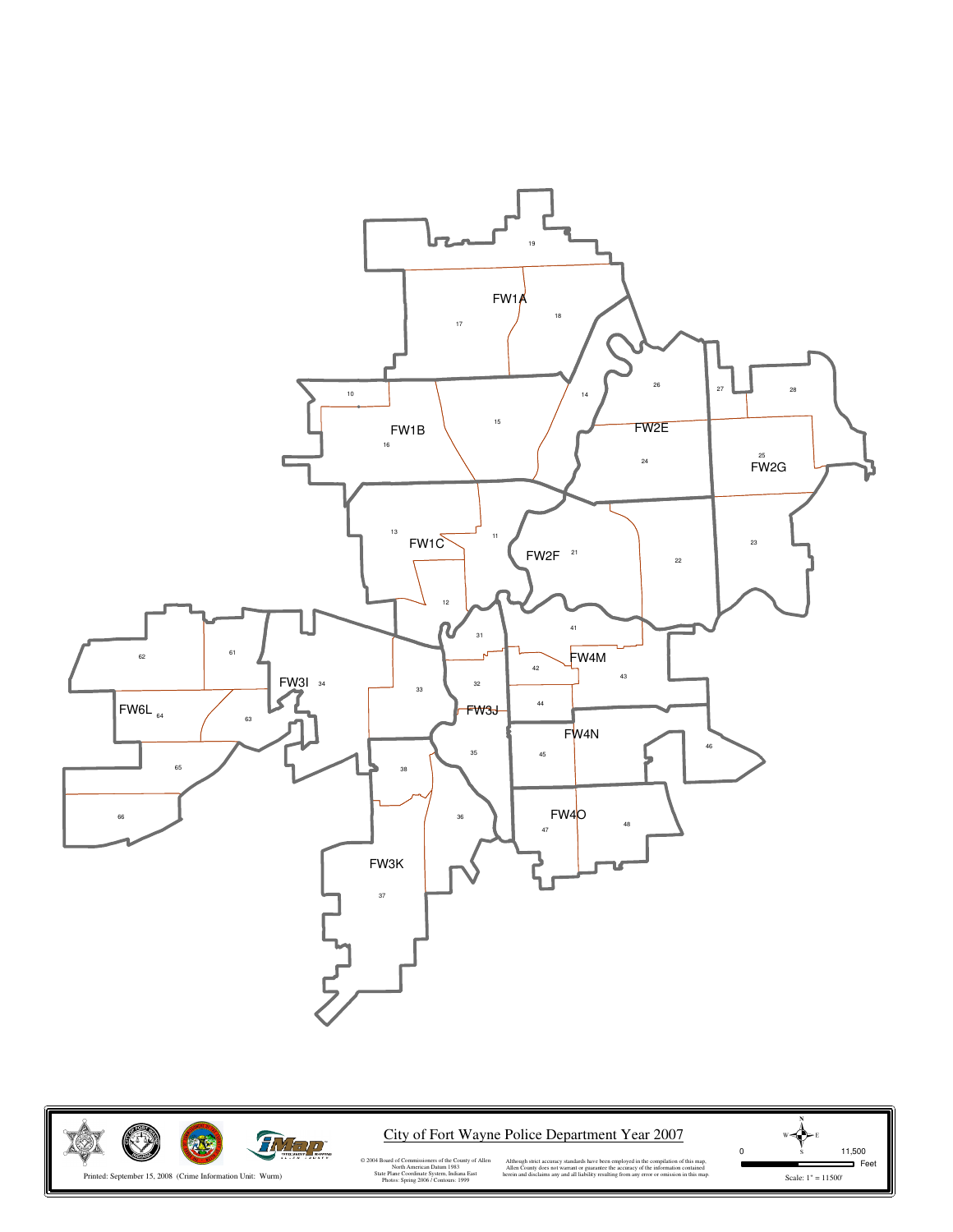## **INTRODUCTION TO THE FORT WAYNE POLICE DEPARTMENT**

Named after General Anthony Wayne, Commandant of the western troops on October 22, 1794, Fort Wayne is now the second largest city in Indiana. The Fort Wayne Police Department was first established in 1829 with one "Village Marshal." Today, the Department is made up of 450 sworn and 100 civilian personnel who serve a population of 250,000.

Led by Chief Russell P. York and Assistant Chief Ronald Partridge, the Department continues to evolve to meet the everchanging needs of the City.

For policing purposes, the City is divided into four quadrants: Northwest, Northeast, Southwest and Southeast. Each quadrant/division is commanded by a Deputy Chief: Martin Bender, Northwest; Dottie Davis, Northeast; Douglas Lucker, Southwest; Nancy Becher, Southeast; and Karl Niblick, Investigative Support. Investigative Support serves all four Divisions.

## **CALLS FOR SERVICE**

2006 2007

| NW DIVISION | 50,575  | NW DIVISION | 48,511  |
|-------------|---------|-------------|---------|
| NE DIVISION | 30,185  | NE DIVISION | 32,276  |
| SW DIVISION | 44,483  | SW DIVISION | 45,289  |
| SE DIVISION | 55,165  | SE DIVISION | 59,475  |
| NO DIVISION | 2,504   | NO DIVISION | 2,460   |
| TOTAL       | 182,912 | TOTAL       | 188,011 |

## **POLICE BUDGET**

| WAGES & BENEFITS                                 | \$39,991,062 |
|--------------------------------------------------|--------------|
| SUPPLIES & MATERIALS                             | 1,834,560    |
| OTHER SERVICES (Ins., Maintenance, Telephones)   | 4,980,008    |
| CAPITAL OUTLAYS (Vehicles, Furniture. Equipment) | 200,720      |
| TOTAL                                            | \$46,006,350 |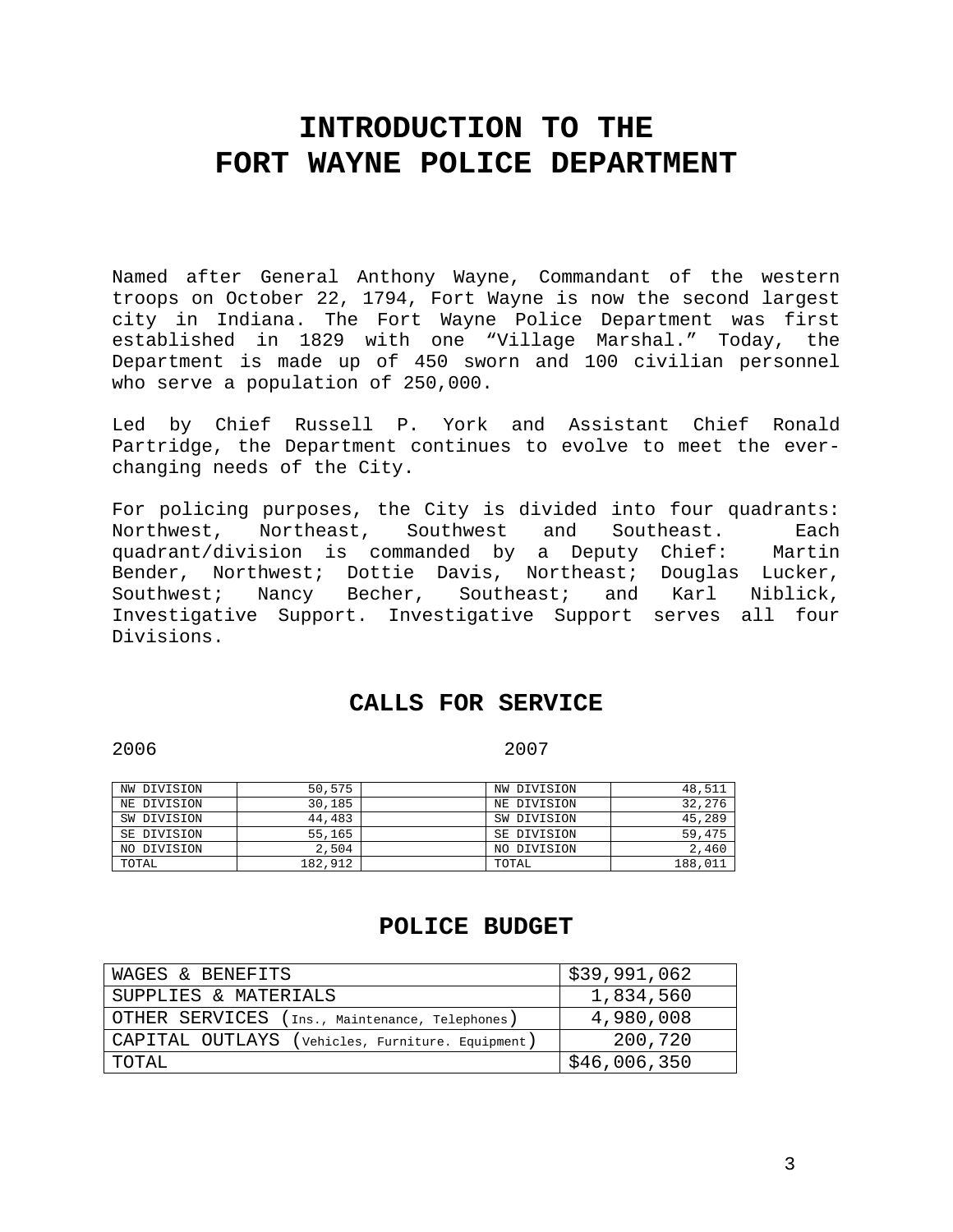# ADMINISTRATIVE

## **POLICE TRAINING CENTER**

### **SUMMARY OR ACTIVITIES**

The Fort Wayne Police Training Center is currently one of six certified training academies for law enforcement within the State of Indiana. The foremost responsibility of the Center is to facilitate the hiring and training of officers, either as lateral officers or basic recruits, and maintain the training records of all sworn and Reserve officers.

Throughout the year, the staff worked in partnership with the Regional Public Safety Academy to facilitate the transition of the Fort Wayne Police Training Center to the new Regional Academy. This state-of-the-art facility has 132,000 square feet and contains a 16-lane pistol range, simulation room, tiered classrooms and the latest exercise equipment; as well as facilities for the Fire Department and their training activities.

The  $57<sup>th</sup>$  Recruit Class of 30 candidates was graduated in October.

- 1. Complete the hiring process for the 57<sup>th</sup> Recruit Class in an effort to seat the class in June of 2007. **Achieved.**
- 2. Ensure the  $57<sup>th</sup>$  Recruit Class is diverse and represents the racial makeup of our community. **Achieved.**
- 3. Facilitate the  $57<sup>th</sup>$  Recruit Class and have them graduated by October 26, 2007. **Achieved.**
- 4. Transition the Training Center to move to the new Public Safety Academy of Northeast Indiana. **Achieved.**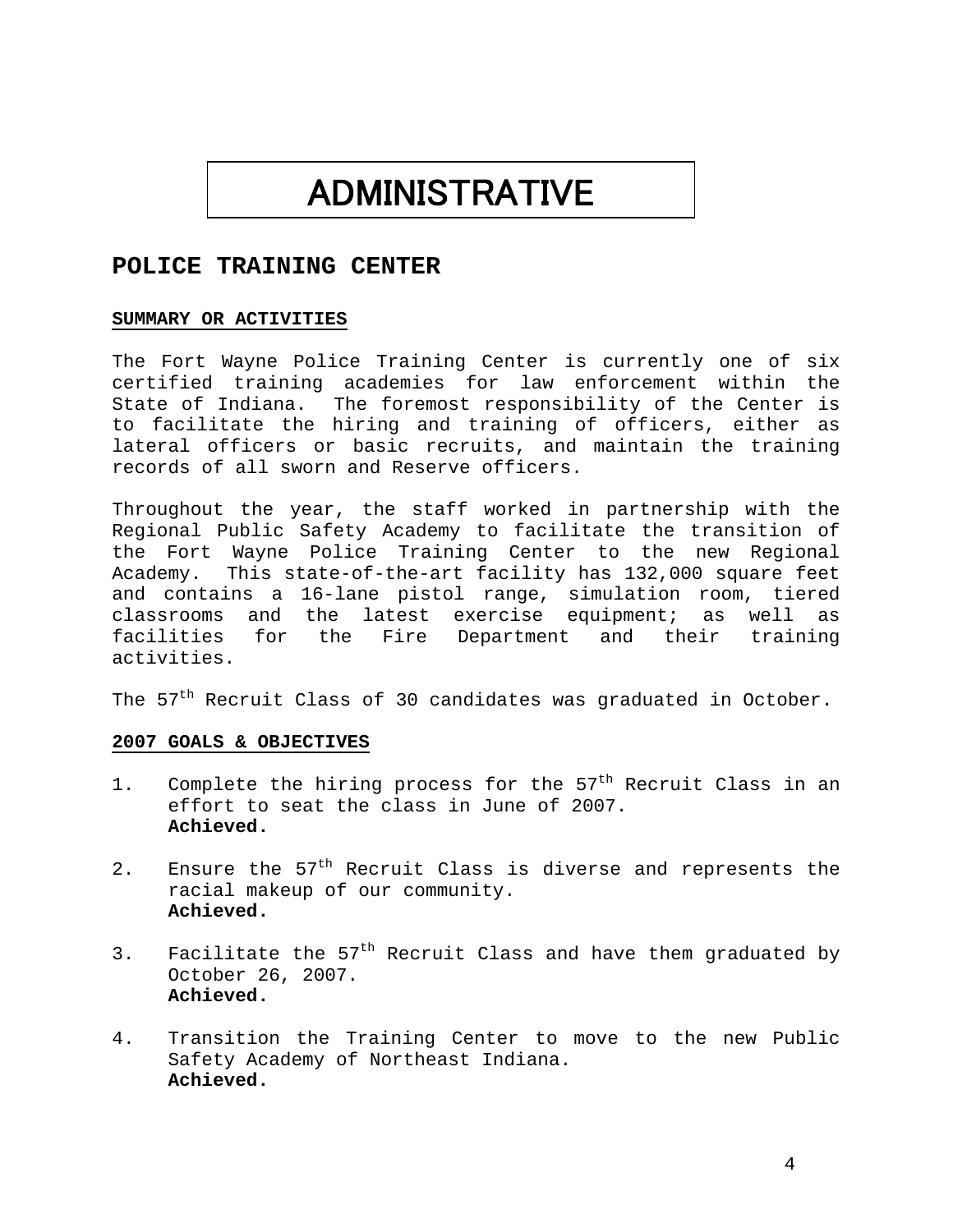- 1. Start the 58<sup>th</sup> Recruit Class in March.
- 2. Ensure all sworn members received State mandated 16 hours training.
- 3. Develop a First Line Supervisors training module and present to Supervisors.
- 4. Promote networking to attract training organizations to the new Regional Academy.

| 2003   | 2004   | 2005  | 2006   | 2007   |
|--------|--------|-------|--------|--------|
|        |        |       |        |        |
| 26,695 | 34,212 | .,992 | 34,346 | 49,240 |

### **TOTAL TRAINING HOURS PROVIDED**

## **SCHOOL RESOURCE OFFICERS**

### **SUMMARY OF ACTIVITIES**

The School Resource Officer's top priority is to provide a safe school environment for the high school students at Fort Wayne Community Schools. School Resource Officers serve all six of the FWCS high schools, as well as the middle and elementary schools that feed into them. The officers are responsible for reviewing their school's physical security and preparedness plans. They must work with the school system to implement changes in the school to ensure a safe environment.

Secondary duties can include, but are not limited to, teaching in classrooms, conflict resolution, counseling and other administrative tasks.

- 1. Assign a full-time Sergeant to the SRO program. **Not Achieved.**
- 2. Send officers to schools to further their education. **Partially Achieved.**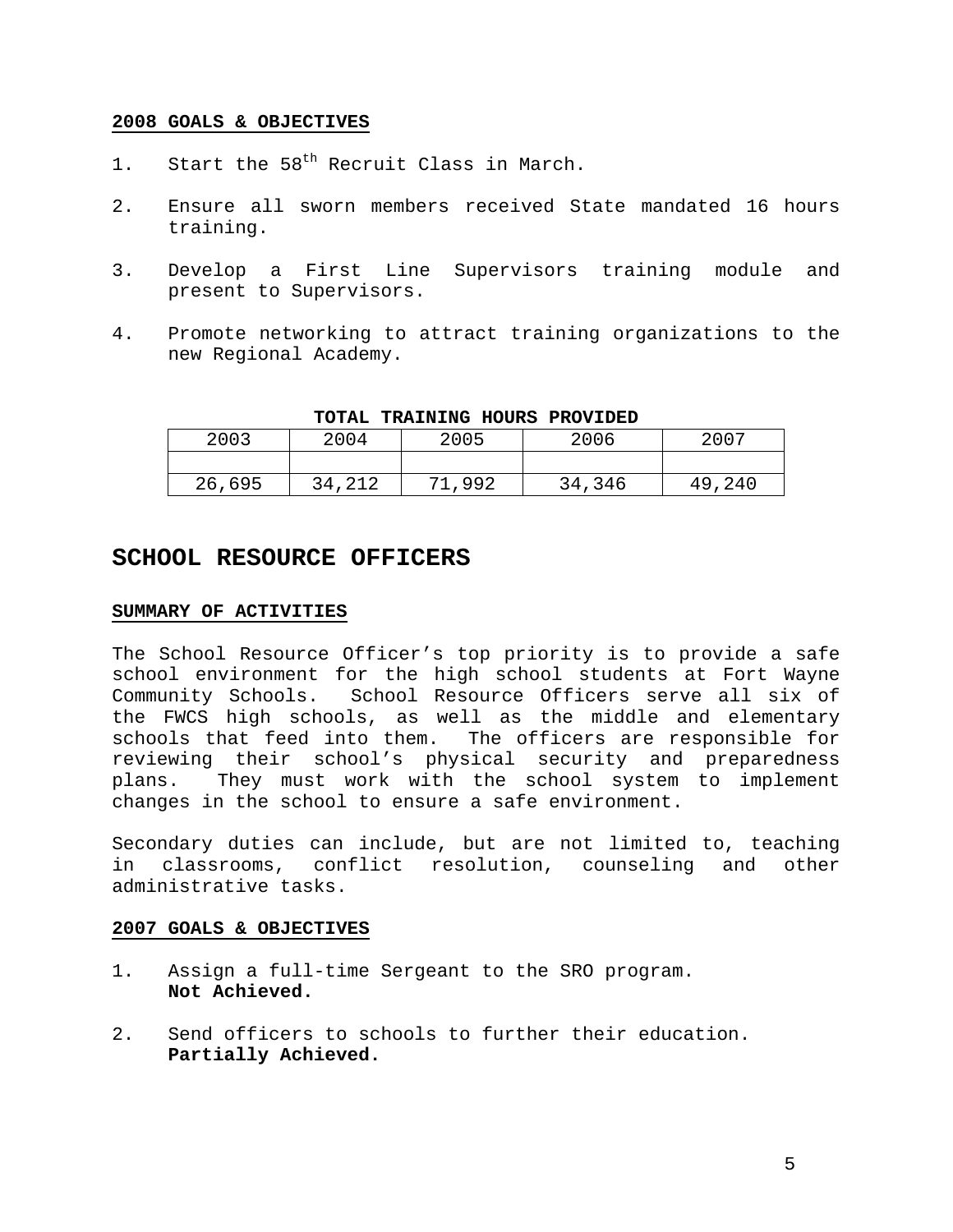3. Develop a plan for the utilization of the SROs during the summer break. **Achieved.** 

### **2008 GOALS & OBJECTIVES**

- 1. Assign a full-time Sergeant to the SRO program.
- 2. Host a National School Resource Officer basic and advanced school at the new Public Safety Academy.
- 3. Send three officers and the new supervisor (or current) to the NASRO conference.

|                        | 2005 | 2006 | 2007 |
|------------------------|------|------|------|
| Investigations         | 484  | 523  | 567  |
| Classes Taught         | 569  | 302  | 115  |
| Administrative Assists | 1496 | 1360 | 1867 |
| Conflict Resolutions   | 142  | 237  | 329  |
| Infraction Arrests     | 20   | 12   | 28   |
| Traffic Arrests        | 30   | 37   | 7    |
| Misdemeanor Arrests    | 241  | 239  | 206  |
| Felony Arrests         | 25   | 22   | 21   |
| Smoking Citations      | 46   | 36   | 28   |
| Drug Misdemeanors      | 40   | 20   | 16   |
| Drug Felonies          | 0    | 2    | 4    |
| Firearms Seized        | 1    | 5    |      |
| Other Weapons Seized   | 6    | 8    |      |
| TOTALS                 | 3100 | 2803 | 3190 |

### **PERFORMANCE INDICATORS**

## **OFFICE OF PROFESSIONAL STANDARDS**

Organized in 2004, the Office of Professional Standards includes the Internal Affairs, Information Systems and Technology Unit (formerly Spillman), the Grants & Research Unit, the Public Information Office and Firearms Evidence & Property Management. The office is under the direction of Lt. Lisa Williams.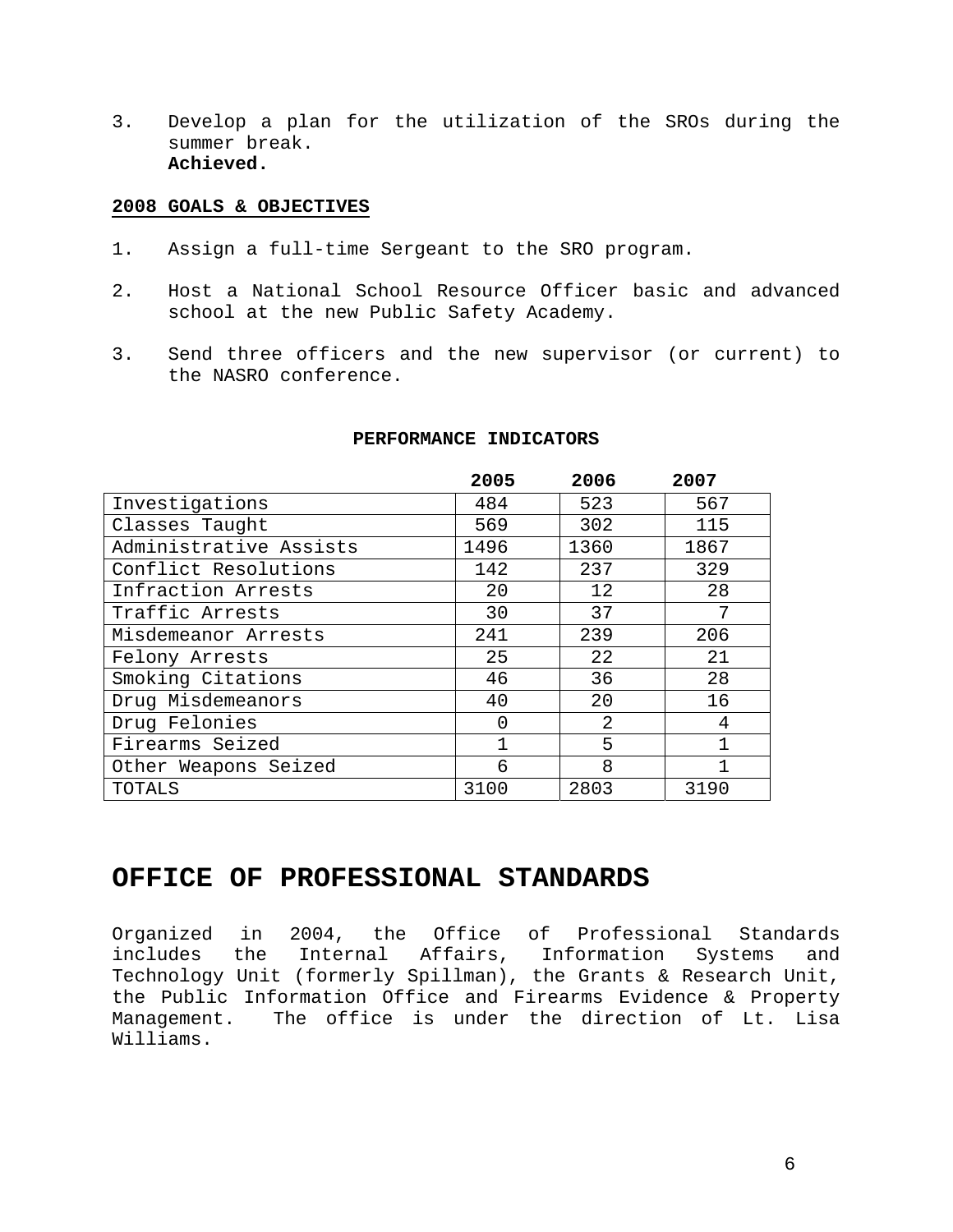## **INTERNAL AFFAIRS UNIT**

### **SUMMARY OF ACTIVITIES**

In addition to handling citizen complaints and requests for internal investigations, the Unit also oversees the random drug testing program, conducts various inspections and audits, as well as maintains personnel files, tort claims, EEOC complaints and lawsuits. A member is assigned to the Accident Review Board, Pursuit Review Board and the Shooting Review Team.

### **2007 GOALS & OBJECTIVES**

- 1. Continue to work on IA Trak Program. **Partially achieved – ongoing.**
- 2. Complete the Operating Manual. **Achieved.**
- 3. Monitor the completion of monthly vehicle inspections. **Achieved.**
- 4. Coordinate with the Training Center on training issues and background investigations for police applicants. **Achieved.**

- 1. Resume number of Internal Affairs investigations.
- 2. Continue to work with the Public Safety Academy on training issues discovered by the various activities of the I.A. Unit.
- 3. Continue to work with ACS on reconciling data and statistics generated by the I.A. Trak system for annual reports.
- 4. Gain final approval of the Operating Manual.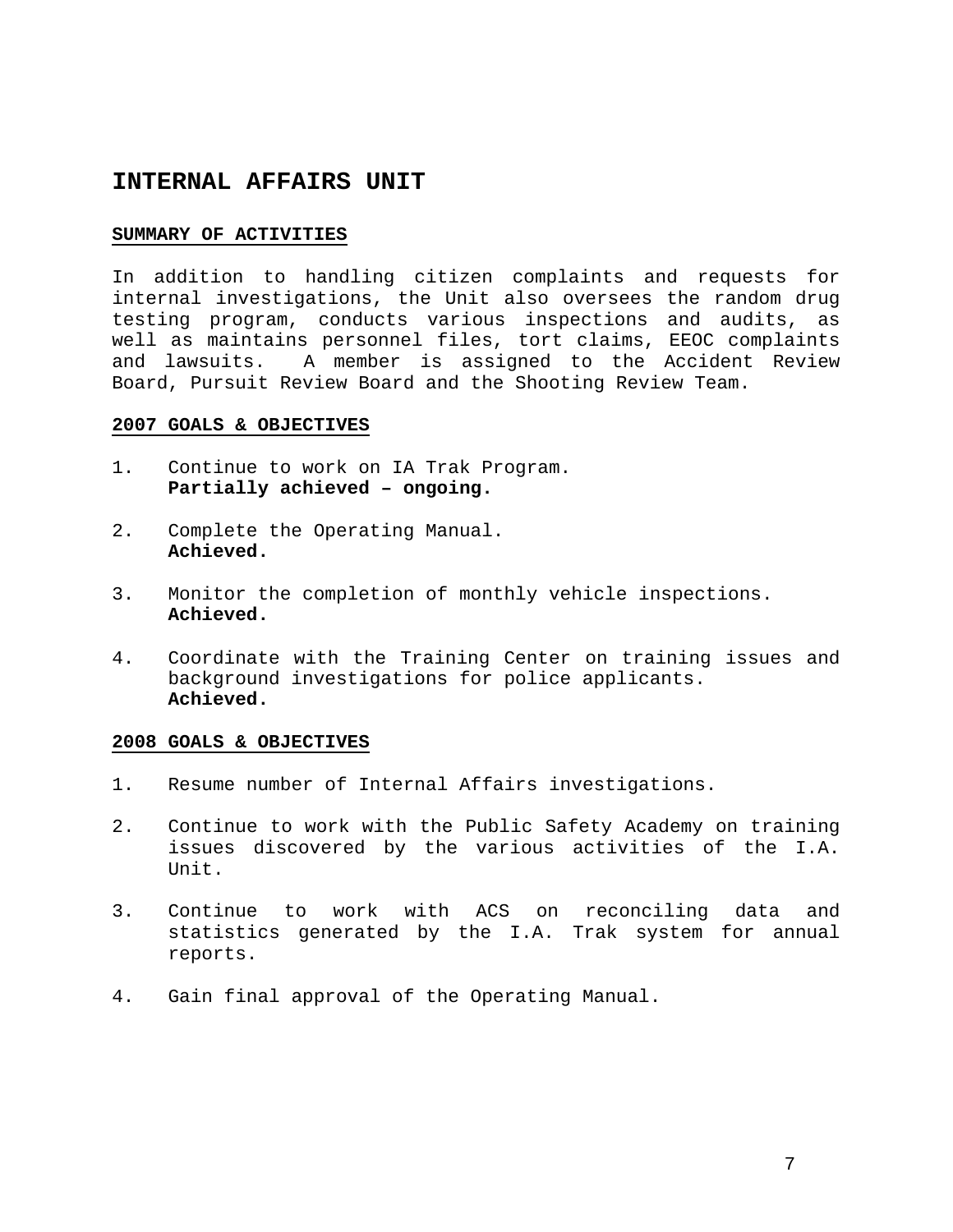### THREE-YEAR COMPARISON OF COMPLAINTS

| TYPE OF COMPLAINT | 2005 | 2006 | 2007 |
|-------------------|------|------|------|
| Internal          | 93   | 98   | 83   |
| External          | 34   | 34   | 21   |
| Tort Claims       | 55   | 59   |      |
| Lawsuits          | 24   | 23   | 26   |
| EEOC              |      |      |      |
|                   |      |      |      |
| TOTAL             | 214  | 215  | 202  |

### EXTERNAL COMPLAINTS BY RACE, SEX & CATEGORY

|                     | Male           | Male           | Male  | Male           | Female         | Female | Female   | Unk.           | TOTAL |
|---------------------|----------------|----------------|-------|----------------|----------------|--------|----------|----------------|-------|
|                     | Afr.           | Cauc.          | Hisp. | Other          | Afr.           | Cauc.  | Other    |                |       |
|                     | Amer.          |                |       |                | Amer.          |        |          |                |       |
| Confiscat<br>ed     | 1              | $\Omega$       | 0     | $\overline{0}$ | $\Omega$       | 0      | $\Omega$ | $\Omega$       |       |
| Property            |                |                |       |                |                |        |          |                |       |
| Excess.<br>Force    | $\overline{2}$ | 3              | ٦     | $\overline{0}$ | 1              | 1      | 0        | 0              | 8     |
| Improper<br>Conduct | $\overline{2}$ | 2              | 0     | $\overline{0}$ | 1              | 5      | 0        | $\overline{2}$ | 12    |
| Invest.<br>Neglig.  | $\mathbf 0$    | 0              | 0     | $\overline{0}$ | $\overline{0}$ | 0      | 0        | 0              | 0     |
| Tort<br>Claims      | 23             | 16             | 1     | $\overline{0}$ | 10             | 7      | 1        | 9              | 67    |
| Lawsuits            | 13             | 7              | 0     | 0              | $\overline{0}$ | 4      | 0        | 2              | 26    |
| <b>EEOC</b>         | 1              | $\overline{2}$ | 0     | $\overline{0}$ | $\mathbf 0$    | 0      | 1        | $\mathbf 0$    | 4     |
|                     |                |                |       |                |                |        |          |                |       |
| TOTAL               | 42             | 30             | 2     | 0              | 12             | 17     | 2        | 13             | 118   |

### COMPLAINTS BY RACE/GENDER

| African American (male)   | 36%             |
|---------------------------|-----------------|
| White (male)              | 25              |
| African American (female) |                 |
| White (female)            | 14              |
| Unknown                   | 11 <sub>8</sub> |

### USE OF FORCE COMPARISONS

|                              | 2005 | $\begin{array}{c} \begin{array}{c} \end{array} \end{array}$ | 2007 |
|------------------------------|------|-------------------------------------------------------------|------|
|                              |      |                                                             |      |
| Number of Suspect Contacts * | 641  | 714                                                         | 666  |

**\*** The 666 suspect contacts recorded equates to .35% of the 188,011 calls for service recorded in 2007.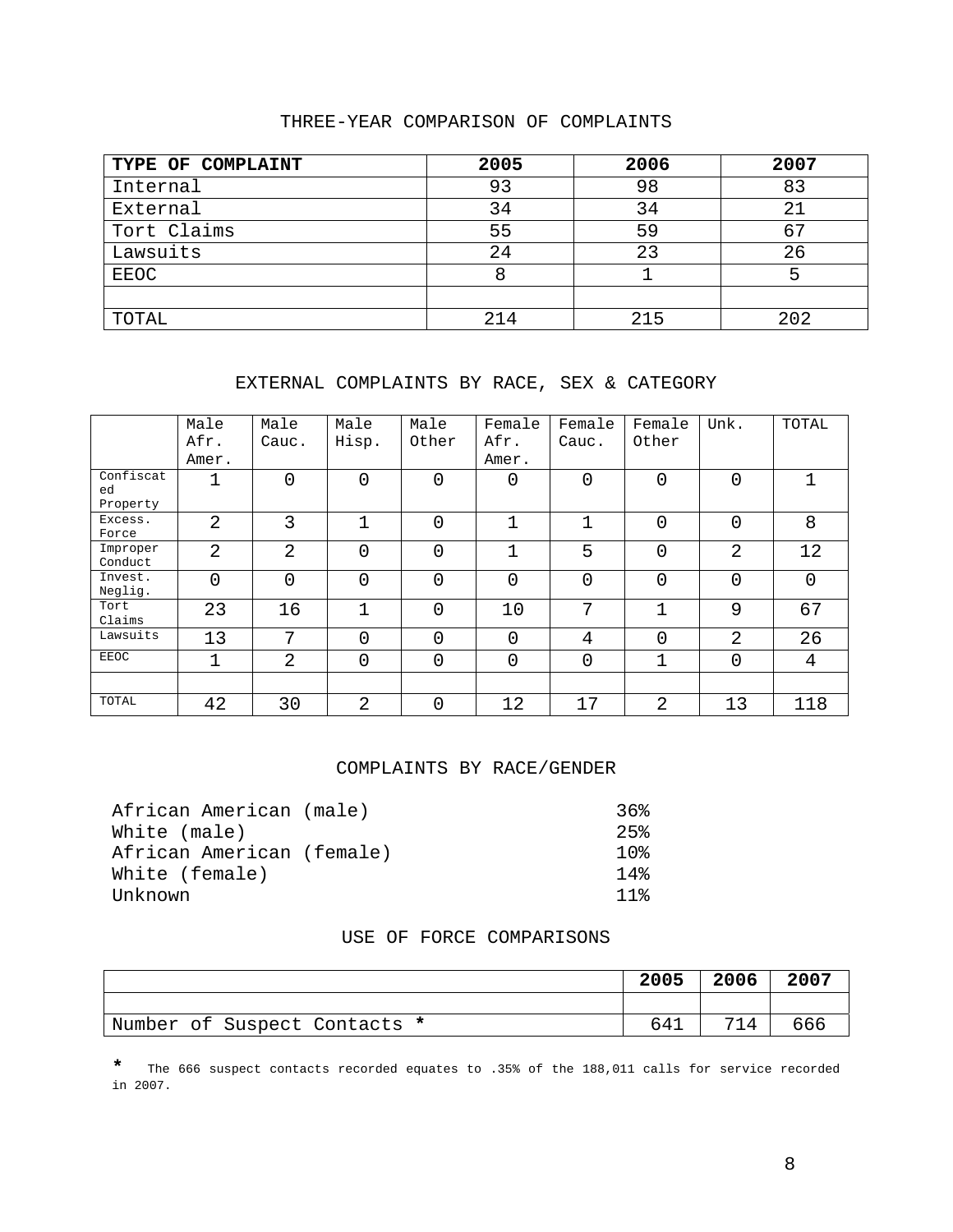|                             | 2005 | 2006 | 2007              |
|-----------------------------|------|------|-------------------|
| Physical Force              | 736  | 723  | $736 (+118)$      |
| Chemical Agent              | 143  | 187  | $143 (+18)$       |
| Impact Weapon               | 18   | 17   | $(+64$ $+)$<br>18 |
| Aimed Firearm               | 200  | 2.74 | +25%)<br>200      |
| Other (K-9, Beanbag, Taser) | a    |      |                   |

### TYPE OF FORCE/NUMBER OF REPORTED APPLICATIONS

### **FIREARMS MANAGEMENT**

### **SUMMARY OF ACTIVITIES**

This Unit handles the storage, processing, testing and tracing of firearms evidence, as well as firearms intelligence for the Criminal Intelligence Unit.

Casings/projectiles are submitted to the Integrated Ballistics Identification System (IBIS) at the Indiana State Police Lab to be entered into the database. This testing resulted in seven confirmed "hits." All firearms are traced through ATF, which has led to several recovered firearms which had been reported stolen.

The Unit is also responsible for the disposal of firearms which have been ordered by the Court destroyed. In 2007, 87 guns were melted and another 18 firearms were turned over to the Indiana State Police Lab for their reference collection.

Starting with the last quarter of 2007, the Section began keeping statistics on the number of suspension and revocation of handgun permits received from the State of Indiana.

- 1. Work with the Lab to reduce the time it takes to fingerprint a firearm. **Ongoing.**
- 2. Bring the Department into 120-day compliance under Indiana Code 35-47-3-2. **Ongoing.**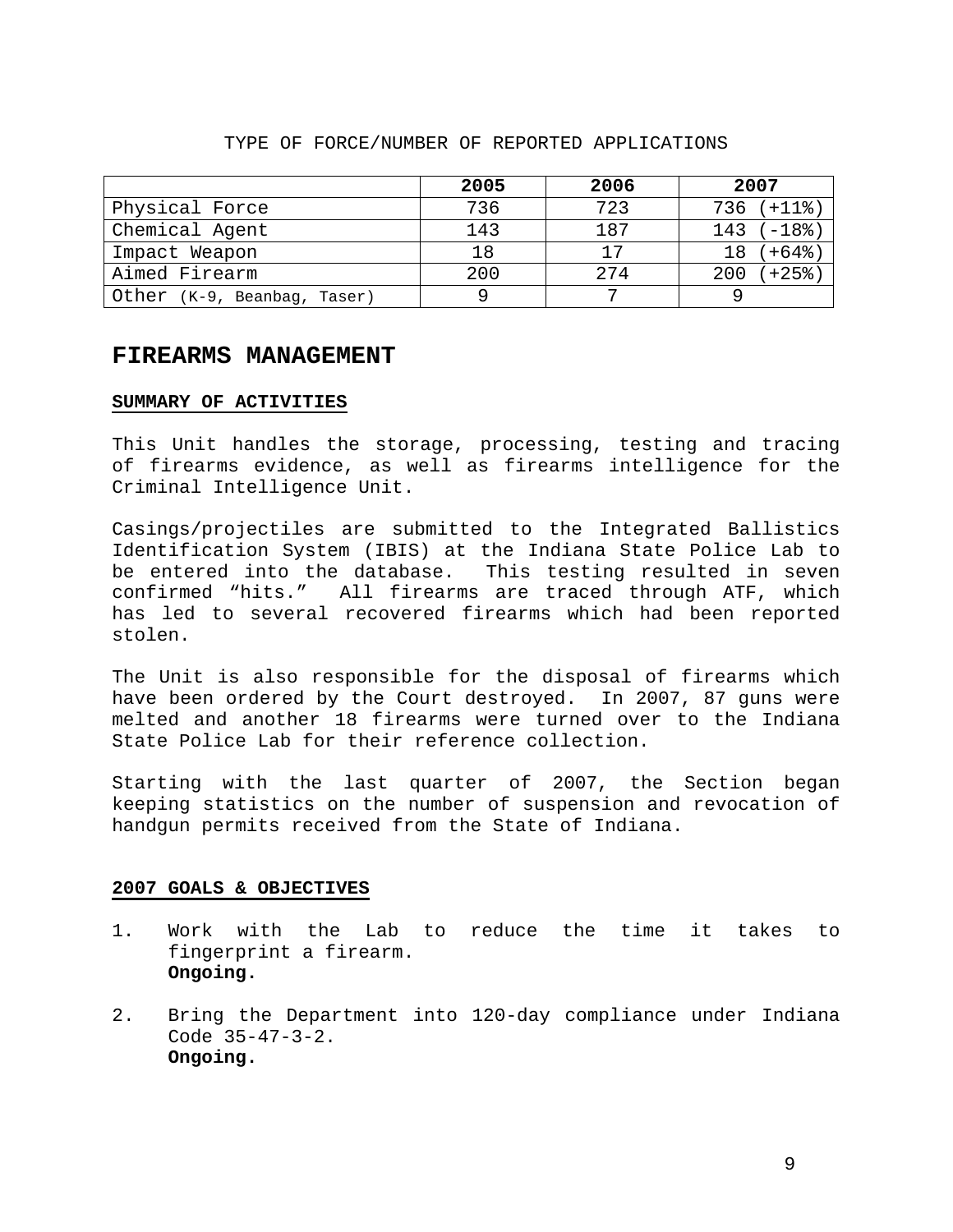- 3. Assist the Criminal Intelligence Unit with firearms intelligence and firearms tracking. **Ongoing.**
- 4. IBIS long guns at least quarterly. **Not Achieved.**
- 5. Eliminate the IBIS backlog for casings and projectiles. **Achieved.**

- 1. Work with the Lab to reduce the time it takes to fingerprint a firearm.
- 2. Bring the Department into 120-day compliance under Indiana Code 35-47-3-2.
- 3. Purge/review firearms cases older than seven (7) years.
- 4. IBIS long guns at least quarterly.

### **PERFORMANCE INDICATORS**

| Firearms Received                                | 611 |
|--------------------------------------------------|-----|
|                                                  |     |
| Found Firearms                                   | 58  |
| Firearms Involved in Domestic Disturbances       | 69  |
| Firearms Involved with Narcotics                 | 83  |
| Firearms Released                                | 110 |
| Firearms Destroyed                               | 87  |
| Firearms Given to Indiana State Police Reference | 18  |
| Collection                                       |     |
| Firearms IBIS Tested                             | 391 |
| IBIS "Hits"                                      | 7   |
| ATF E-Traces                                     | 522 |

## **GRANTS & RESEARCH**

### **SUMMARY OF ACTIVITIES**

Grant funds received in 2007 totaled \$42,435.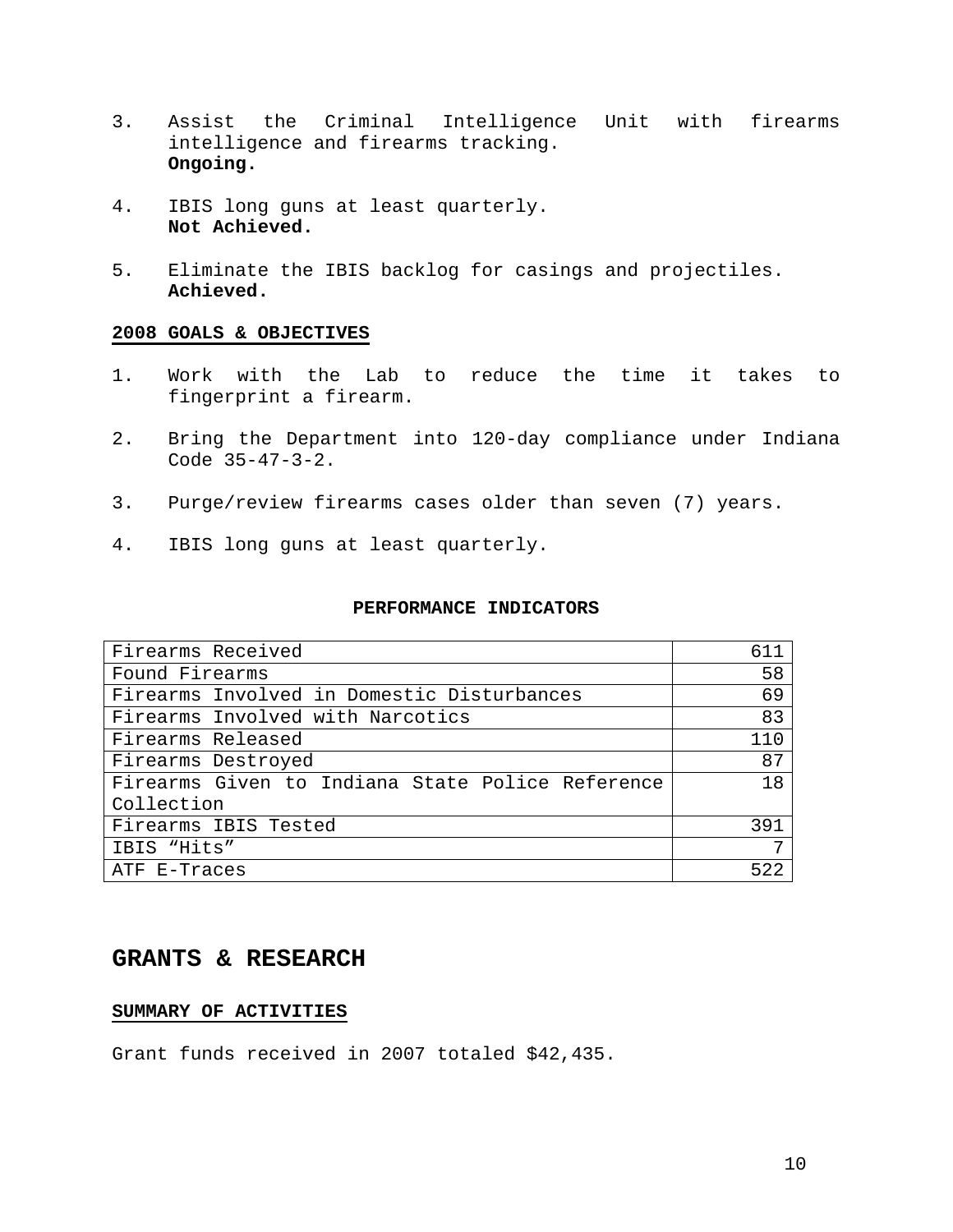- 1. Finalize staff inspection procedures. **Nearly Achieved. (88%)**
- 2. Secure funding for Domestic Violence Investigation Unit. **Achieved.**
- 3. Provide financial oversight for five (5) active Indiana Criminal Justice Institute traffic grant awards totaling \$616,425. **Continuing.**

### **2008 GOALS & OBJECTIVES**

- 1. Finalize staff inspection procedures.
- 2. Secure funding for Domestic Violence Investigation Unit.
- 3. Provide financial oversight for five active Indiana Criminal Justice Institute traffic grant awards.

| Indicator               | 2003        | 2004      | 2005      | 2006      | 2007     |
|-------------------------|-------------|-----------|-----------|-----------|----------|
|                         |             |           |           |           |          |
| Grant Funds<br>Received | \$1,308,095 | \$789,270 | \$928,809 | \$892,618 | \$42,435 |
| Policies<br>Written     | 10          | 25        | 12        | $\sim$    |          |
| Research<br>Projects    | 4           | 6         | 3         |           |          |
| Grants<br>Managed       | 13          | 11        | 8         | ⇁         |          |

### **PERFORMANCE INDICATORS**

Average 5-year grant funds received: \$778,068.

## **PUBLIC INFORMATION OFFICE**

The office handles news releases, ride-along requests, building tours, speaking engagements, public service announcements, press conferences, a television program, "Behind the Badge," as well as answering hundreds of questions posted on the Department's web site, "Forum," page. The in-school child safety program, "Officer Phil," completed its third year, impacting approximately 17,000 students. The program was so successful, it now includes a local parochial school and two private schools.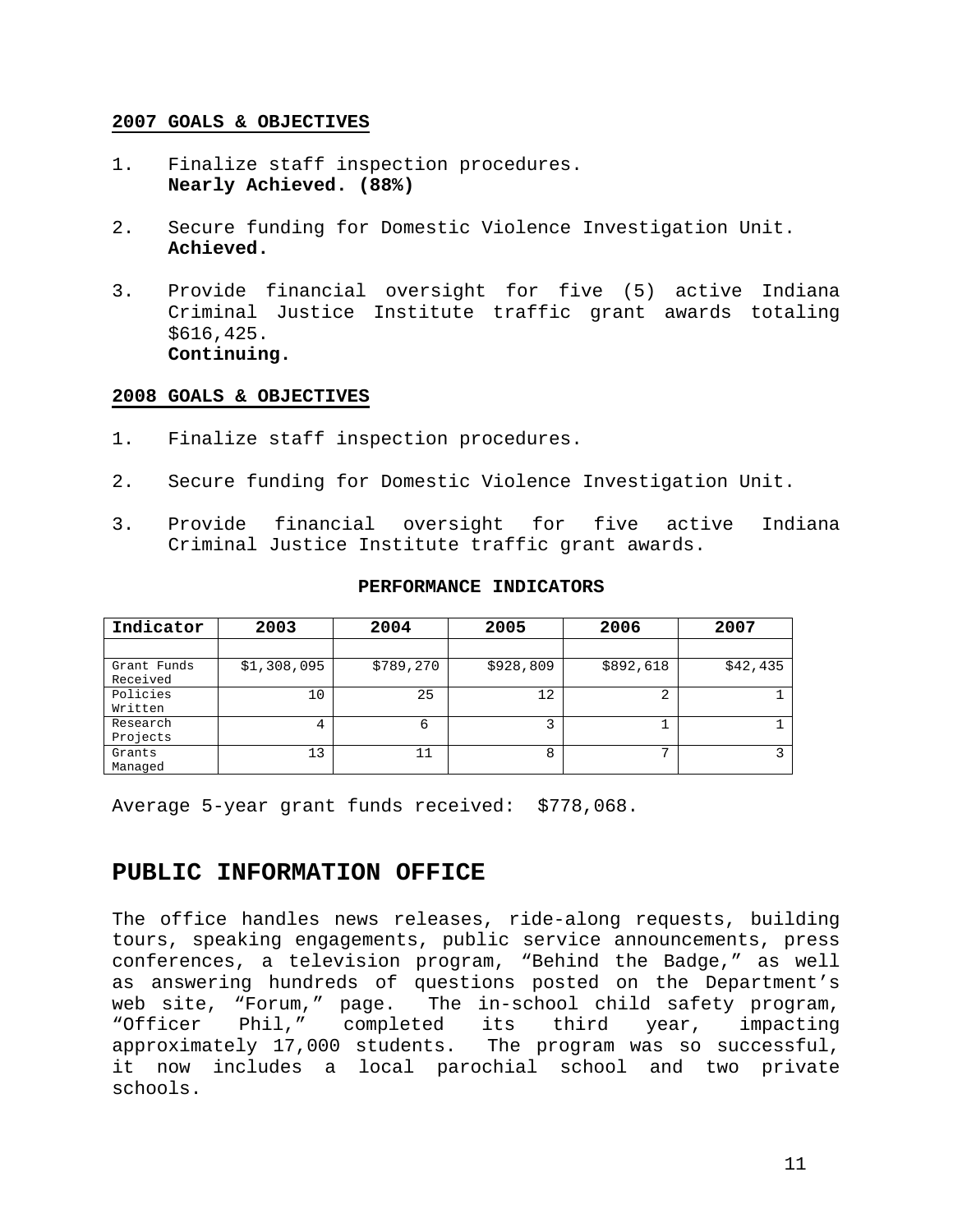The office also planned and held a department-wide picnic at Franke Park in the summer with increased attendance.

### **PERFORMANCE INDICATORS**

|                              | 2007 | 2006 | 2005 |
|------------------------------|------|------|------|
| News Releases                | 117  | 129  | 148  |
| Ride-Alongs                  | 245  | 256  | 135  |
| Building Tours               | 12   |      | 24   |
| Speaking Engagements         | 60   | 49   | 51   |
| Press Conferences            |      | 6    |      |
| Public Service Announcements |      |      |      |
| Television Programs          |      |      |      |

The office once again teamed up with the American Red Cross in our annual effort to collect donations of blood during the holiday season. The goal was 1000 units of blood. Although the goal was not realized, well over 900 units were collected.

The office continues to foster an international relationship with our Sister Cities', Gera, Germany and Takaoka, Japan Police Departments. Public Information Officer, Michael Joyner, traveled to both Gera and Takaoka in an effort to bolster international relationships. The trip has resulted in a first ever officer exchange program. In February 2008, two Gera, Germany officers will spend four weeks working with the Fort Wayne Police Department.

- 1. Establish relations with our Sister City, Takaoka, Japan's Police Department.  **Achieved.**
- 2. Establish a mentoring program working with children at risk in the Fort Wayne Community School System, and the continued expansion of the "Officer Phil" safety program. **Achieved.**
- 3. Incorporate into the Department's web site, translations to better serve all citizens of Fort Wayne. **Not Achieved.**
- 4. Develop an on-line Department-wide newsletter. **Not Achieved.**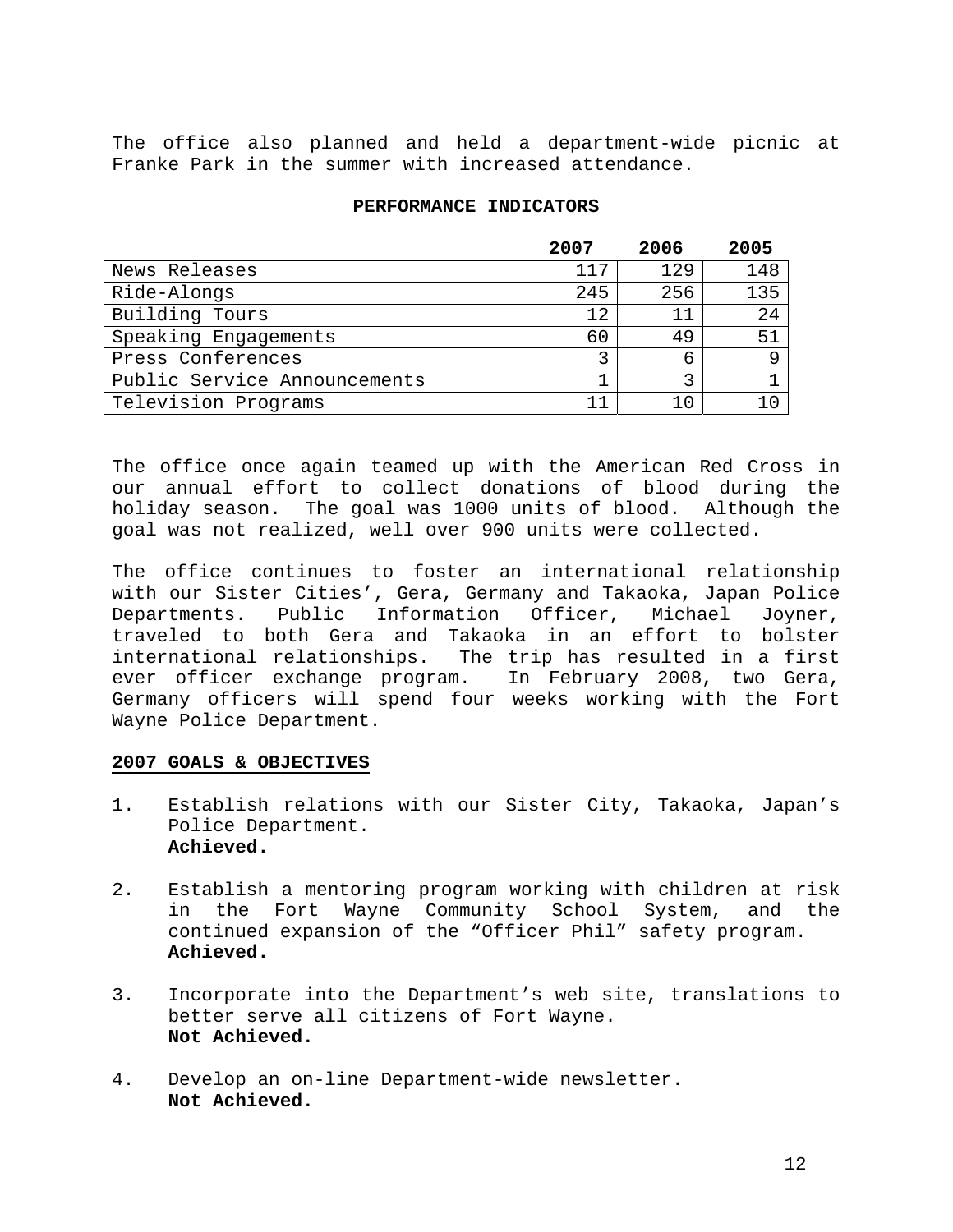## **INFORMATION SYSTEMS & TECHNOLOGY UNIT (ISTU)**

### **SUMMARY OF ACTIVITIES**

The primary responsibility of the Information Systems & Technology Unit (ISTU) is to maintain the quality, integrity and security of our Spillman Data Base. The system is the central repository for all of the Department's police records and is shared with several agencies in Allen County.

The unit is also responsible for maintaining the computers Department-wide and training police personnel in the use of the various computer systems.

The SafeNet Identification program continued with several new applicants with memory impairment being entered into the system. The staff also continued to maintain the Department web side, FWPD.org.

The 57<sup>th</sup> Recruit Class received five days of intense training on data entry and direct entry reporting; digital photography, incar mobile data computers and the State of Indiana's new Electronic Vehicle Crash Reporting System.

The Training Center's computer Lab was refurbished with new equipment and recommendations made for the new Regional Public Safety Academy.

All police mobile data computers were upgraded with the latest software. The Unit also explored various automated vehicle location (AVL) products and assisted in finding a vendor and funding.

- 1. Assist in implementation of automated vehicle location (AVL) for department vehicles. **Partially Achieved.**
- 2. Explore and possibly implement alternative to 800 MHz data transport. **Achieved.**
- 3. Install and conduct training for new Spillman Mobile product. **Achieved.**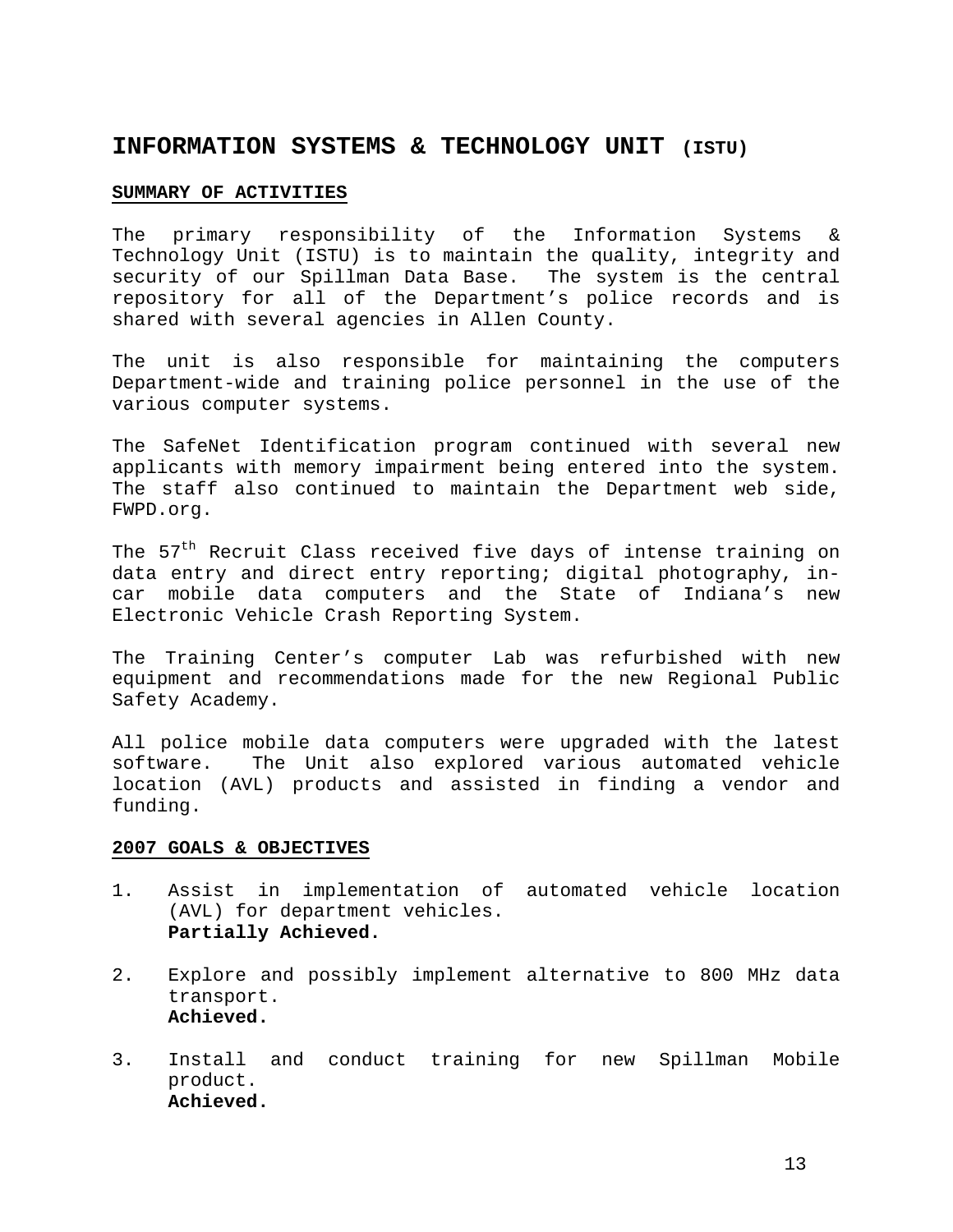- 4. Fully implement Indiana State Electronic Vehicle Crash Reporting (EVCRS) and conduct training. **Achieved.**
- 5. Complete implementation of image/document management software. **Achieved (ongoing).**
- 6. Assist in completion of the Department's migration to the storage area network (SAN). **Achieved.**
- 7. Conduct street-level MDC troubleshooting training. **Not Achieved.**
- 8. Provide Spillman access at the Sexual Assault Treatment Center. **Achieved.**
- 9. Migrate Drug Tip database to Windows XP compatible application. **Achieved.**
- 10. Complete and make available internal web site. **Achieved.**

- 1. Assist in implementation of automated vehicle location (AVL) for Department vehicles.
- 2. Move all Departmental cellular modems to permanent virtual private network between the Department and its service provider.
- 3. Expand resources available from police vehicles via cellular modems.
- 4. Complete configuration of AirMobile for use over the cellular network.
- 5. Install graphical Spillman interface and conduct training in same.
- 6. Replace aging Mobile Data Computers (MDCs) in police vehicles.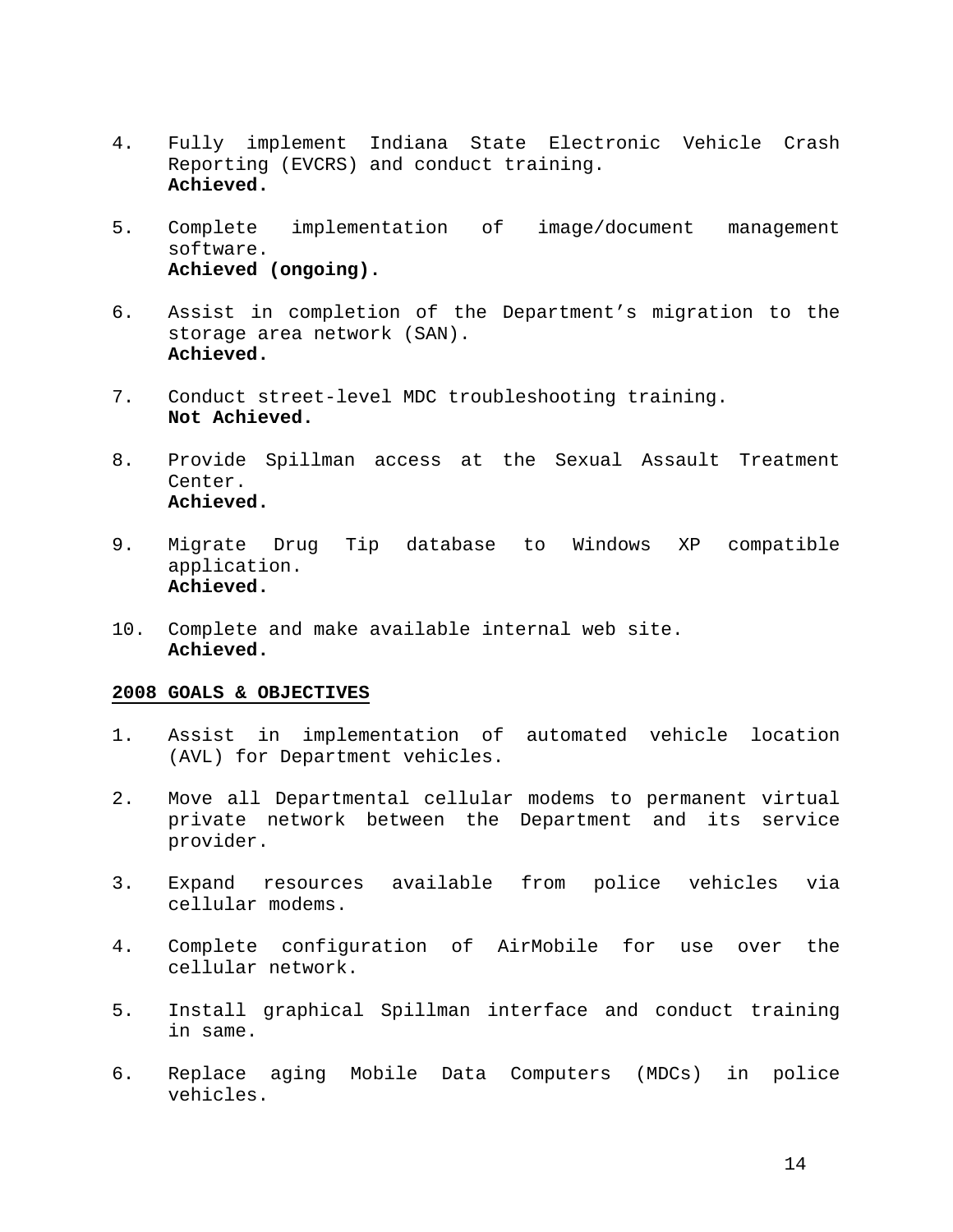- 7. Install latest version of eVCRS in vehicles on Departmental PCs.
- 8. Assist in the implementation of the Spillman Pawn Module.
- 9. Conduct street-level MDC troubleshooting training.

### **NEIGHBORHOOD RESPONSE TEAM**

### **SUMMARY OF ACTIVITIES**

The purpose of the Neighborhood Response Team (NRT) is to provide the quadrant commanders with surveillance, long-term investigations, plain clothes and uniformed, target career criminals and run sting operations. The unit also worked very closely with ATF, neighboring law enforcement, and U.S. Marshal's Service on several investigations. The team is made up of one Lieutenant and six officers.

A major theft ring was broken up with the arrest of two individuals. The men would steal high-dollar electronics and sell them on the street.

The team continues to work the public indecency in the parks detail every summer.

Several significant arrests were made with the cooperation of the Allen County Warrants Division and the U. S. Marshal's Service.

Prior to the establishment of the Gang Unit this year, the NRT worked several gang-involved situations which involved multiagency cooperation.

A major problem occurring across the country has been the theft of copper and metal which is being sold for scrap because of high prices. Also reported was the theft of approximately 120 air conditioner condenser units. After a lengthy investigation, the unit arrested two men who admitted to most of the 120 reported thefts.

A murder suspect who had been featured on "America's Most Wanted" was arrested with the help of the U. S. Marshal's Service.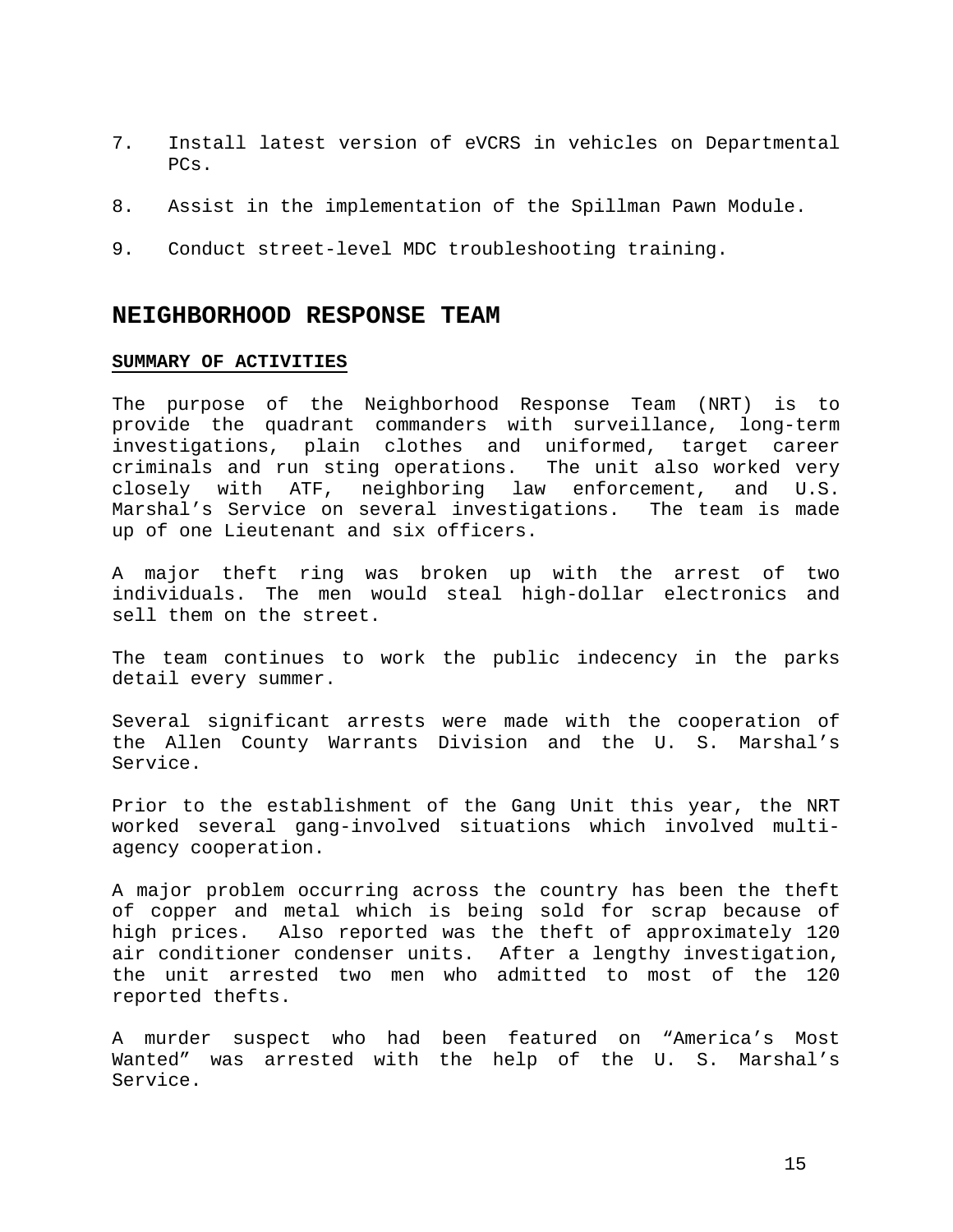- 1. Send four members of the team to the U. S. Marshals Service State and Local Fugitive Investigators School. **Partially Achieved.**
- 2. Send two members to mobile surveillance school. **Not Achieved.**
- 3. Send two members to forfeiture school. **Not Achieved.**
- 4. Expand the unit to include a second team. **Not Achieved.**

### **2008 GOALS & OBJECTIVES**

- 1. Provide training on Cellular Telephone Locate Orders.
- 2. Provide Dignitary Protection Training.
- 3. Obtain funds to pay informants.
- 4. Expand the unit to include a second team.

## INVESTIGATIVE SUPPORT DIVISION

### **SUMMARY OF ACTIVITIES**

The Investigative Support Division of the Fort Wayne Police Department consists of a variety of units; the largest being the Detective Bureau. Other supporting units which play a vital role in seeing a case to its conclusion are Vice & Narcotics, Crime Scene, Lab, Victim Assistance, Evidence & Property and the Crime Analysis Unit. All of these units are united in the common goal of supporting the uniform divisions in combating and preventing crime within our community. The Division is headed by Deputy Chief Karl Niblick.

**Investigative Division**: This section (Detective Bureau) contains Investigators assigned to specific sections or types of crime who conduct follow-up investigations or respond to the scene for preliminary investigations of felony crimes that occur within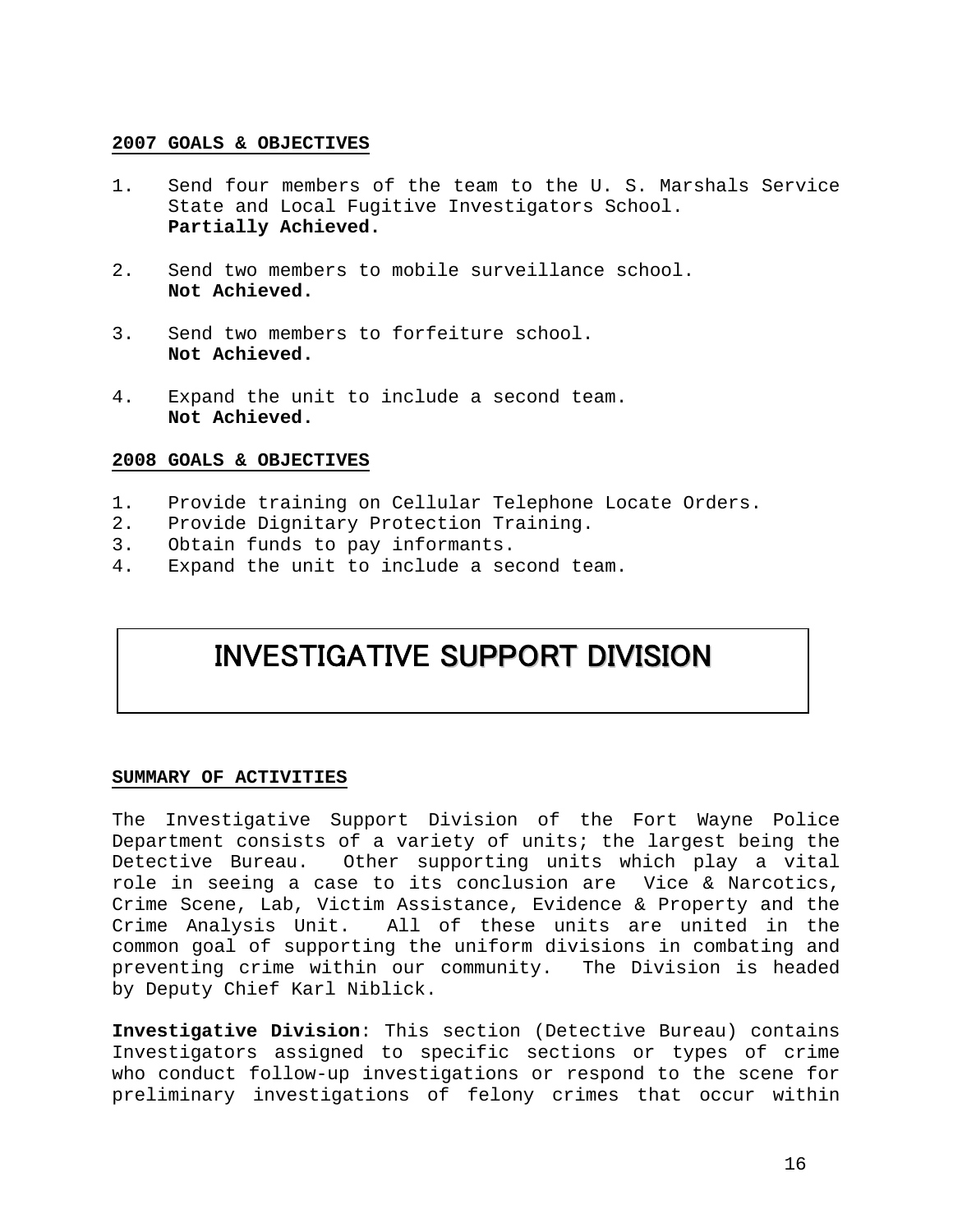the community. It includes: Robbery/Homicide, Juvenile, Property, Financial, Domestic Violence and Crimes Against Persons.

**Vice & Narcotics Division:** This section is staffed with sworn personnel who work both in an undercover and uniformed capacity to investigate crimes involving narcotics, as well as other vice concerns.

**Crime Scene Division:** In this section, sworn officers are tasked with the collection, processing and proper packaging of evidence at all major felony investigations.

**Laboratory Services:** This area contains both civilians and volunteers who prepare and examine items submitted from crime scenes for fingerprints and other related evidence in the hope of determining ways to identify suspects or information towards solving crime.

**Evidence & Property Room:** This assignment is fulfilled by three (3) civilians who store, maintain and record all items of evidence and found property turned into the Police Department.

**Victims Assistance Unit:** The section is staffed by civilians who are responsible for victim advocacy. They contact, counsel, advise and support victims of crime throughout the criminal justice process.

**Crime Stoppers Program:** This program maintains a high profile media appearance used to allow persons to provide anonymous information on crime and suspects and creates a process for that information to be provided to the various law enforcement agencies in the 11-county area of Northeast Indiana.

- 1. Institute specific weekly Investigative Training sessions.  **Partially Achieved.**
- 2**.** Fully implement Property/Evidence Room purging plan. **Achieved.**
- 3**.** Develop proposal for reconfiguration of Property Crimes Section. **Partially Achieved.**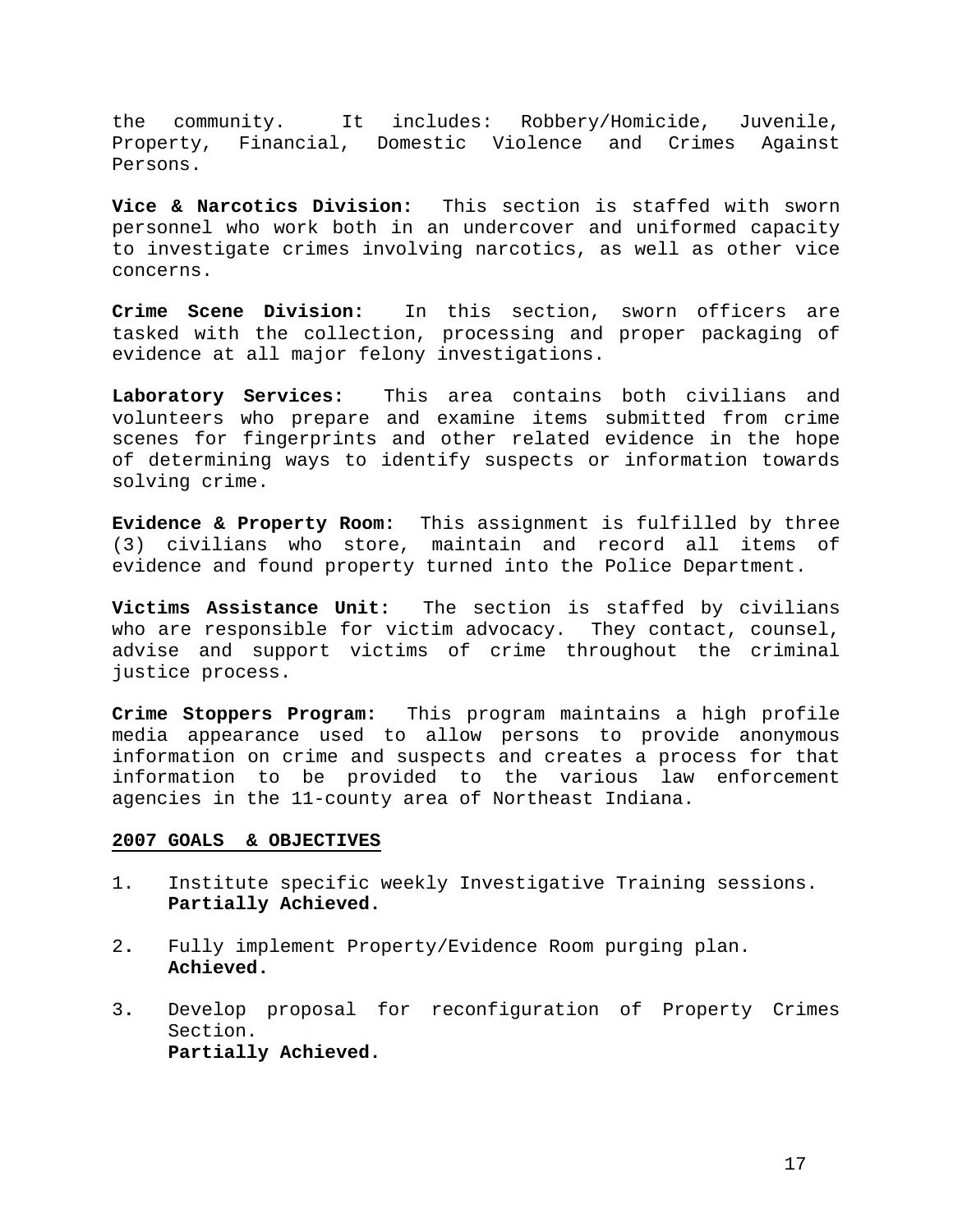- 4. Implement changes in Homicide Investigation Procedures. **Achieved.**
- 5. Develop Mid-Shift Lieutenant position. **Not Achieved.**
- 6**.** Meet the growing demand for services in computer crimes. **Partially Achieved.**
- 7**.** Devote resources to increasing the FWPD Intelligence function. **Not Achieved.**
- 8**.** Obtain investigative tools. (Internet Search Services) **Partially Achieved.**
- 9**.** Provide all Investigators with phone and individual computer access. **Partially Achieved.**
- 10**.** Meet equipment needs. **Partially Achieved.**
- 11**.** Establish and implement a new pawn file system. **Achieved.**
- 12**.** Increase ISD Staffing Levels. **Not Achieved.**
- 13**.** Review and revision of specific Investigative policies. **Partially Achieved.**

- 1. Establish a Mid-Shift Lieutenant position.
- 2. Reconfiguration of Property Crimes Section.
- 3. Implement strategies to meet the growing demand for computer forensics.
- 4. Devote additional resources to the Intelligence area.
- 5. Obtain investigative tools (Internet Search Services).
- 6. Institute ISD squad room trainings.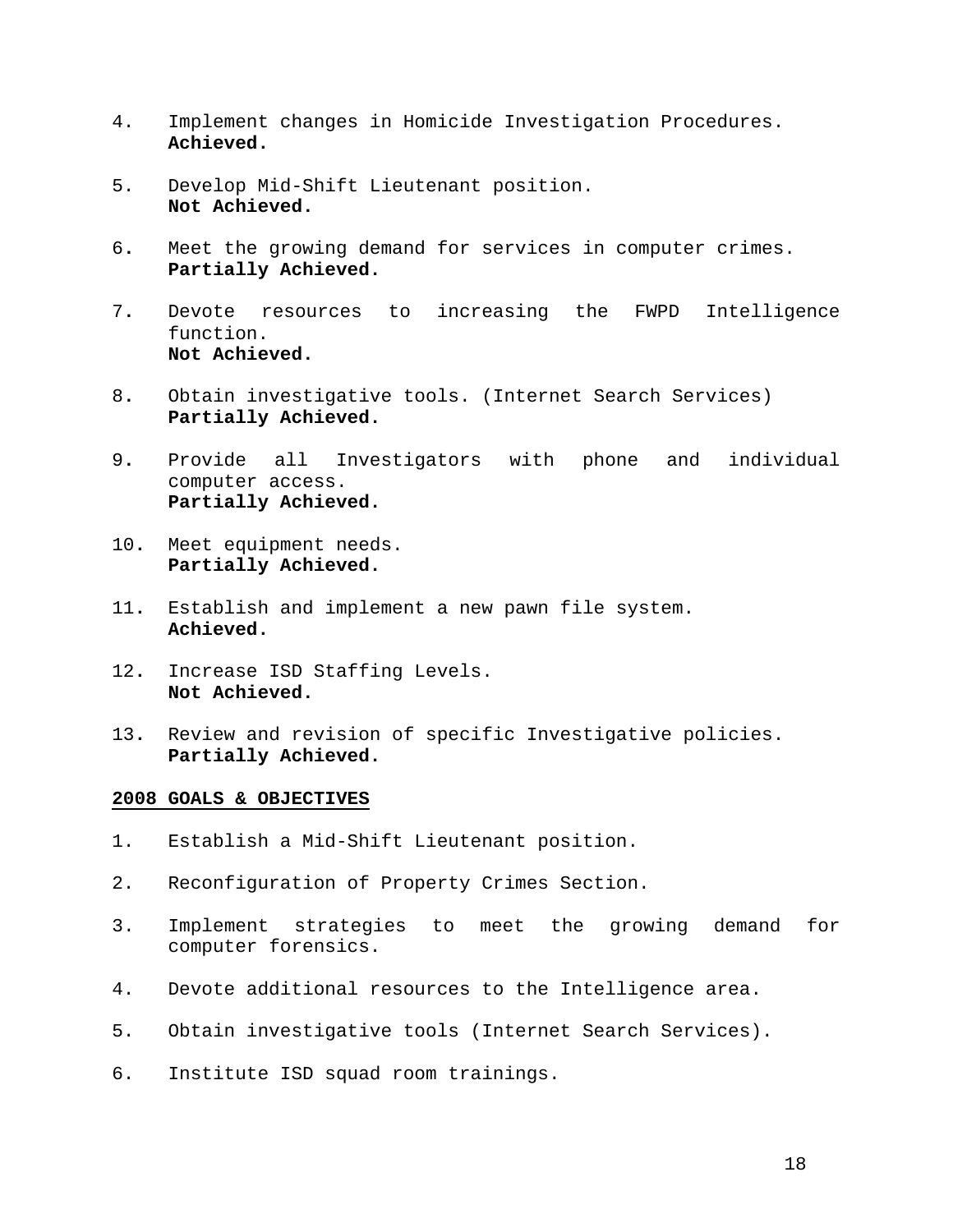- 7. Provide all investigators with a computer workstation.
- 8. Reach appropriate/designated levels of Investigative personnel.
- 9. Office equipment needs.
- 10. Investigator status pay/promotion.
- 11. Restructure the location of areas of the ISD to maximize space concerns.
- 12. Develop a mug shot review program and location to allow victim witnesses.

### **ROBBERY/HOMICIDE**

2007 was the first full year of having a  $5<sup>th</sup>$  homicide team available and it turned out to be very beneficial. The City experienced 27 homicides this year. Robberies were up slightly from 404 to 411 in 2007.

**Bank Robbery Task Force:** There were seven (7) bank robberies in 2007, a substantial drop over the last few years. This could be due to the GPS tracking device that led to a very quick apprehension of three suspects.

The Task Force gave 15 trainings at various financial institutions in 2007.

**Crimes Against Persons (Sex Crimes):** The Section is staffed by one Sergeant and five detectives who investigate, among other things, child molest, rape, child abuse, sexual deviant conduct, felony battery and child neglect. The Section also investigates the overflow cases from the Domestic Violence Unit.

A significant development this year was the implementation of the Child Abduction Response Team (CART) in conjunction with the Allen County P.D. Also involved are the Indiana State Police, New Haven Police Department, and all area schools. This is the first CART program formed in Indiana and the first in the nation to include area school systems.

**Domestic Violence Unit:** Commenced in 2004, the Unit's purpose was to investigate felony and misdemeanor incidents of domestic violence with an emphasis on misdemeanor prosecutions so more serious felonies would be reduced. However, in 2006 and 2007,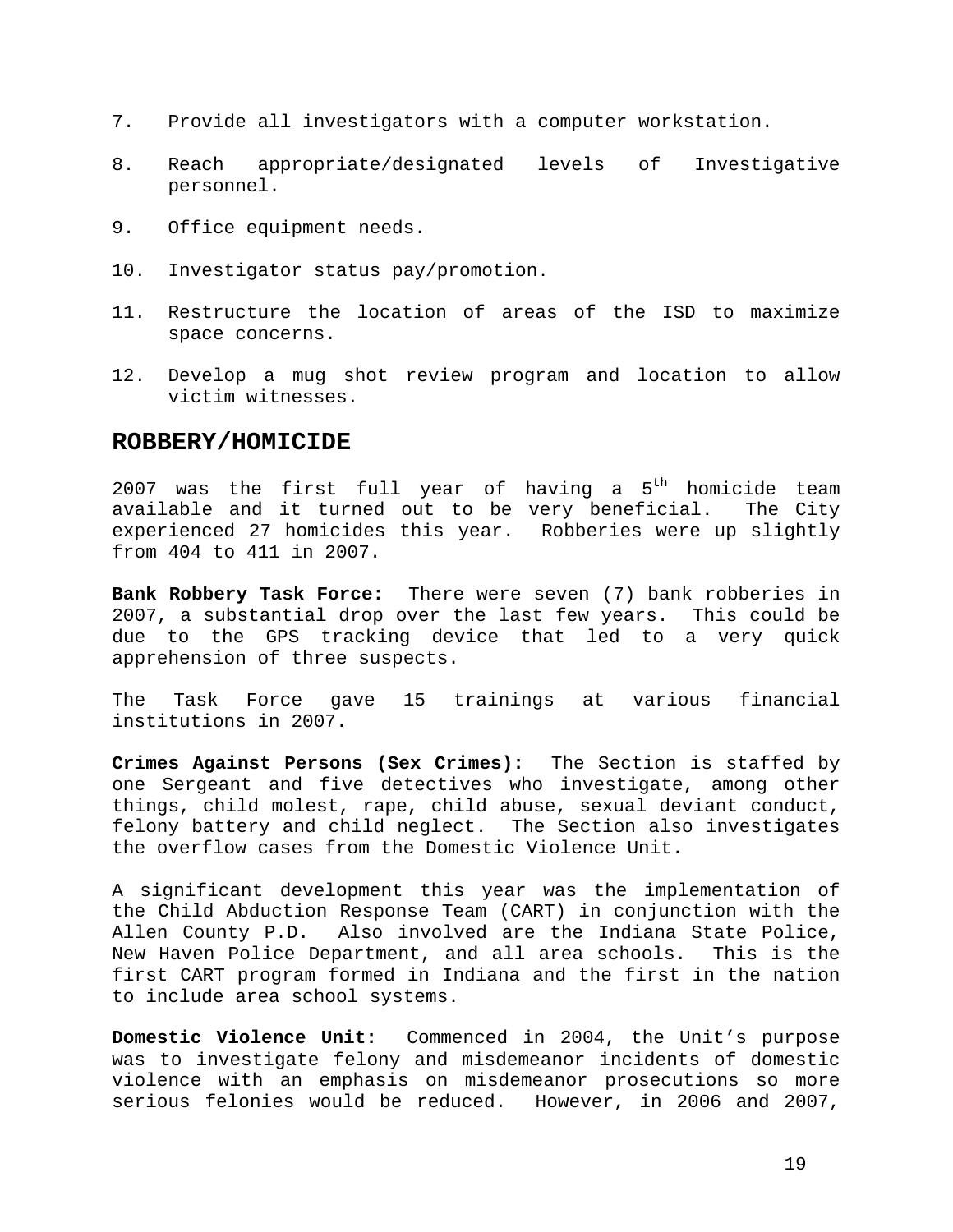the State legislature upgraded several domestic violence laws from misdemeanors to felonies. The result has been an overwhelming influx of felony cases and the neglect of the misdemeanor cases. Formerly, cases went forward even if the victim was unwilling to participate. Now, however, the Unit has moved to a system of working cases where there is a willing witness.

Total felony arrest cases for 2007 have doubled from 2006, and detectives from other areas of the ISD are being assigned to help lessen the load on the Domestic Violence Unit.

The **Juvenile Aid Division** is responsible for investigating incidents of a criminal nature that involve persons under the age of 18. This section is also responsible for all reports of runaways and missing persons of any age. The unit consists of one Supervisor and five Investigators due to retirements.

This Section's investigators work within a "team" concept to investigate a myriad of types of crimes committed, with the only common theme being the age of the suspect. The Investigators in this area often do more proactive work than just investigate incidents -- often spending many hours of discussion, and counseling with juveniles and their guardians in efforts to resolve issues before they become criminal.

| Statistics: (Juvenile) | 2007 | 2006 |
|------------------------|------|------|
| Cases Assigned         | 840  | 1060 |
| Warrants Issued        | 201  | 255  |

The **North Property Crimes Section** of the Investigative Support Division is staffed by three Investigators. Two are assigned to the Northwest Quadrant and one is assigned to the Northeast Quadrant. There is one Supervisor for this section. They are tasked with the investigation of all felony property crimes occurring in the two northern quadrants of the City. There was a slight decrease in burglaries in 2007.

|                        | 2007 | 2006 |
|------------------------|------|------|
| Residential Burglaries | 609  | 617  |
| Business Burglaries    | 133  | 161  |
| Felony Thefts          | 169  | 158  |
| Warrant Requests       | 51   | 73   |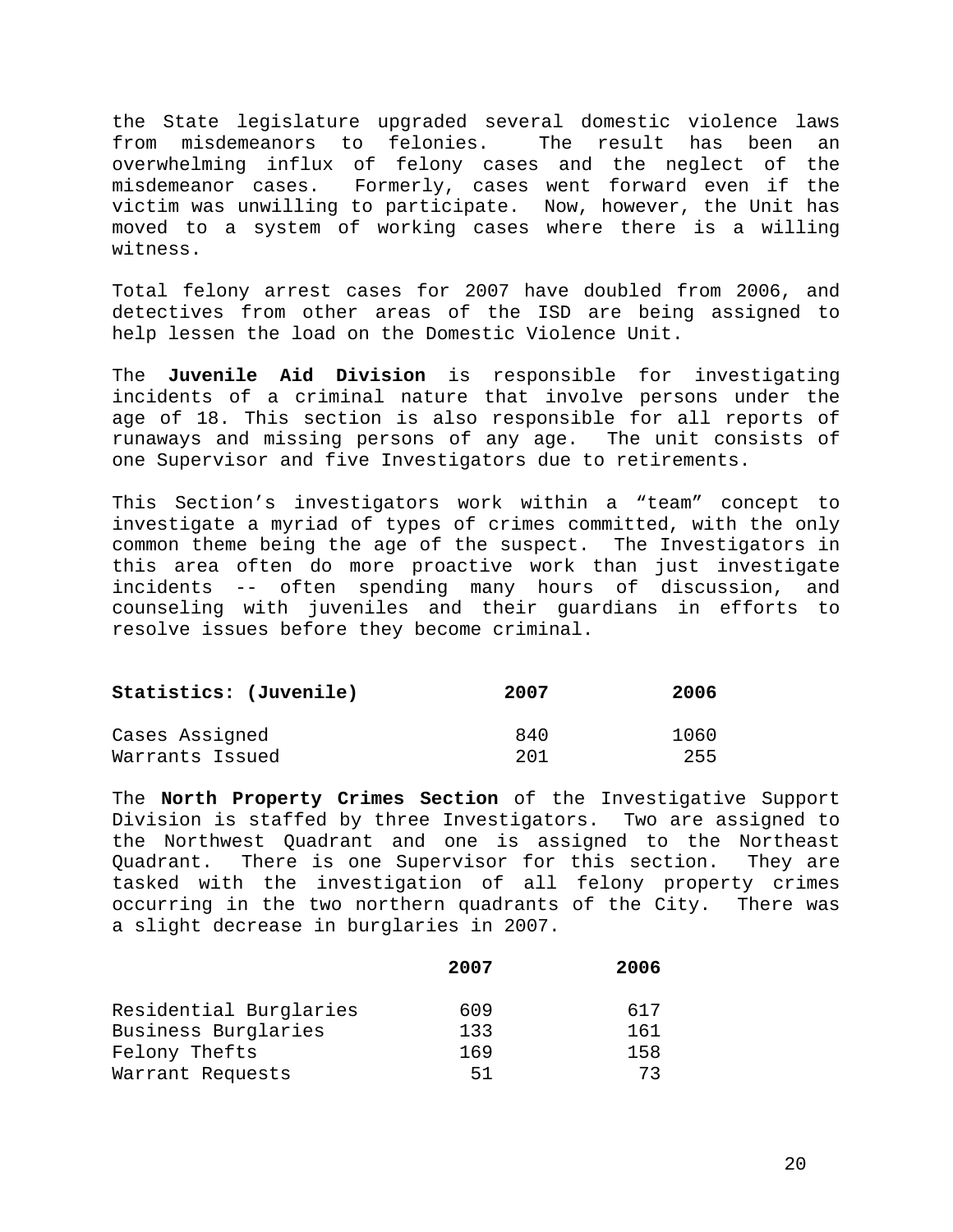The **Southeast Property Crimes Section** is responsible for Investigating all burglaries (residential and business), as well as felony thefts that occur within the Southeast Quadrant of Fort Wayne. This section consists of three Investigators and one Supervisor.

|                  | 2007 | 2006 |
|------------------|------|------|
| Cases            | 744  | 641  |
| Warrant Requests | 1 Q  | 25   |

**Southwest Property Crimes & Auto Theft:** This Unit is responsible for felony property crimes, (burglary & theft), as well as auto theft.

|                  | 2007 | 2006 |
|------------------|------|------|
| Cases            | 1194 | 796  |
| Warrant Requests | 21   | 49   |

The **Auto Theft Unit** works incidents for all quadrants of the City.

|                  | 2007 | 2006 |
|------------------|------|------|
| Auto Thefts      | 531  | 581  |
| Warrant Requests | 17   | 21   |
| Cleared Cases    | 498  | 548  |
| Unfounded Cases  | 136  | 179  |

The **Financial Crimes Section** of the Investigative Support Division is responsible for investigating several different types of criminal activity, including: Insufficient fund checks, counterfeit checks, forged stolen checks, and other types of forged documents, credit card fraud, fraud on financial institutions, identity theft, insurance fraud utility fraud, counterfeit currency, financial exploitation of endangered adults, as well as other types of scams and computer fraud. Financial crimes is a difficult area to work in due to the volume of the incidents reported and the difficulty in obtaining the necessary information/cooperation from financial institutions and large companies.

21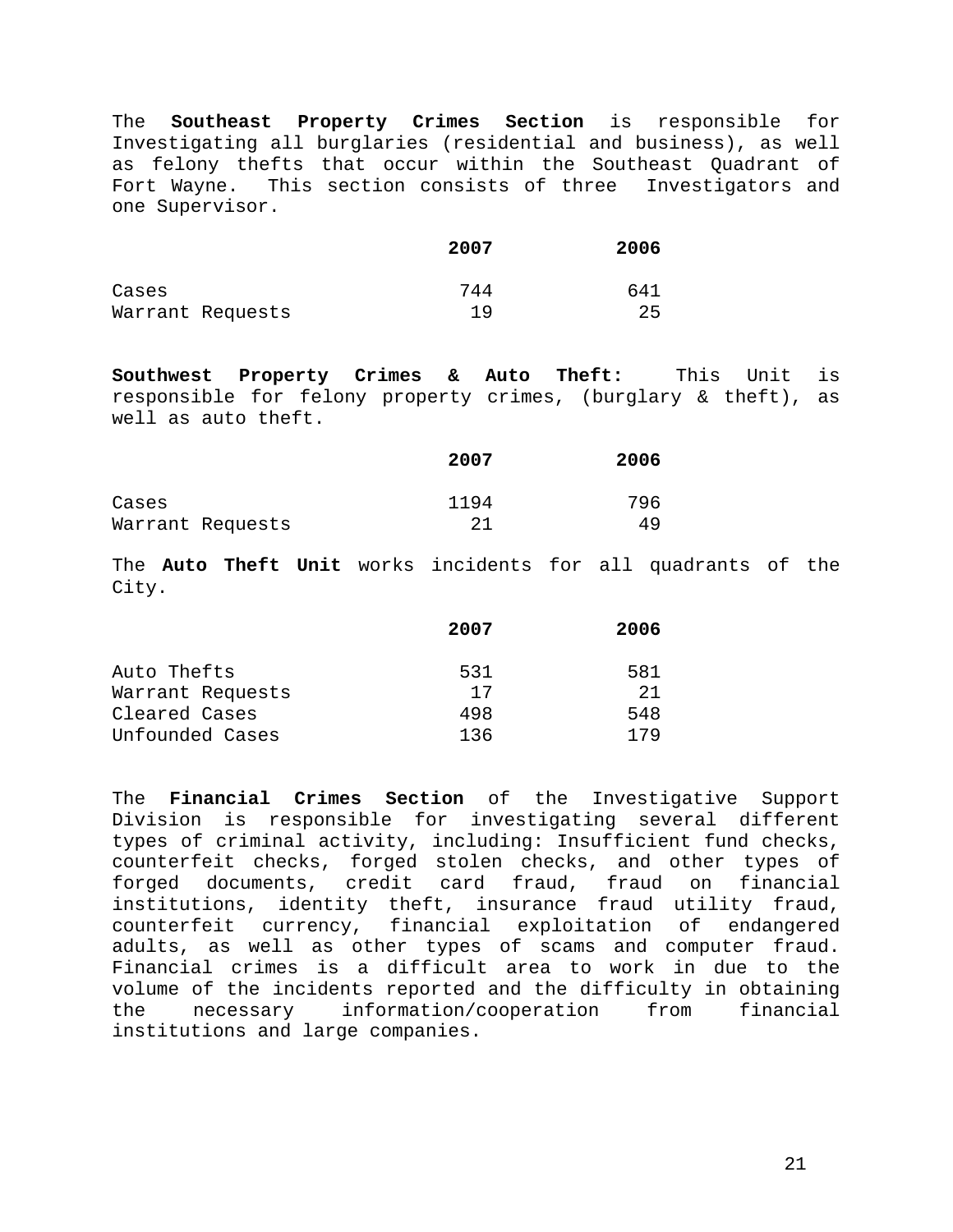|             | 2007 | 2006 |
|-------------|------|------|
| Total Cases | 1262 | 1416 |

**Pawn Shop:** One detective is assigned solely to the pawn shops. A new City Ordinance on precious metals and second-hand items should have positive results on thefts. Shop owners must obtain identity information and enter the items sold into a data base to be checked against stolen items.

|                                      | 2007     |
|--------------------------------------|----------|
| Total Number of Pawned Items Checked | 52,892   |
| Total Value of items recovered       | \$42,209 |

The Investigative Support Division also runs second and third shift sections.

|               | 2007 | 2006 |
|---------------|------|------|
| B-Shift Cases | 646  | 538  |
| C-Shift Cases | 537  | N/A  |

The purpose of the **Criminal Intelligence Section** is to provide assistance to the Police Department and Investigative Division by using link analysis diagrams and informational analysis.

The Unit is staffed with one Investigator working under the Vice and Narcotics section who solicits information from all areas and agencies on various criminal enterprises. That information is then collated, analyzed and disseminated to the various locations that are stakeholders in the type of criminal activity being reported. Specific areas of aid are:

Gang Information: Provide standard link analysis diagrams, information, create data bases, make contact with various Federal and local agencies involved with gang identification and apprehension; and

Intelligence**:** Link with the Northern Indiana Law Enforcement Online and work with the District 3 (Northern Indiana) Intelligence Fusion Center representative.

The **Victim Assistance Program** provides comprehensive services for victims when a crime occurs until the criminal justice process is completed. Services include outreach initiated staff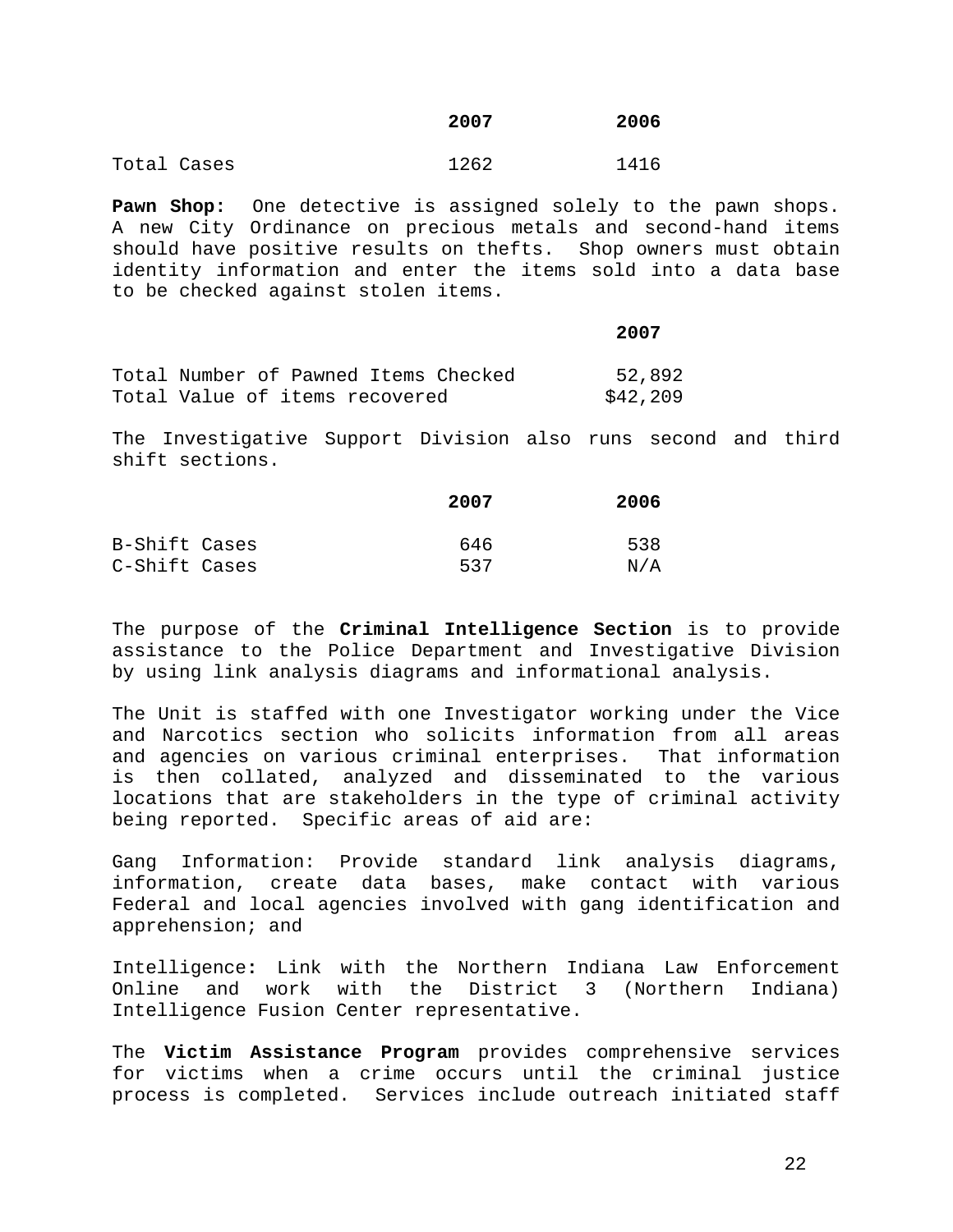contacts, referrals from other agencies, walk-in client services and victims referred by friends, relatives, etc. A satellite office is maintained in the City-County Building in the mornings to assist clients who have court appearances and Domestic Violence Victims referred by the Allen County Prosecutor. The Victim Assistance Office is staffed by eight full time and two part time employees, as well as eight interns/volunteers who provided 1,296 hours of volunteer services to victims in 2007.

The program received \$6000 in donations in 2007.

The primary responsibility of the **Evidence & Property Section** is to manage the intake and storage of all property confiscated by FWPD personnel. Most materials are evidentiary, but some are found items and recovered property. This Section also manages the storage, return and auction of recovered stolen bicycles.

Lack of space continues to be an issue and steps are still being were taken in that regard.

An additional employee has been very helpful.

| Propertyroom.com auction of items | \$1884 |
|-----------------------------------|--------|
| Bikes auctioned                   | 188    |
| Items Released to Owners          | 766    |
| VHS In-Car Tapes Destroyed        | 898    |

The **Crime Analysis Unit** serves the Fort Wayne Police Department in several formats. The Unit's function is to review daily crime reports and collate information to:

- A) Detect crime patterns, trends and provide proactive information to the Investigative Support Division sections;
- B) Provide possible suspect information;
- C) Statistical data; and
- D) Perform a vast amount of quality control duties on incoming reports to ensure accuracy in reporting of crime statistical information.

**Crime Stoppers Program:** The Crime Stoppers program is responsible for taking anonymous tips on wanted persons and crime information and relaying that information to the appropriate law enforcement agency in the 11-county northeast Indiana area.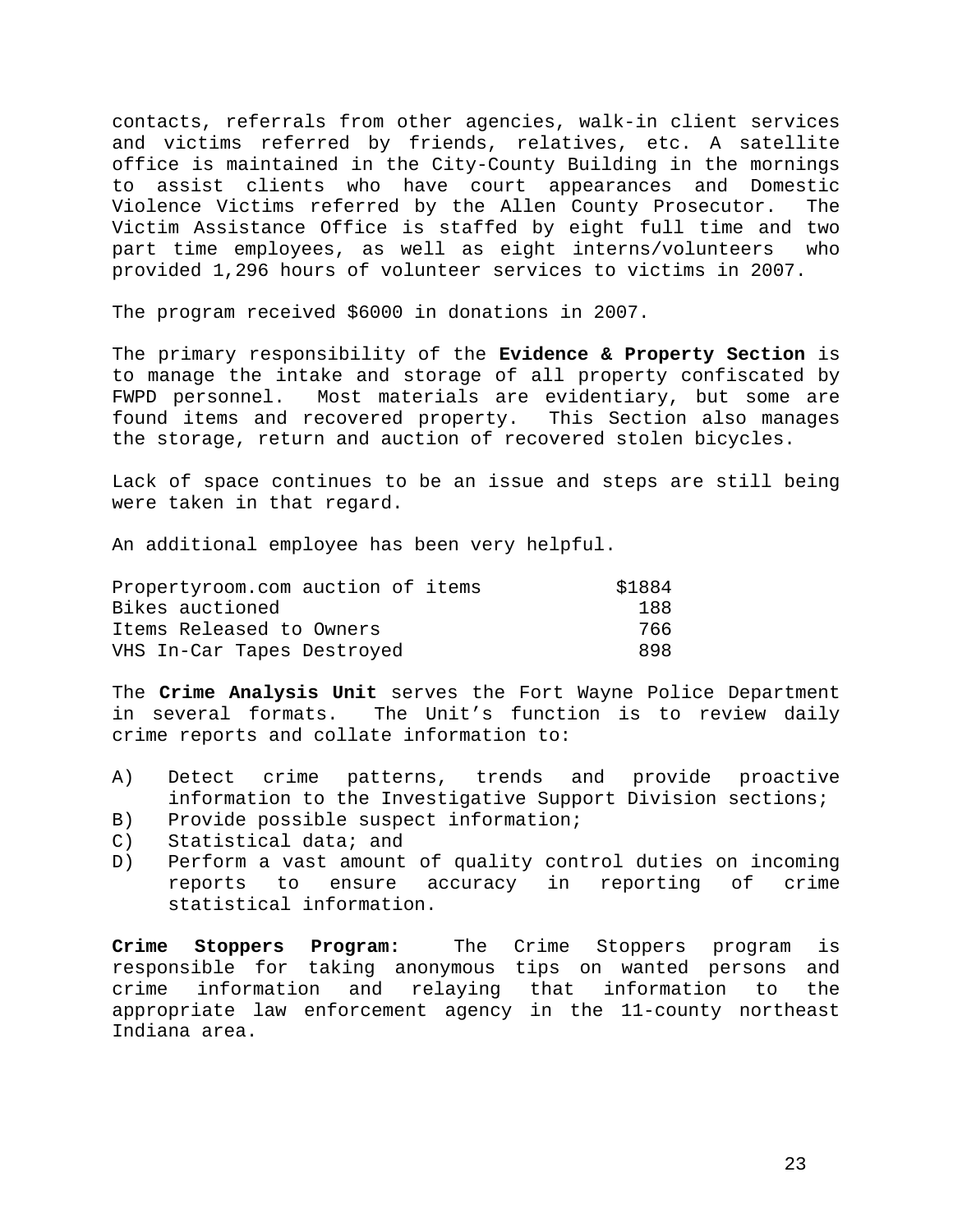### **PERFORMANCE INDICATORS**

|                     | 2006 | 2007 |
|---------------------|------|------|
| Tips Received       | 1825 | 1937 |
| Physical Arrests    | 910  | 896  |
| Felony Charges      | 1061 | 1096 |
| Misdemeanor Charges | 1264 | 1287 |
|                     |      |      |
| Total               | 5060 | 5216 |

The **Vice & Narcotics Bureau** is committed to enhancing the quality of life in Fort Wayne through the investigation of narcotics-related activities. This commitment is facilitated by creating an open dialogue with the internal and external stakeholders germane to the Fort Wayne Police Department; by understanding their needs, and directing our resources and efforts accordingly. The investigators in this Section work narcotics, gambling and prostitution investigations. Some Investigators in this area work in an 'undercover' capacity and some work as Uniform support and interdiction officers.

A major focus for 2007 was drug interdiction. One traffic stop netted \$400,000 from the driver's home and 2 kilos of cocaine hidden in the vehicle. Fort Wayne is a delivery hub in the Midwest for cocaine and marijuana.

|                           | 2007      | 2006      |
|---------------------------|-----------|-----------|
|                           |           |           |
| Confiscated weapons       | 67        | 115       |
| Arrests                   | 1342      | 1460      |
| Confiscated drugs (grams) | 325,088   | 965,849   |
| \$ Value                  | \$3.2M    | \$7.4M    |
| Cash Seizures             | \$461,738 | \$473,766 |

The **Drug House Ordinance Program** is still under the guidance of retired Detective Joe Musi, the Drug House Ordinance Coordinator since 1993. This program continues to be the crux of our enforcement efforts and is an example of our commitment to enhancing the quality of life for the citizens of Fort Wayne. In the year 2007, 72 drug houses were closed and over 493 drug tips received. The newly implemented change in procedures for handling and assigning drug tips has allowed the Bureau to more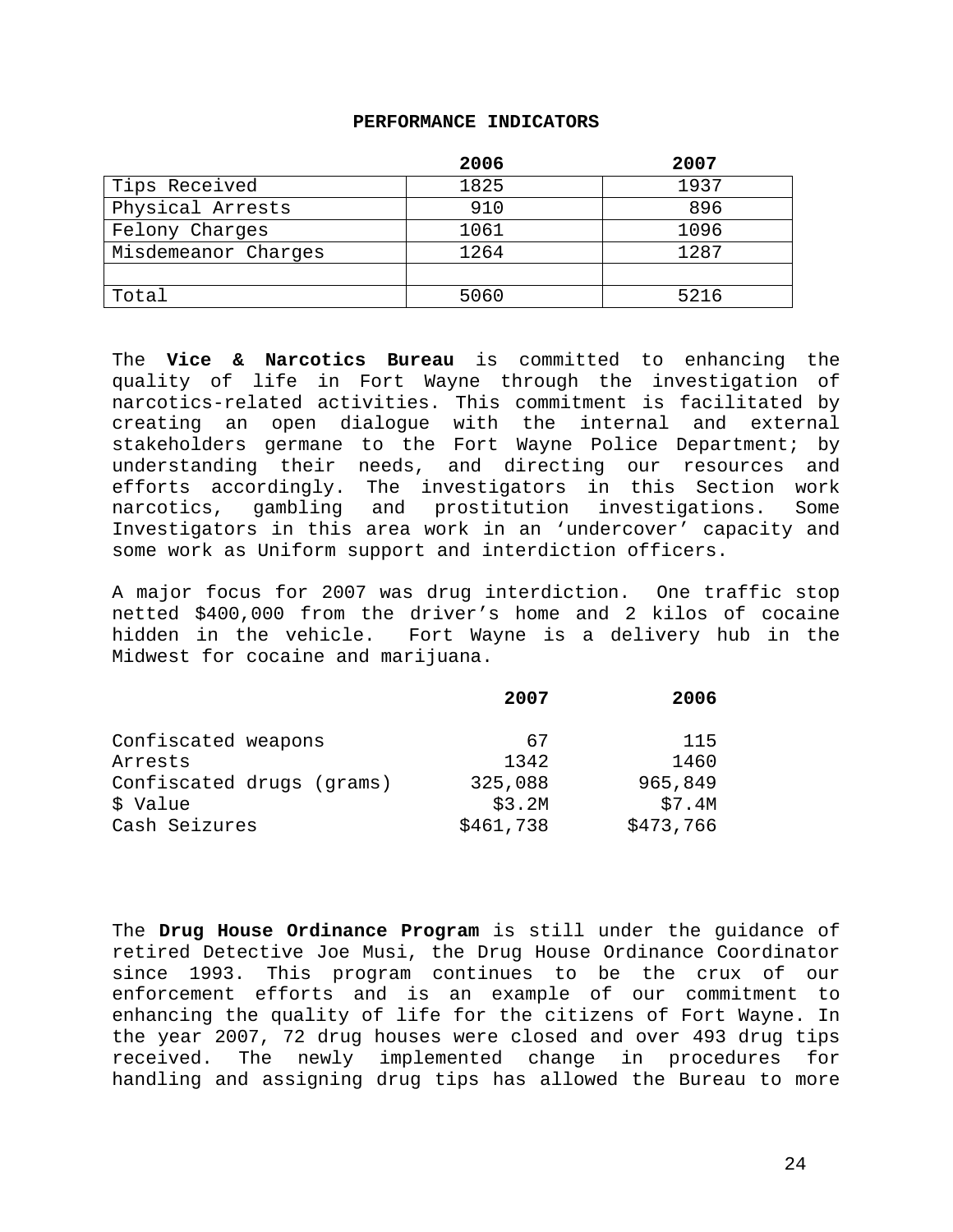accurately maintain continuity of the tips and better serve the community.

Joe Musi continually educates landlords in Fort Wayne on how to identify suspected drug trafficking in their rental properties, and what they can do to eliminate that element within their business. It is believed that this continued partnership is a catalyst for the reduced number of drug house closures in recent years.

**Pipe & Drum**: The Pipe & Drum Brigade now has 10 members and 2007 was again a busy year. At the beginning of the year, the corps joined with the Fort Wayne Fire Department Pipe & Drum Corp. Although each remains an individual unit, we have joined with the Fire Department for several events. The Brigade appeared at 31 events and officer funerals, as well as two police weddings.

The year 2007 was again extremely active for the **Honor Guard**. Between the regularly-scheduled training, parades and special events, combined with the funeral details of both active and retired officers from our agency, as well as other agencies, the unit was called upon to perform its duties on a regular basis. Their professionalism and dedication to the Fort Wayne Police Department has again not gone without notice. Positive comments have been received from the community, other agencies and retired officers from our Department on a continuous basis.

The **Crime Scene Management** section of the Fort Wayne Police Department is dedicated to the proper documentation, preservation, and collection of items of potential evidence to the end that guilty persons, through a trial, are convicted and that the innocent are set free.

| FORENSIC INVESTIGATIONS | 2006 | OFFICER RESPONSES<br>2007 |
|-------------------------|------|---------------------------|
|                         |      |                           |
| AUTOPSIES ATTENDED      | 73   | 70                        |
| HOMICIDES               | 68   | 86                        |
| SUICIDES                | 57   | 38                        |
| ACCIDENTAL DEATHS       | 18   | 19                        |
| OTHER DEATHS**          | 48   | 35                        |
| <b>BATTERY</b>          | 77   | 87                        |
| ROBBERY                 | 58   | 29                        |
| <b>BURGLARY</b>         | 26   | 20                        |
| SEX CRIMES              | 161  | 171                       |
| ABUSE                   | 7    | 15                        |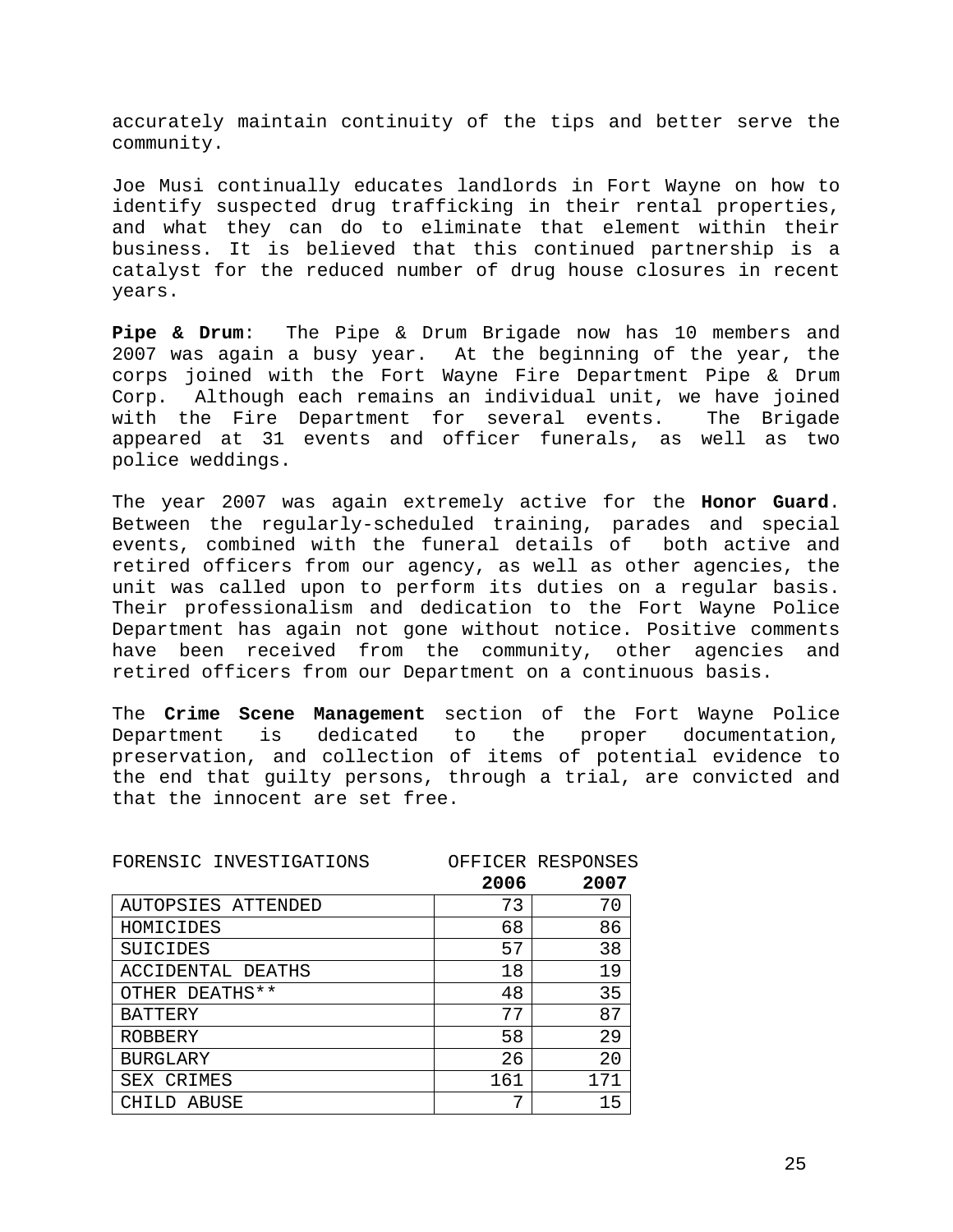| FIRE/ARSON                            | 7           | $\overline{1}$ |
|---------------------------------------|-------------|----------------|
| THEFT                                 | 9           | 11             |
| NARCOTICS                             | 3           | 3              |
| KIDNAPPING                            | 0           | $\overline{1}$ |
| VEHICLE THEFT                         | 11          | 24             |
| TRAFFIC ACCIDENTS                     | 22          | 5              |
| BOMB/INCENDIARY                       | 2           | $\overline{1}$ |
| CRIMINAL MISCHIEF                     | $\mathbf 1$ | $\overline{1}$ |
| CRIMINAL RECKLESSNESS                 | б           | 3              |
| OTHER OFFENSES                        | 88          | 80             |
| VEHICLES PROCESSED                    | 151         | 144            |
| VICTIM/SUSPECT STANDARDS              | 51          | 60             |
| AUTOPSIES ATTENDED                    | 73          | 70             |
| SUBMISSIONS<br>IBIS                   | 52          | 29             |
| CONSENT TO SEARCH/WARRANT             | 98          | 110            |
| <b>SCENES ATTENDED</b><br>CRIME       | 584         | 457            |
| CASES SUBMITTED<br>FWPD<br>TO.<br>LAB | 115         | 119            |
| CASES SUBMITTED TO ISP<br>T.AB        | 112         | 110            |

\*\* Natural, SIDS, etc.

The **Fort Wayne Police Department Laboratory** had another great year, seeing a number of significant achievements in 2007. There were 54 additional fingerprint kits supplied by the Laboratory to police personnel, bringing the total to 337 kits issued.

The number of cases completed in 2007 (1250 – down 13%), and reports issued (1002 - down 12%) by the Laboratory have remained fairly constant. The number of latent print submissions by officers and detectives from crime scenes was down 19%; however, we do show an increase in the number of latent print identifications made. Crime scene evidence submissions to the Fort Wayne Police Laboratory also showed a decrease of 19% from 2006.

The Laboratory has recorded a total of 27 individuals who were identified through AFIS after giving false information when incarcerated and fingerprinted at the Allen County Justice Center in 2007.

A total of 30 juveniles, age 14 and older, were fingerprinted this year for felony offenses. The program continues to produce excellent results.

Time spent on outside agency casework increased to a total of 393 hours.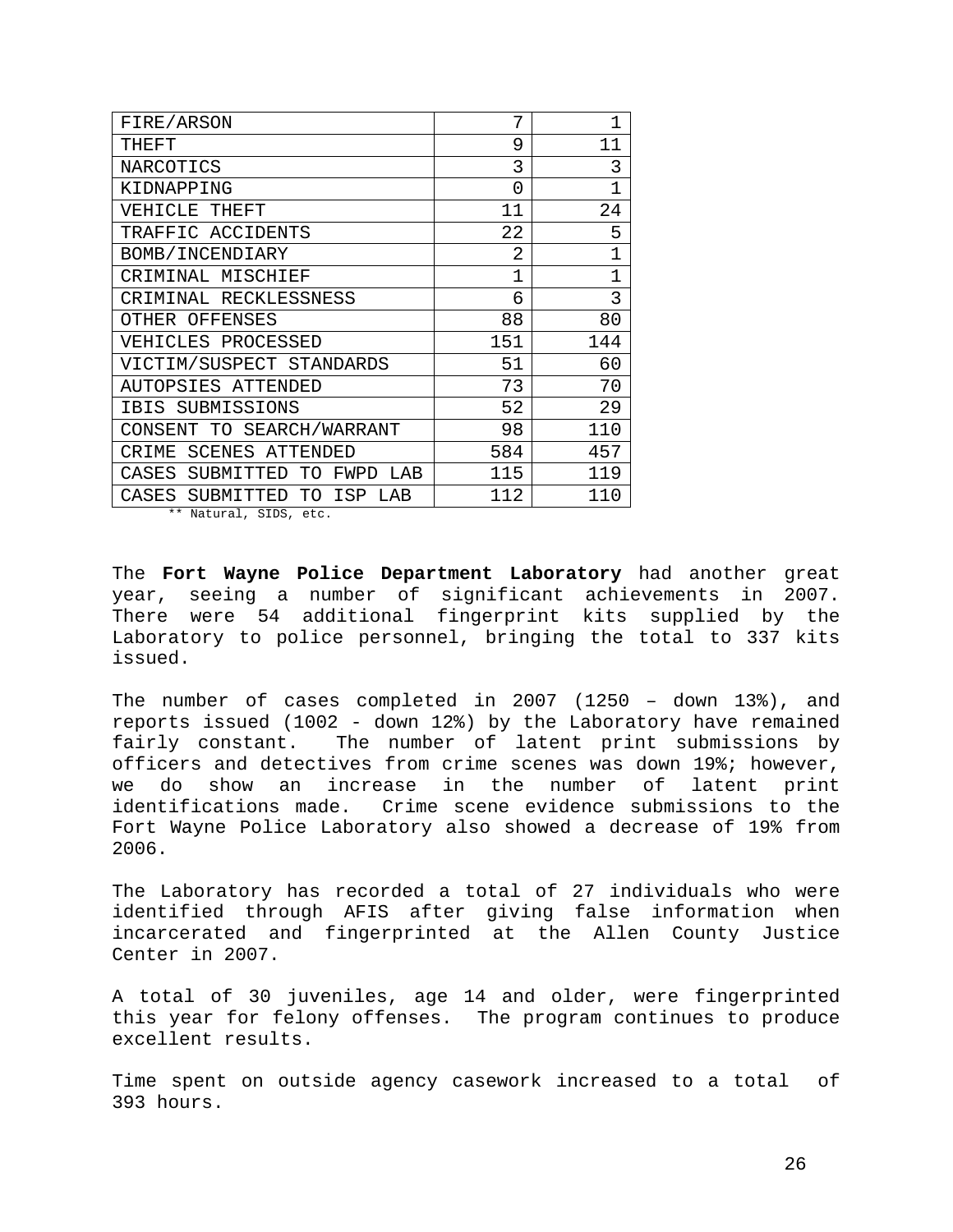The Retired Senior Volunteer rendered 391 hours of his time in 2007 and we thank him for his devotion over the past 14 years.

### **PERFORMANCE INDICATORS**

|                             | 2006 | 2007 |
|-----------------------------|------|------|
| CASEWORK PROCESSED          |      |      |
| REPORTS GENERATED           | 1143 | 1002 |
| FINGERPRINT                 | 106  | 106  |
| IDENTIFICATIONS             |      |      |
| OTHER AGENCY CASEWORK HOURS | 384  | 393  |
|                             |      |      |
| REQUESTS FOR SERVICE        |      |      |
| BUREAU<br>DET.              | 246  | 207  |
| CRIME SCENE                 | 113  | 103  |
| UNIFORM DIV.                | 722  | 569  |
| VICE/NARCOTICS              | 103  | 78   |
| RECORDS BUREAU              | 103  | 125  |
| CERTIFICATIONS              | 15   | 15   |
| MISCELLANEOUS               | 137  | 151  |

# NORTHWEST DIVISION

### **SUMMARY OF ACTIVITIES**

2007 completed the  $6<sup>th</sup>$  year of command by Deputy Chief Marty Bender. Through the efforts of Captain Paul Smith, Lt. Tim Bogenschutz, and the 9 sergeants assigned Northwest in overseeing the 50 patrol officers, crime was reduced 10.13% over the 2006 time period. The Carroll Road annexation took place on September 30, 2007 bringing the Northwest Division's population to 61,717 citizens. This also increased the Northwest patrol area to over 33 square miles.

Captain Steve Haffner was added to the Northwest command. His duties are to command A Shift Operations, oversee and assist Sgt. Jon Bonar with traffic grants, the "FACT" Team, and Hit/Skip Division. He also assists in day-to-day special events and major city events like the Three Rivers Festival.

A goal for 2006 & 2007 was to rewrite and update the Department's Unusual Occurrences Policies and have them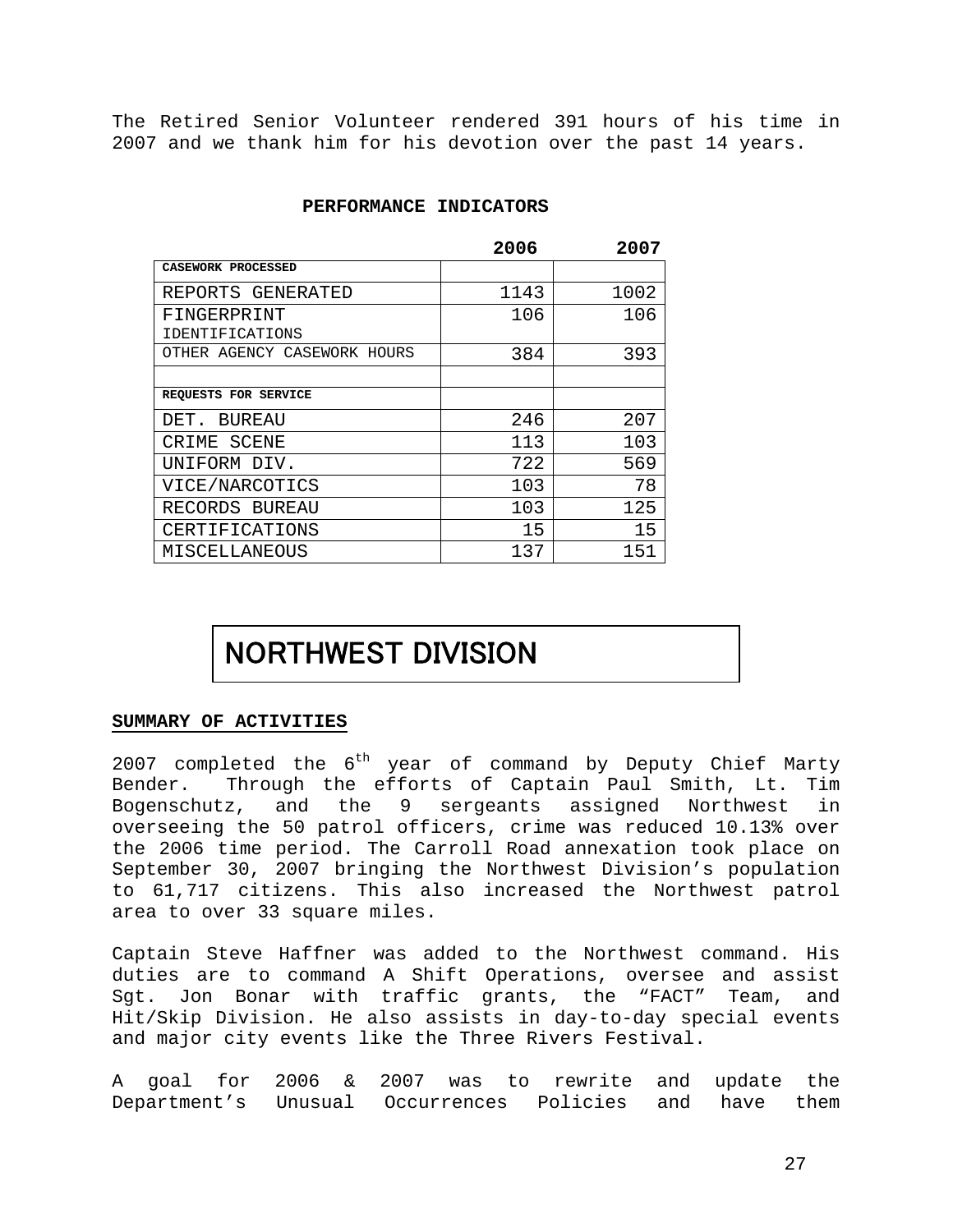completed in 2006. The goal was not achieved in 2006 or 2007 because of Federal mandates to implement "NIMS" (National Incident Management System). The NIMS system underwent a change in 2007 and it will be finished in 2008. Approximately 95% of our officers are certified in at least two NIMS courses. The goal for 2008 is to achieve 100% and provide advanced training to all Captains and above.

Police Fleet – During 2007, 103 vehicles were purchased (the second largest purchase in FWPD history). Added were 32 new police cars and one new raid van for EST, a new tactical operations center for EST, and an equipment trailer for the bomb squad. The fleet is in very good shape and all the tactical teams, EST, CRT, EOD, have new vehicles for tactical call-outs. We will be ordering 67 vehicles for 2008.

Tactical teams for the Department fall under Deputy Chief Bender's command. These include the Emergency Services Team (EST), Crisis Response Team (CRT), and the Hazardous Devices Unit (HDU/EOD) or bomb squad. All three units had their big response vehicles replaced in 2005, 2006, and 2007. These officers are in a high state of readiness and are some of the best in this country at what they do.

Special events planning for 2008 will include a new parade route for the Three Rivers Festival, and a one-half marathon.

One of the main crimes committed in the NW Division was the theft of copper from vacant homes, of which there are 2800. 21.8% of all residential burglaries were copper thefts. The theft of all ferrous metals will continue as long as the price is high.

- 1. Continue to increase communication with our citizens. **Partially achieved.**
- 2. Deny safe haven for criminal activity. **Partially achieved.**
- 3. Explore outside funding sources to assist in reducing criminal activity. **Achieved.** (Gang Grant)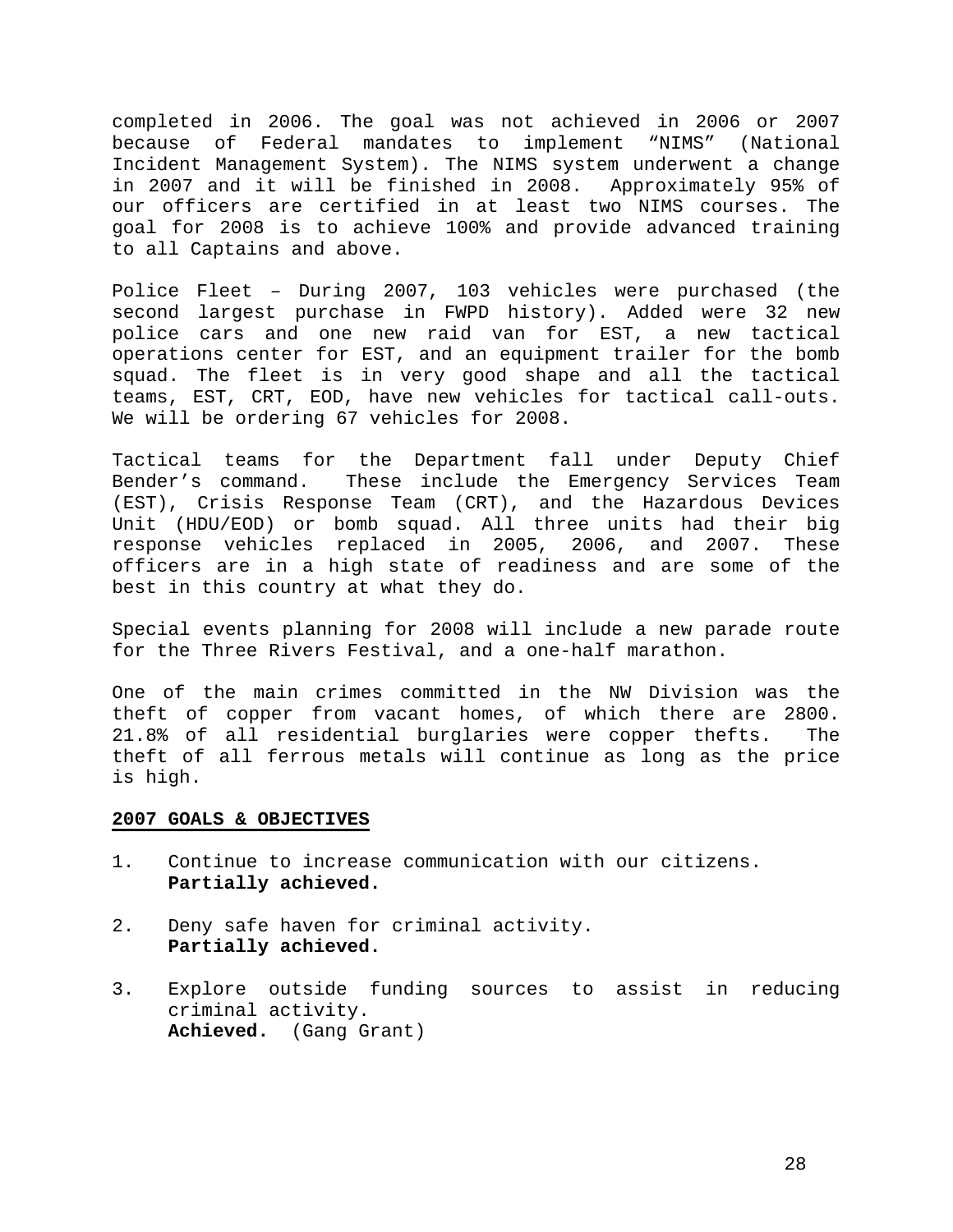- 1. Automated vehicle locator systems installed in all marked squad cars.
- 2. Additional patrol officers.
- 3. Have 100% of the officers NIMS trained and advanced training to all Captains and above.
- 4. Make the criminals aware they are being watched.
- 5. Traffic enforcement reduce accidents.
- 6. Develop subordinates for future command positions.
- 7. Provide citizens with prompt, professional, and courteous service while reducing crime.

### **2007 SPECIAL EVENTS**

| January 1       | Polar Bear Motorcycle Ride        |
|-----------------|-----------------------------------|
| January 25–27   | Shrine Circus Escort              |
| January 27      | Right to Life Parade              |
| April 17        | Post Office - Tax Day             |
| April 28        | March of Dimes Walk               |
| May 5           | AIDS Walk                         |
| May 19          | M. S. Walk                        |
| May 19          | Y "Bike at Night"                 |
| May 26          | Three Rivers 12K Run              |
| May 28          | Two Memorial Day Parades          |
| June 2          | River City Spring Ride            |
| June 3          | Mayor's Ride                      |
| June 9          | Vision Walk for the Blind         |
| June 23         | Kidney Walk                       |
| July 4          | 4 <sup>th</sup> of July Fireworks |
| July 11         | Escort Vietnam Wall               |
| July 13-22      | Three Rivers Festival             |
| August 11       | Muddy River Run                   |
| August 18       | Shriner's Teddy Bear Run          |
| August 18       | Black Expo Parade                 |
| September 8     | United Way Teddy Bear Run         |
| September 15-16 | Johnny Appleseed Festival         |
| September 29    | Urban League 8K Run               |
| October 6       | Cancer Walk                       |
| October 6       | Rachel's Walk                     |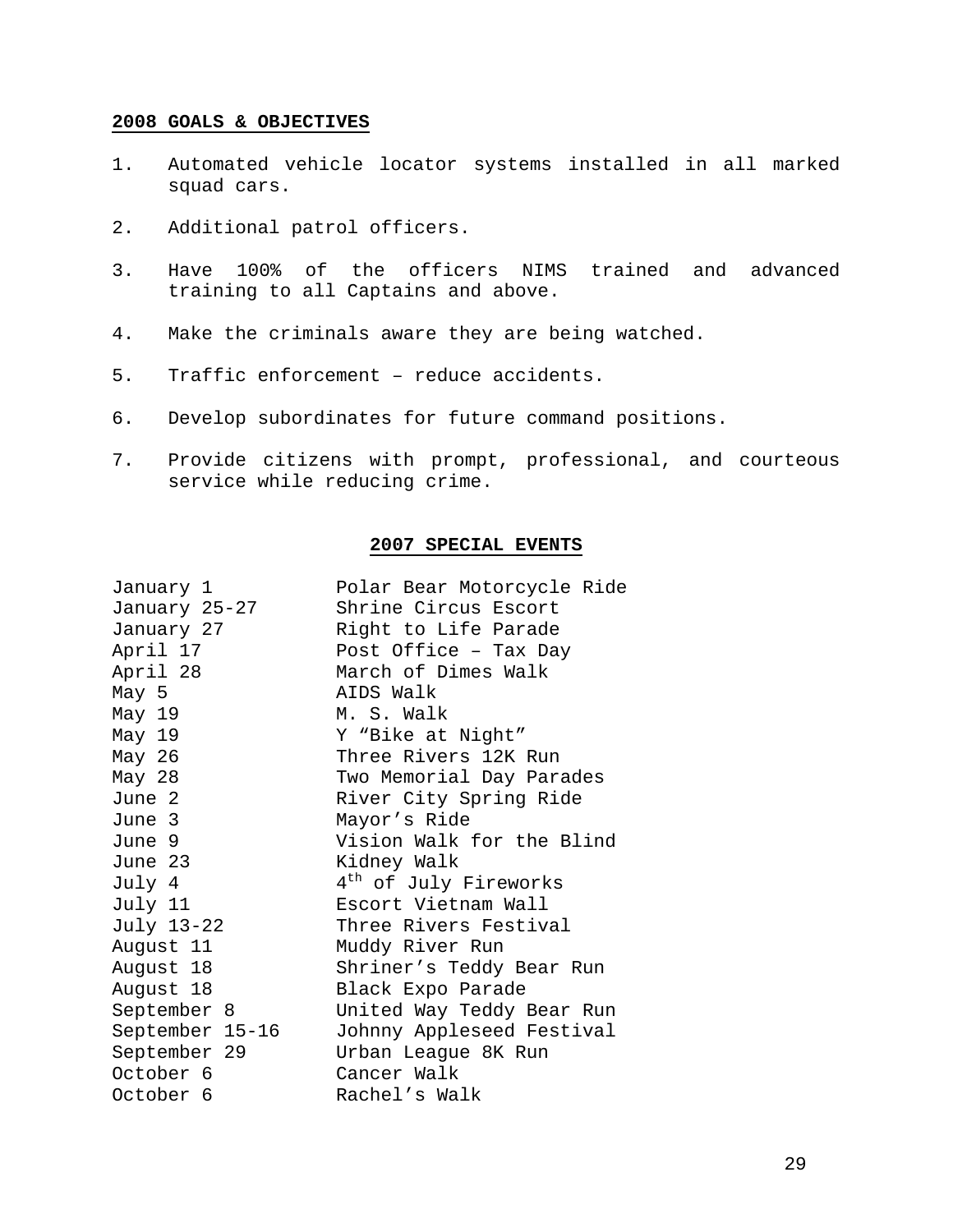| October 27     | River City Rat Race 10K                  |
|----------------|------------------------------------------|
| October 27     | DID Coffin Race                          |
| November 17    | Board of Health Mass-Prophy Exercise     |
| November 17    | Shine's Broadway Christmas Tree Lighting |
| November 21    | Holiday Lighting Ceremony                |
| November 23-31 | Special Holiday Shopping Patrols         |

## **TRAFFIC COORDINATOR**

The Traffic Coordinator applies for grants and is the coordinator of the Fort Wayne/Allen County Crash Team (FACT), which was instituted on June 1, 2006.

Fatalities for 2007 were low at nine; however, overall crashes increased 2.8%. Indiana implemented the state-wide Electronic Vehicle Crash Reporting System in 2007 which created more accurate reporting.

OWI arrests declined by 18% and Fort Wayne's seatbelt usage was over 94%, the highest in the State.

The Hit-Skip Section staffed by four Detectives processed 2510 hit-skip crashes in 2007. 1,987 were investigated and cleared.

A total of \$594,000 in grants was received from the Governor's Council on Impaired and Dangerous Driving through the Indiana Criminal Justice Institute in 2007.

### **EMERGENCY SERVICES TEAM (E.S.T.)**

### **SUMMARY OF ACTIVITIES**

The EST exists to provide the City with the ability to successfully resolve extraordinary and volatile circumstances, with as little loss of life and property as possible. Some of the situations responded to are: Hostage situations, sniper situations, barricaded/suicidal subjects, high-risk warrant service and high-risk stakeout details.

Operations for the unit were down slightly this year compared to 2006. A large number of less-than-lethal munitions were used again this year resulting in no serious injury to officers, suspects or bystanders.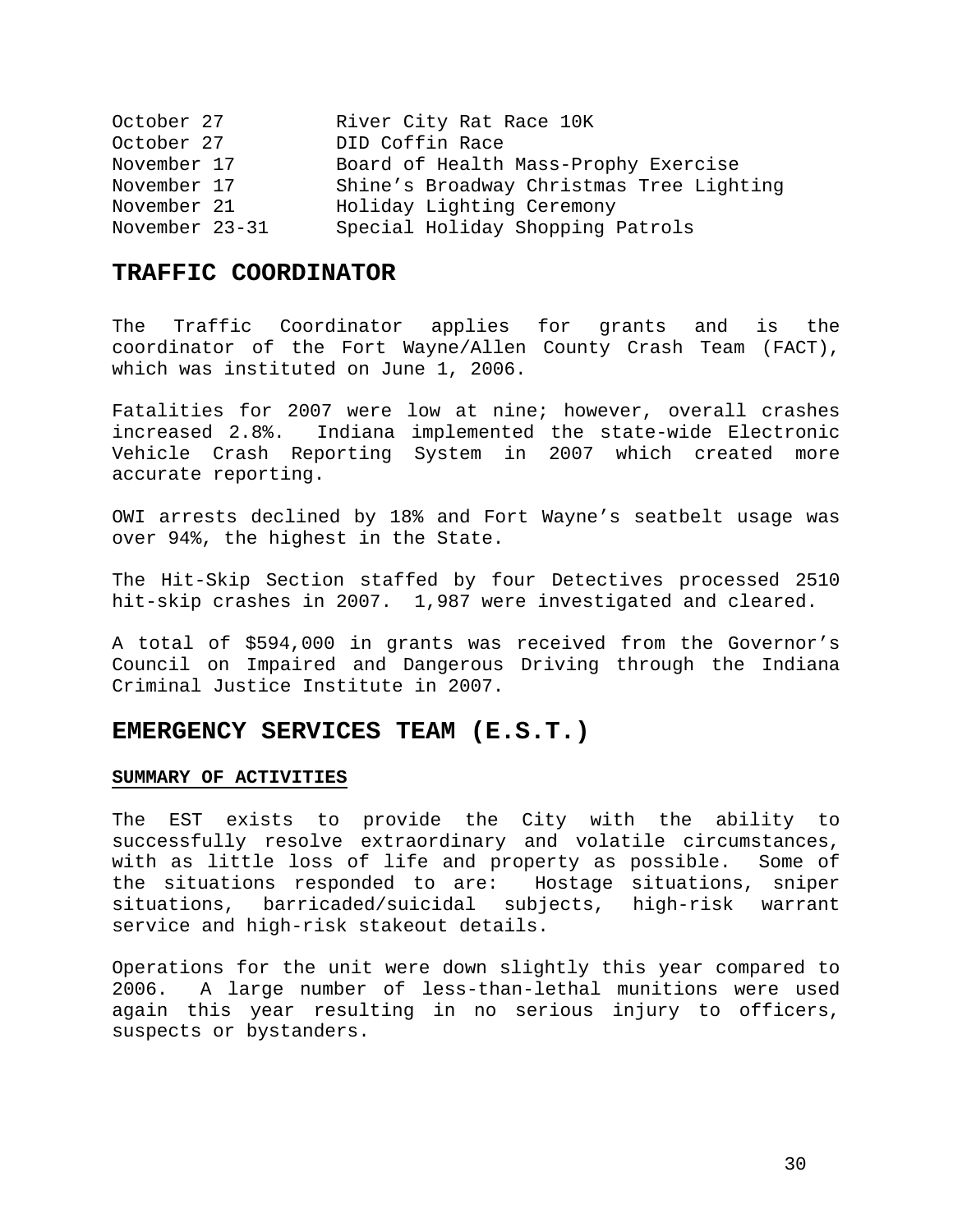|                           | 2005 | 2006 | 2007 |  |
|---------------------------|------|------|------|--|
| Total Events              |      |      |      |  |
| Hostage Situations        |      |      |      |  |
| Barricaded Subjects       |      |      |      |  |
| High-Risk Warrant Service |      |      |      |  |
| Other                     |      |      |      |  |

The acquisition of 15 new Tasers brings the total to 22. This pilot program is working very well. To date, the Tasers have been deployed on seven individuals and one dog, resulting in no injuries.

The new Tactical Operations Center (TOC) van is up and running, but modifications still need to be made.

The team is rated at the highest readiness level (National Incident Management System [NIMS] Type II SWAT Team) that can be achieved by a part time unit, and makes it one of the few in the Midwest to achieve this level.

### **2007 GOALS & OBJECTIVES**

- 1. Upgrade and improve the EST Taser program. **Achieved.**
- 2. Upgrade and improve operational electronic surveillance capability. **Achieved.**
- 3. Achieve National Incident Management System (NIMS) Level II status. **Achieved.**

- 1. Outfit all team members with Taser capability.
- 2. Make upgrades to our new Tactical Operations Center raid van and WMD response trailer.
- 3. Modify/improve EST training and briefing facilities.
- 4. Train with and incorporate Department K-9s on EST operations.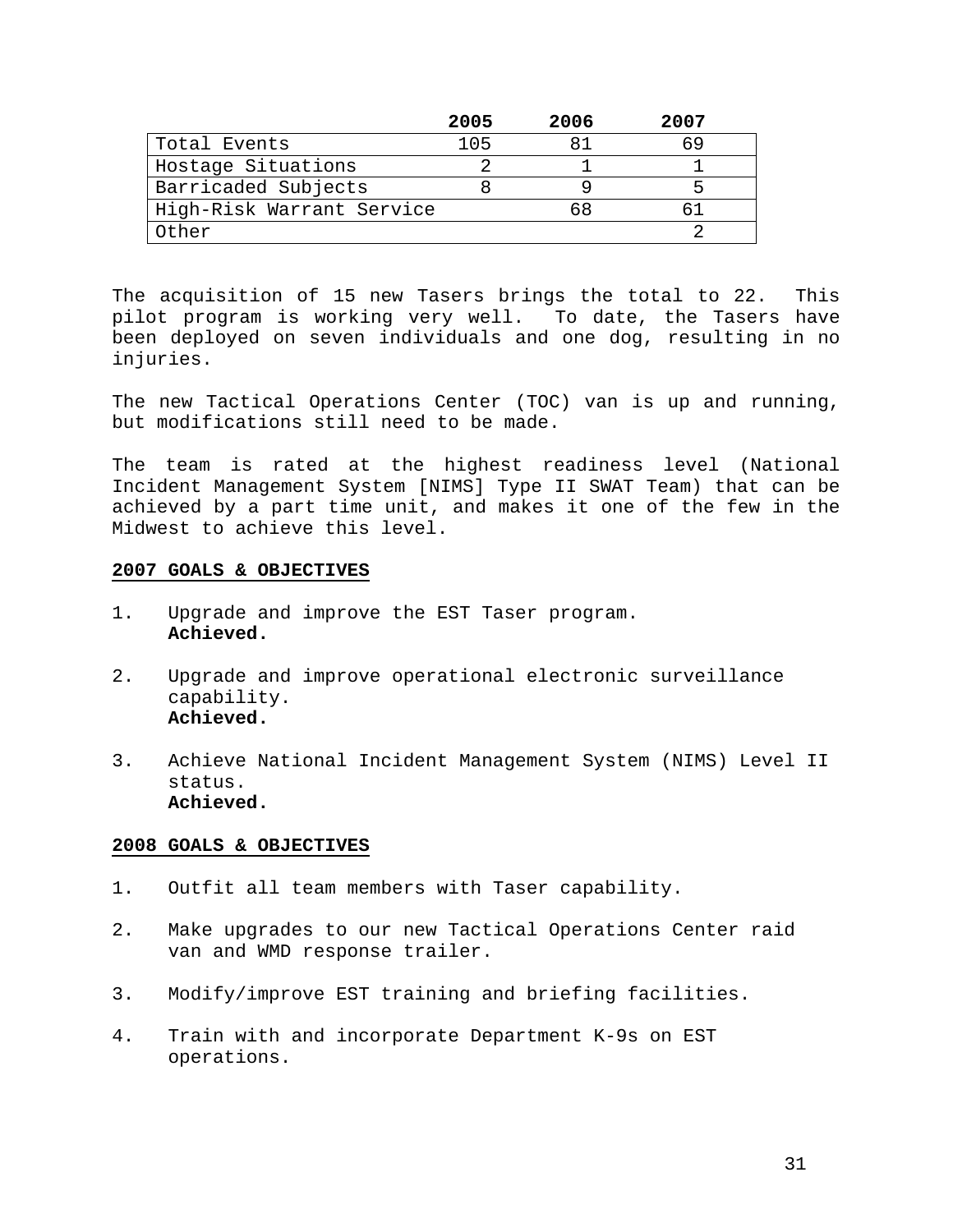## **CRISIS RESPONSE TEAM (C.R.T.)**

### **SUMMARY OF ACTIVITIES**

The CRT exists to provide the City with the ability to successfully resolve all hostage, barricade or suicidal calls, minimizing injuries to officers, victims and suspects. The 9 member team trains many times a year which included six times with the Allen County Negotiation Team.

The team created a wireless communications system and worked with the Indiana Intelligence Fusion Center on providing this valuable asset to all negotiators in Indiana. The FBI Crisis Negotiation Unit was also updated. Our agency is a leader in this technology.

Each incident responded to is recorded on our new DVD equipment which allows quick submission as evidence if needed.

Operations for the unit were down slightly this year compared to 2006. A large number of less-than-lethal munitions were used again this year resulting in no serious injury to officers, suspects or bystanders.

|  |                    | 2005 | 2006 | 2007 |  |
|--|--------------------|------|------|------|--|
|  | CALLS FOR SERVICE: |      |      |      |  |

- 1. All members certified as Crisis Intervention Team officers. **Achieved.**
- 2. All CRT members attend Advanced Negotiator Training. **Partially Achieved.**
- 3. Continue attending IAHCN Negotiators Conference. **Achieved.**
- 4. Explore addition of a mental health consultant. **Not Achieved.**
- 5. Continue & expand Joint Jurisdictional Training with area agencies. **Partially Achieved.**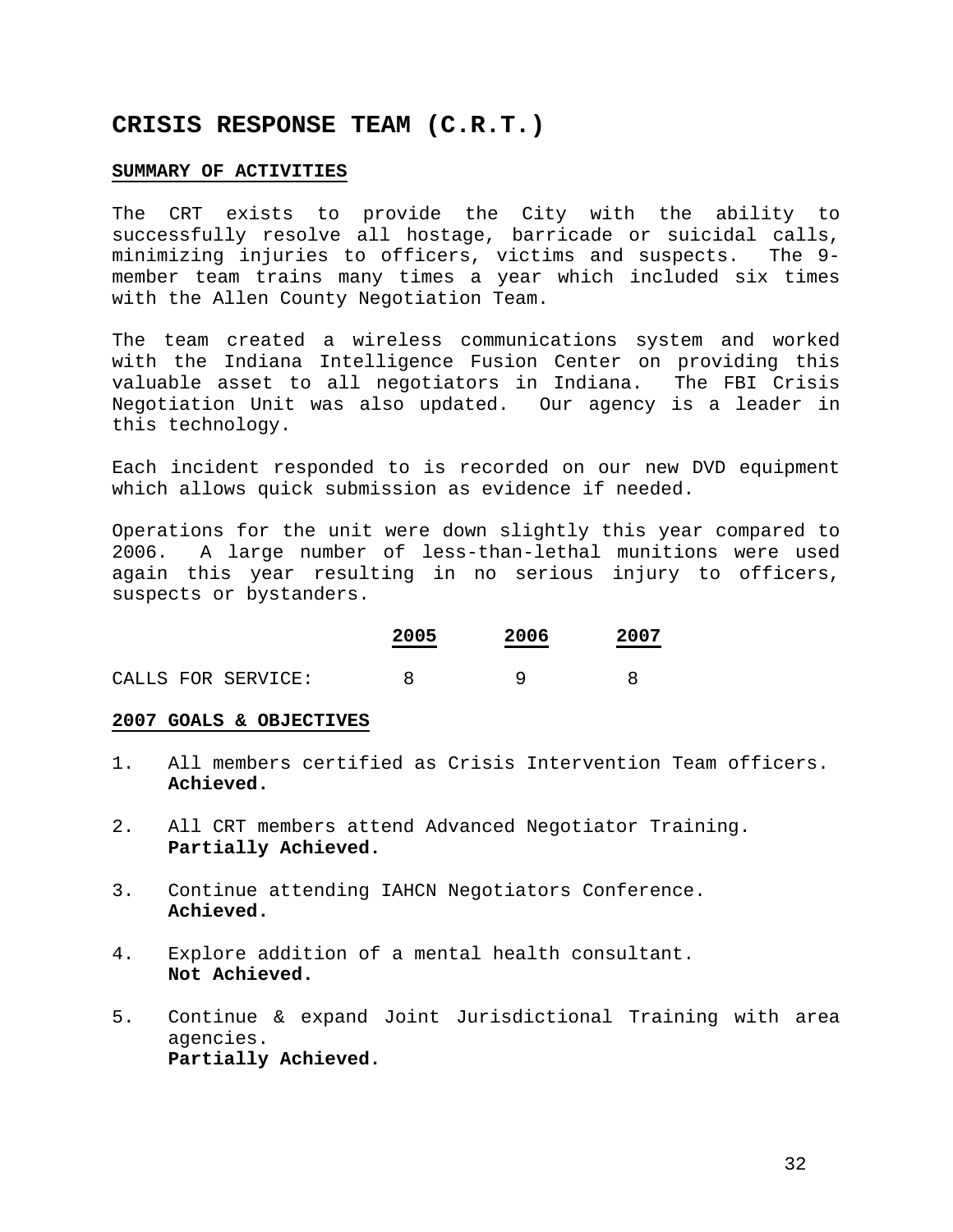- 6. Continue joint EST/CRT scenario training. **Achieved.**
- 7. Continue joint HDU/CRT training. **Achieved.**
- 8. Liaison with cell phone providers in our area. **Achieved.**
- 9. Purchase additional equipment. **Partially Achieved.** (Cell phone jamming unit determined to be illegal)
- 10. Provide training to Dispatchers. **Achieved.**
- 11. Continue to improve standard operating procedures. **Partially Achieved.**
- 12. Creation of wireless internet based communications system. **Achieved.**

- 1. All CRT members attend Advanced Negotiator Training.
- 2. Explore addition of mental health consultant.
- 3. Continue joint jurisdictional training.
- 4. Continue to improve standard operating procedures.
- 5. Continue joint EST/CRT scenario training.
- 6. Continue joint HDU/CRT training.
- 7. Provide negotiations training to Dispatchers.
- 8. Continue working with the Indiana Intelligence Fusion Center.

## **HAZARDOUS DEVICES UNIT (HDU)** – BOMB SQUAD

The Bomb Squad is responsible for the 11 counties in Northeast Indiana. The Squad maintains the standards of the F.B.I. and every member is a certified HazMat technician.

Joint training with the Crisis Response Team and the Emergency Services Team has been very beneficial.

### **2007 GOALS & OBJECTIVES**

1. Extensive explosive device training. **Achieved.**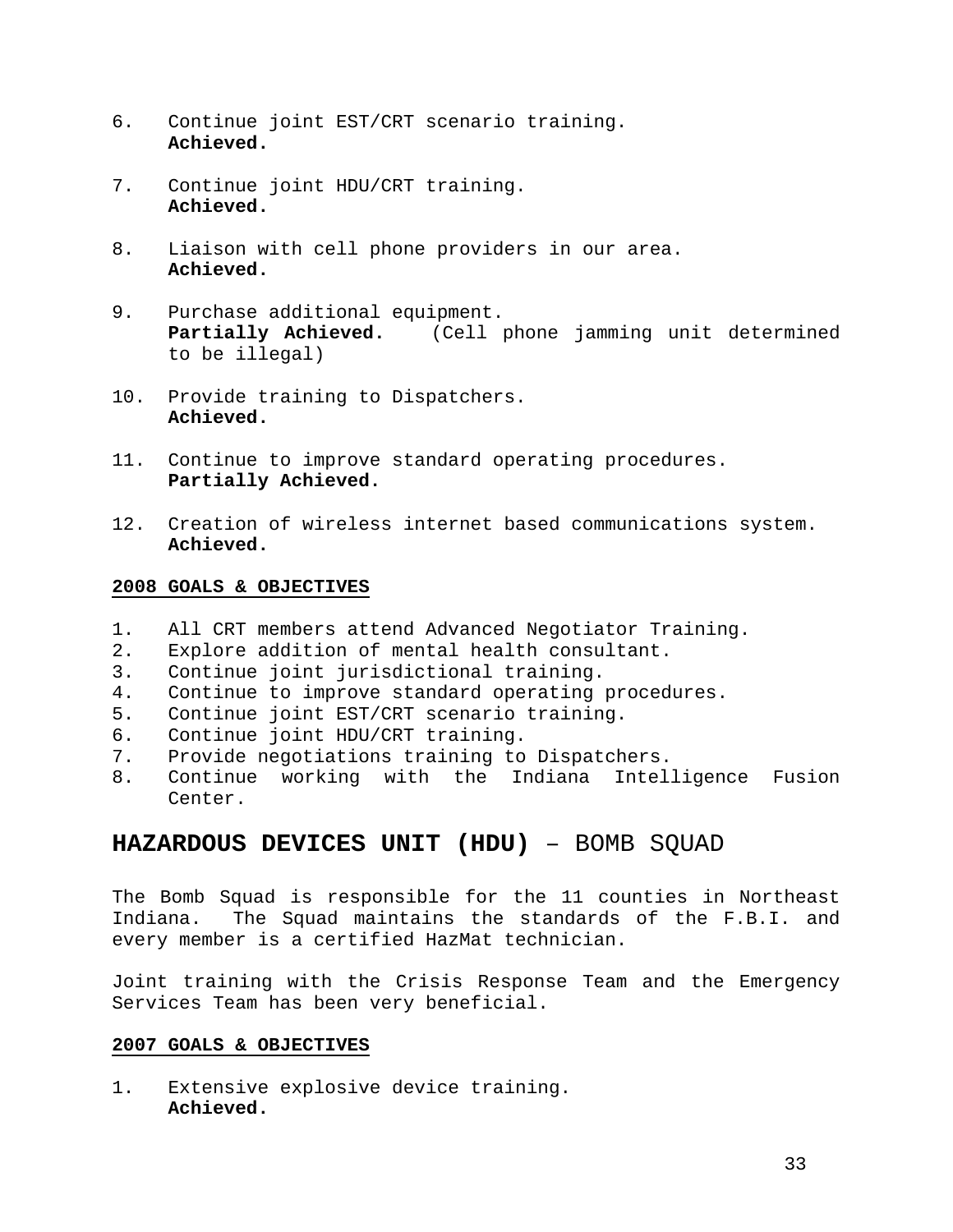- 2. Secure a site for the new bunker. **Achieved.**
- 3. Secure additional safety equipment through Department of Homeland Security. **Achieved.**
- 4. Additional personnel. **Not Achieved.**

- 1. Correct problem in the paging system.
- 2. Additional personnel.
- 3. Two computers and upgrade of system.
- 4. Complete bunker system to fully operational status.
- 5. Compete for Homeland Security grants through State-wide grant process to receive a total containment system and a robot.

# NORTHEAST DIVISION

### **SUMMARY OF ACTIVITIES**

The quadrant provides service to over 90,300 citizens located within a 26 square mile area, overseen by Deputy Chief Dottie Davis. The quadrant achieved an 8.43% reduction in reported crime in 2007. Calls for service were 32,276, an increase of over 2000.

The Deputy Chief for this quadrant also oversees the Crisis Intervention Team (CIT) and is the liaison to the Police Athletic League.

The officers have a strong relationship with the neighborhoods and through this, several problem areas were addressed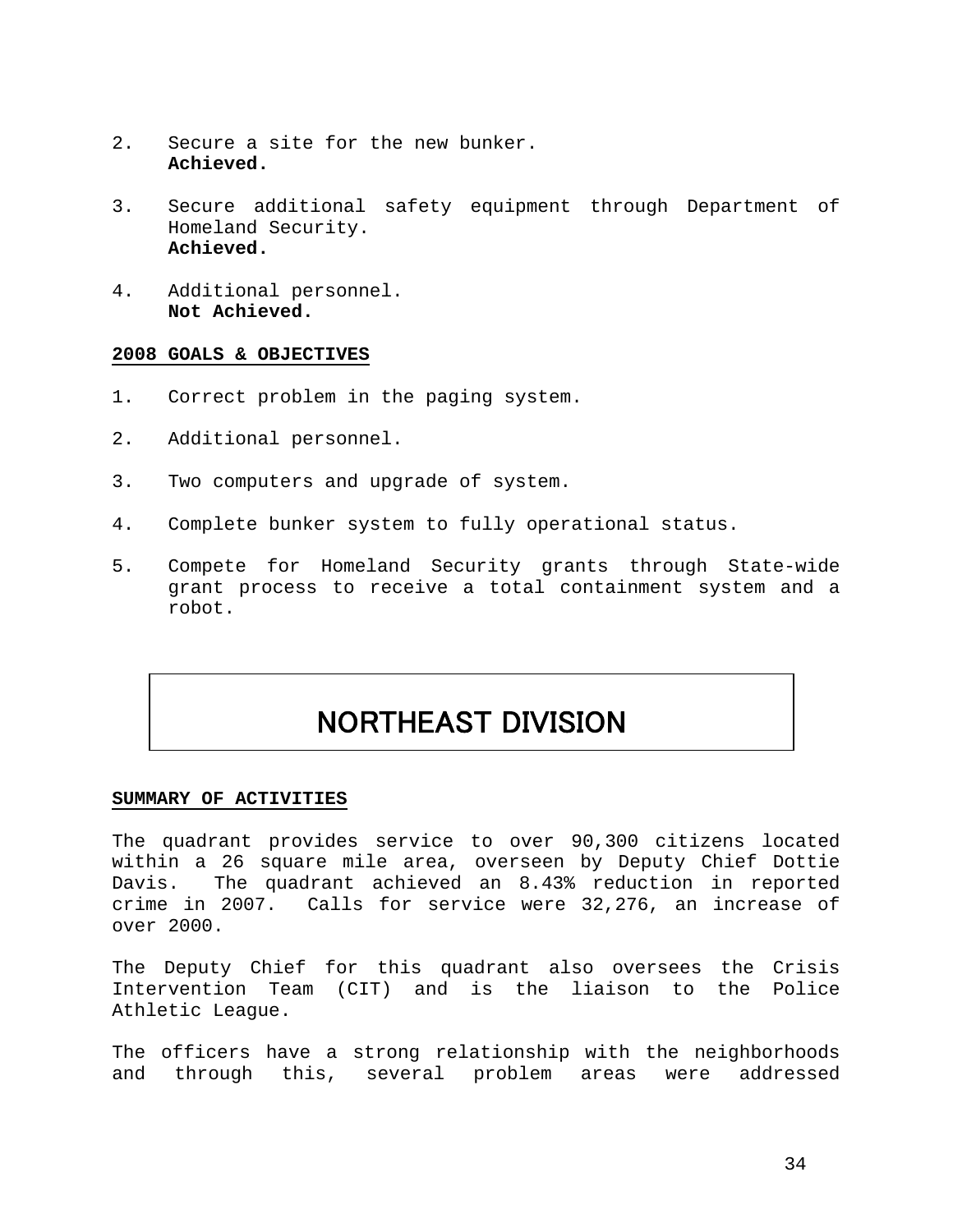throughout the year with the help of the citizens. Crime prevention education was provided to individuals and businesses.

Thefts of copper from vacant homes has been increasing with the price of copper. The officers took a pro-active approach to this problem and worked with the neighborhoods to curb this crime. Despite increased patrols, burglaries increased 11.8% in 2007.

### **2007 GOALS & OBJECTIVES**

- 1. Strengthen relationship with Parkview Hospital and its related service providers, security and emergency room personnel. **Achieved. (ongoing)**
- 2. Develop a close working relationship with North Side Neighborhood Association in an effort to reduce crime. **Achieved.**
- 3. Provide Workplace Violence Prevention workshops for the North Anthony Business Association. **Partially Achieved.**
- 4. Selective enforcement in areas of speeding complaints. **Achieved.**

### **2008 GOALS & OBJECTIVES**

- 1. Survey neighborhood presidents reference effectiveness of Neighborhood Liaison Officers.
- 2. Increase traffic stops.
- 3. Increase number of drug houses closed.

| <b>CRIME</b>  | 2005 | 2006 | 2007 | ℁<br><b>CHANGE</b> |
|---------------|------|------|------|--------------------|
| Homicide      |      |      |      | $-200$ %           |
| Rape          |      | 5    | 12   | $+ 58.3%$          |
| Robbery       | 51   | 42   | 52   | $+ 19.2%$          |
| Assault       | 23   | 27   | 28   | .03%               |
| Burglary      | 325  | 283  | 321  | $+ 11.8%$          |
| Larceny       | 1686 | 1657 | 1435 | $-15.5%$           |
| Vehicle Theft | 77   | 66   | 67   | .01%               |
| Total         | 2169 | 2082 | 1915 | 8.7%<br>-          |

### **PERFORMANCE INDICATORS**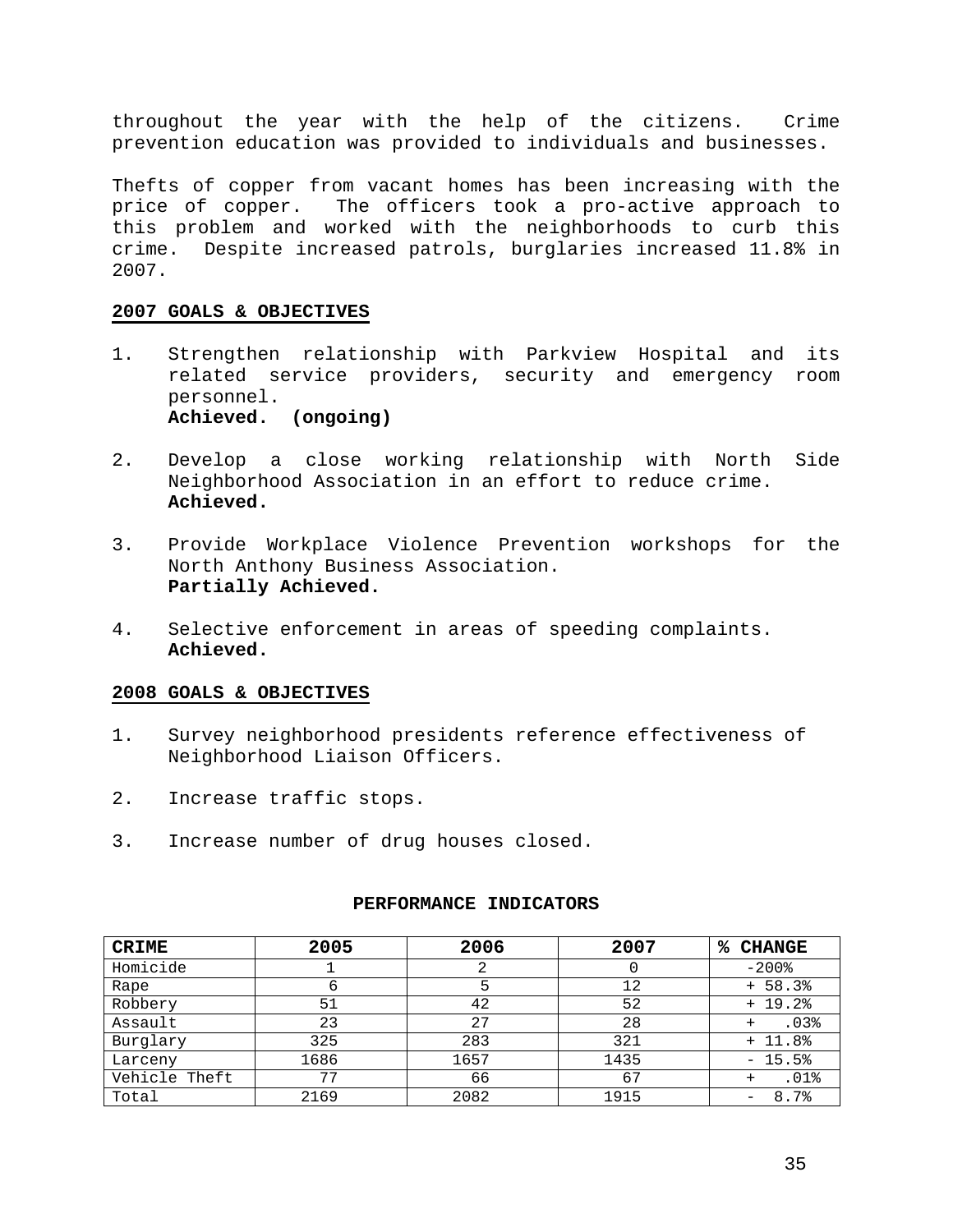## **CRISIS INTERVENTION TEAM (CIT)**

The CIT Program was implemented in 2001 to provide immediate response by trained law enforcement officers to deal with persons in the community who are experiencing a mental health crisis.

The goal of the program was to have 20% of all officers certified. Another course is scheduled for February, 2008 where 46 officers from nine different agencies, including 13 from the Fort Wayne Police Department, will be trained.

To date, only three of the 1012 persons the Department interacted with were incarcerated.

Numerous presentations were given throughout Indiana, as well as at the National CIT Conference in Memphis, Tennessee.

|                           | 2007        | 2006           | 2005    | 2004    | 2003    | 2002    |
|---------------------------|-------------|----------------|---------|---------|---------|---------|
| Calls Responded To        | 1012        | 918            | 956     | 964     | 1034    | 743     |
| Immed. 24-Hour Detentions | 892         | 685            | 635     | 581     | 502     | 333     |
| Voluntary Admissions      | 63          | 128            | 167     | 226     | 311     | 197     |
| Medical Admissions        | $\mathbf 1$ | $\mathfrak{D}$ | 6       | 7       | 21      | 13      |
| Emer. 72-Hour Detentions  | 3           | 6              | 12      | 7       | 17      | 32      |
| Stabilized at the Scene   | 39          | 92             | 122     | 109     | 135     | 124     |
| No Action Taken/Required  | 11          | 9              | 9       | 24      | 44      | 28      |
| Arrested                  | 3           | 2              | 5       | 10      | 6       | 10      |
| Suicide Related Calls     | 649         | 500            | 457     | 406     | 409     | 257     |
| Party Armed               | 71          | 70             | 71      | 48      | 65      | 53      |
| Using Drugs/Alcohol       | 212         | 153            | 131     | $\star$ | $\star$ | $\star$ |
| SEX & RACE                |             |                |         |         |         |         |
| Male                      | 566         | 417            | $\star$ | $\star$ | $\star$ | $\star$ |
| Female                    | 446         | 501            | $\star$ | $\star$ | $\star$ | $\star$ |
| White                     | 772         | 686            | $\star$ | $\star$ | $\star$ | $\star$ |
| Black                     | 214         | 179            | $\star$ | $\star$ | $\star$ | $\star$ |
| Hispanic                  | 21          | 34             | $\star$ | $\star$ | $\star$ | $\star$ |
| Asian                     | 5           | 10             | $\star$ |         | $\star$ | $\star$ |

### **PERFORMANCE INDICATORS**

\* Data not available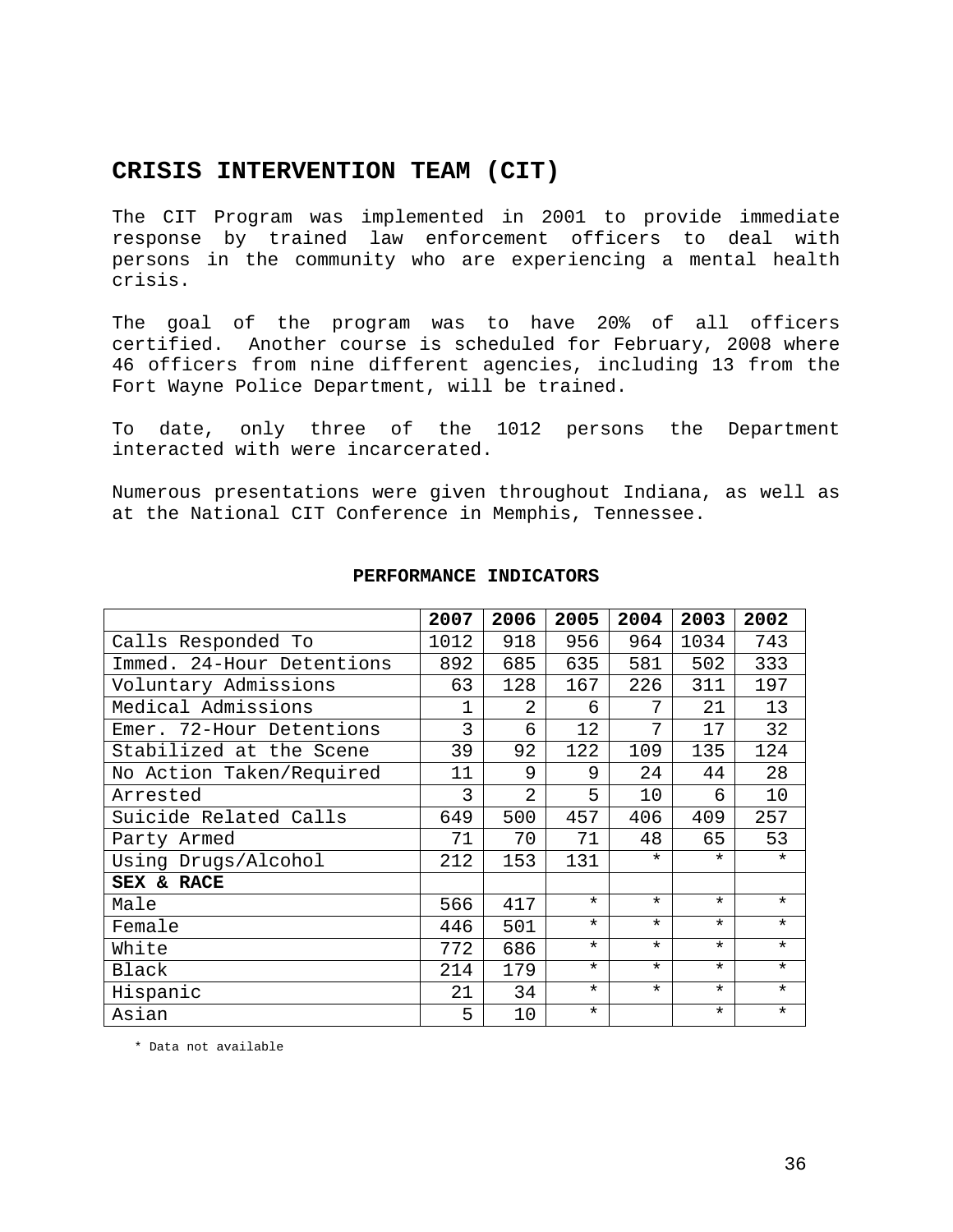## **POLICE ATHLETIC LEAGUE (P.A.L.)**

### **SUMMARY OF ACTIVITIES**

The PAL programs all remain strong as was fundraising.

PAL worked with the Fort Wayne Community Schools to provide community service opportunities for students who have violated school policies. This program has also expanded to the Juvenile Probation Office.

### **2007 GOALS & OBJECTIVES**

- 1. Improve communication and visibility via the internet. **Achieved.**
- 2. Stay within budget as we examine increasing the football program. **Achieved.**

- 1. Improve our football equipment accountability with a computer program.
- 2. Stay within budget as we examine increasing the football program.

| <b>PROGRAM</b>     | <b>ENROLLMENT</b> | <b>STAFF</b>   |
|--------------------|-------------------|----------------|
|                    |                   |                |
| BASKETBALL<br>AAU  | 162               | 26             |
| BASKETBALL<br>COED | 68                | 11             |
| <b>BASEBALL</b>    | 568               | 99             |
| OPEN GYM           | 407               | 5              |
| FOOTBALL           | 564               | 129            |
| STUDENT<br>$SELF-$ | 275               | 19             |
| <b>DEFENSE</b>     |                   |                |
| CHEERLEADING       | 209               | 4              |
| TENNIS             | 67                | $\overline{2}$ |
| TOTALS             | 2353              | 313            |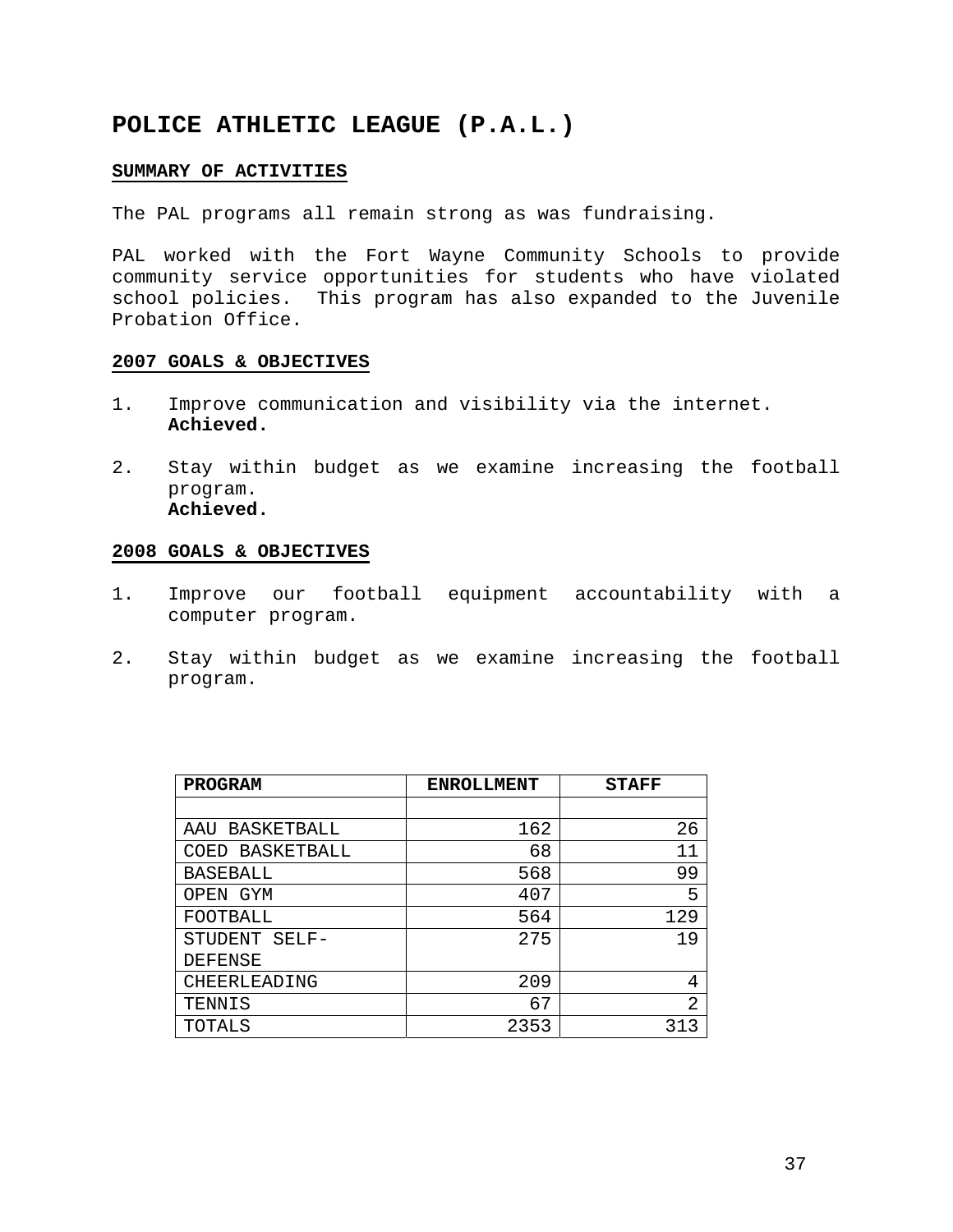# SOUTHWEST DIVISION

The Division, commanded by Deputy Chief Douglas Lucker, lost two Captains during the year, one to retirement and one resignation. The Southwest annexation of the Aboite area saw crime remain about the same for the second year. Overall, crime for the entire Division was up .25% after four years of decline.

### **SUMMARY OF ACTIVITIES**

An ongoing issue this year was the area of Ardmore Avenue not designated as a truck route. Higher priority calls and personnel levels precluded more patrol of this area.

One positive trend this year was the reduction of drive-offs from gas stations. With the price of gas rising, this issue will return.

Thefts of copper and other metals of value have plagued the Division. Many houses are rental properties or vacant. This contributes to the blight of neighborhoods. Some neighborhoods in District 32 are 18% vacant. Of the 452 residential burglaries in 2007, almost 16% were for copper plumbing. Also contributing was the rise in homelessness and the attending break-ins.

The end of the year saw an increase in armed robberies of individuals, most in December.

- 1. Planning and implementation of the "Weed & Seed" grant for Sector 32. **Not Achieved.** (to begin in July 2008)
- 2. Officer training in the Electronic Vehicle Crash Reporting System. **Achieved.**
- 3. Provide support for programs and initiatives of the Packard Area Planning Alliance. **Achieved.**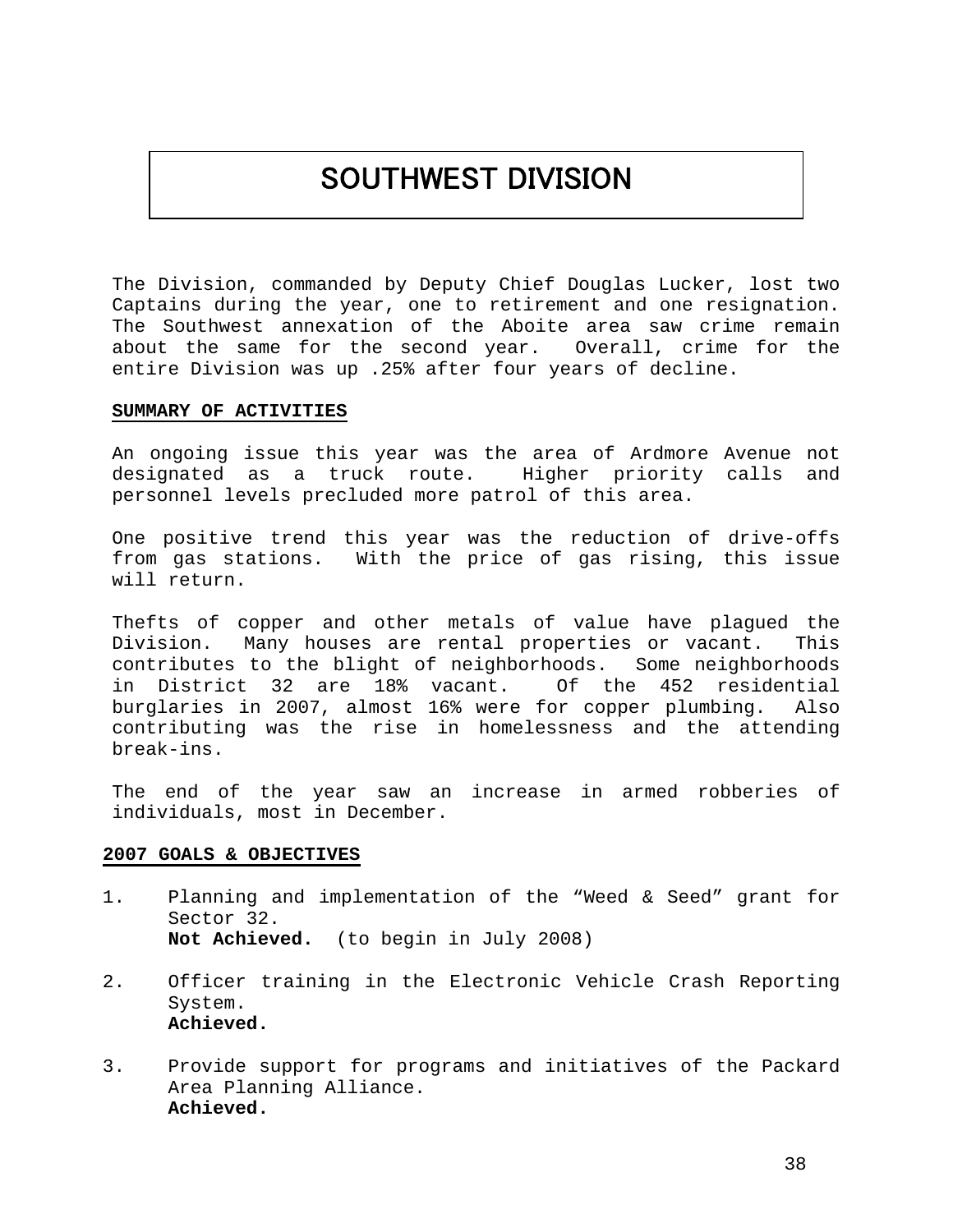- 4. Construct a "Least Desirable" wall at the Southwest outpost targeting the small number of individuals committing the majority of crimes. **Partially Achieved.**
- 5. Develop the capabilities of SW officers through temporary assignments to Vice & Narcotics, Domestic Violence Unit or Neighborhood Response Team. **Achieved.**

- 1. Develop a crime prevention plan for new shopping center in the area of Illinois & Thomas Road.
- 2. Continue the Weed & Seed Grant, expanded to include John District.
- 3. Train and equip all officers to collect blood evidence.
- 4. Restructure the division of the Neighborhood Liaison Officers from inactive to active associations.
- 5. Provide crime prevention guidance to the neighborhoods through our Crime Prevention Bureau.
- 6. Increase officer-initiated traffic stops in an effort to arrest wanted persons.
- 7. Continue to support the Packard Area Planning Alliance.

### **PERFORMANCE INDICATORS**

**2005 2006 2007** 

| Traffic Stops         | 7,622  | 8,364  | 6,899  |
|-----------------------|--------|--------|--------|
| Calls for<br>Service  | 40,069 | 44,483 | 45,289 |
| Drug Houses<br>Closed | 25     | 29     | 27     |
| NLO Contacts          | 727    | 800    | 865    |
| Warrants<br>Served    | 585    | 523    | 383    |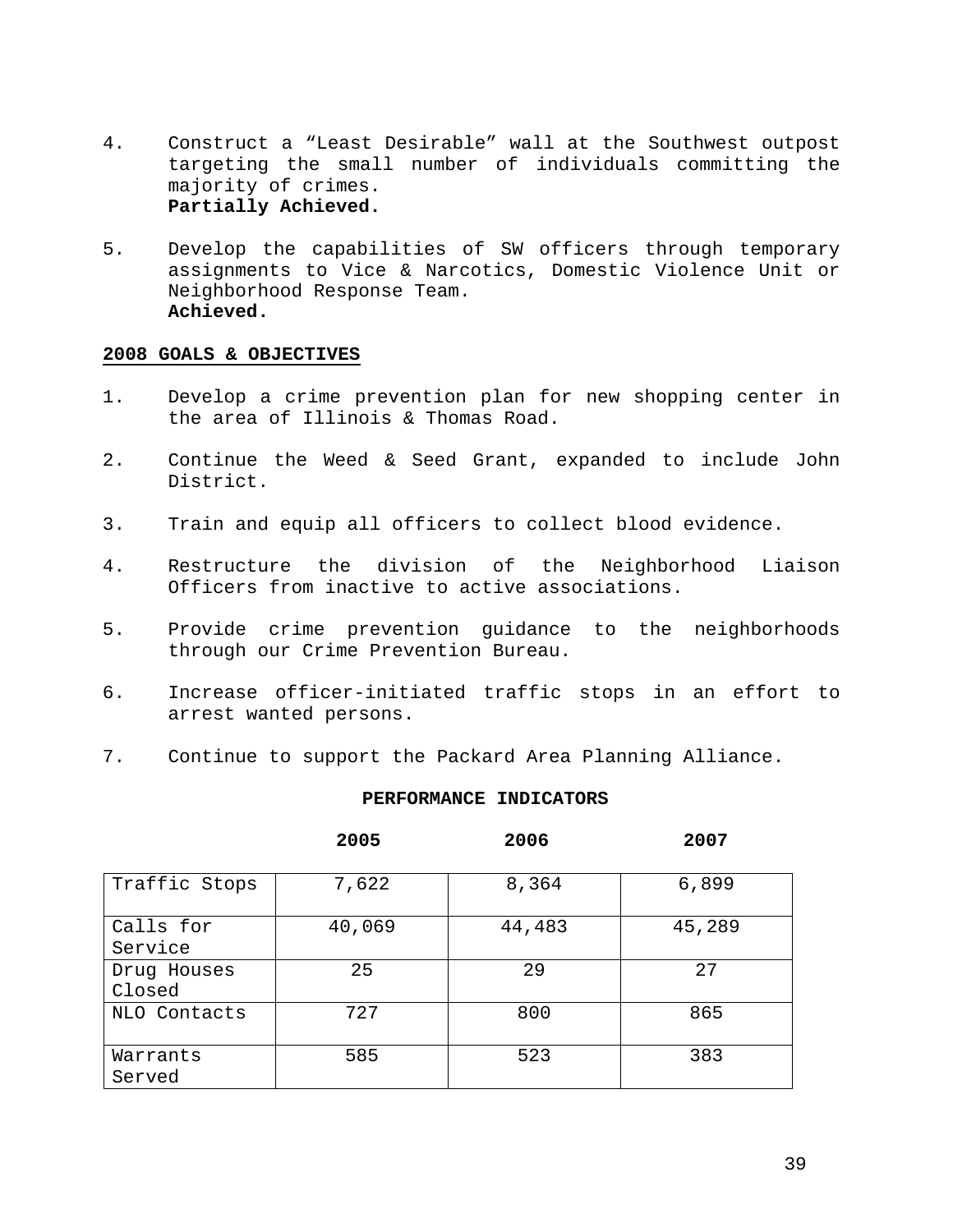### **PART I CRIMES**

|               | 2005  | 2006  | 2007 |
|---------------|-------|-------|------|
| Homicide      | 6     | 3     | 5    |
| Rape          | 22    | 21    | 21   |
| Robbery       | 85    | 95    | 112  |
| Assault       | 52    | 42    | 55   |
| Burglary      | 629   | 548   | 585  |
| Larceny       | 1,659 | 1,845 | 1820 |
| Vehicle Theft | 182   | 218   | 202  |
| Arson         | 27    | 38    | 18   |
| TOTALS        | 2,670 | 2,811 | 2818 |

## **FORT WAYNE POLICE RESERVES**

### **SUMMARY OF ACTIVITIES**

The Fort Wayne Police Reserves is comprised of 20 fully-trained volunteer officers. During the year, they worked 2,072.5 assignments totaling 4286.5 volunteer hours. Events and assignments included: Parades, fundraising walk/runs, guard duty at crime scenes, Three Rivers Festival, holiday parking lot patrol, and follow-up on gas failure-to-pays.

### **STUDENT POLICE PROGRAM**

### **SUMMARY OF ACTIVITIES**

The goal of the Fort Wayne Police Department Student Police Program is to attract young adults to a law enforcement career. The program is operated by police officers who volunteer their time in classroom training, hands-on instruction and physical training. Many current police officers were members of the Student Police Program.

The Kid Care fingerprint/DNA program was downsized as donations were less this year. The Three Rivers Festival was the single biggest event for the students. They patrolled "junk food alley" and the park, assisting sworn officers where necessary.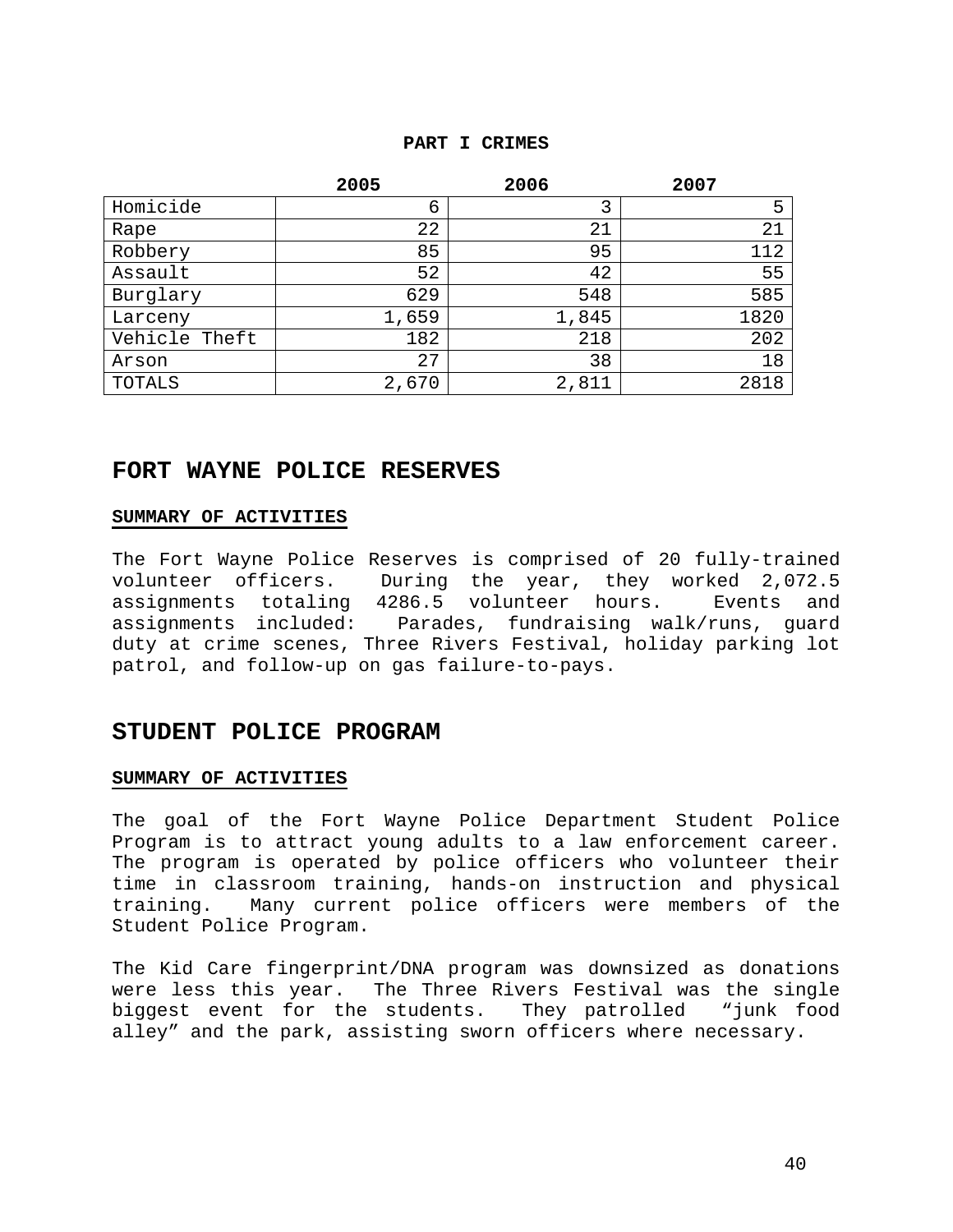## **HISPANIC LIAISON OFFICE**

### **SUMMARY OF ACTIVITIES**

Officer Ricardo Robles is the Spanish Liaison for the Department. Community outreach to the Hispanic community for the year 2007 included:

- Referrals to City services and resources.
- Prepared law enforcement related articles for the Hispanic media.
- Hispanic Social Service Network Council Member: There are 50 Allen County social service agencies in this group which address issues facing immigrant communities.
- Presentations on public safety given to community groups, churches, schools and agencies
- Board member of the Hispanic Leadership Coalition of Northeast Indiana.
- Board member of African Immigrant & Social Development Agency, and the History Center.
- Assisted "Building Sustainable Health Initiatives in the Hispanic Community" with interpretation services.
- Collaborated with Center for Non-Violence in providing a walk-in office to address issues in the Hispanic Community.
- Attended several domestic violence conferences.
- Requested to be a consultant for Alianza, a leading national Domestic Violence Organization.
- Staff an office at United Hispanic American to provide police services to the Hispanic community. The office is open every Monday.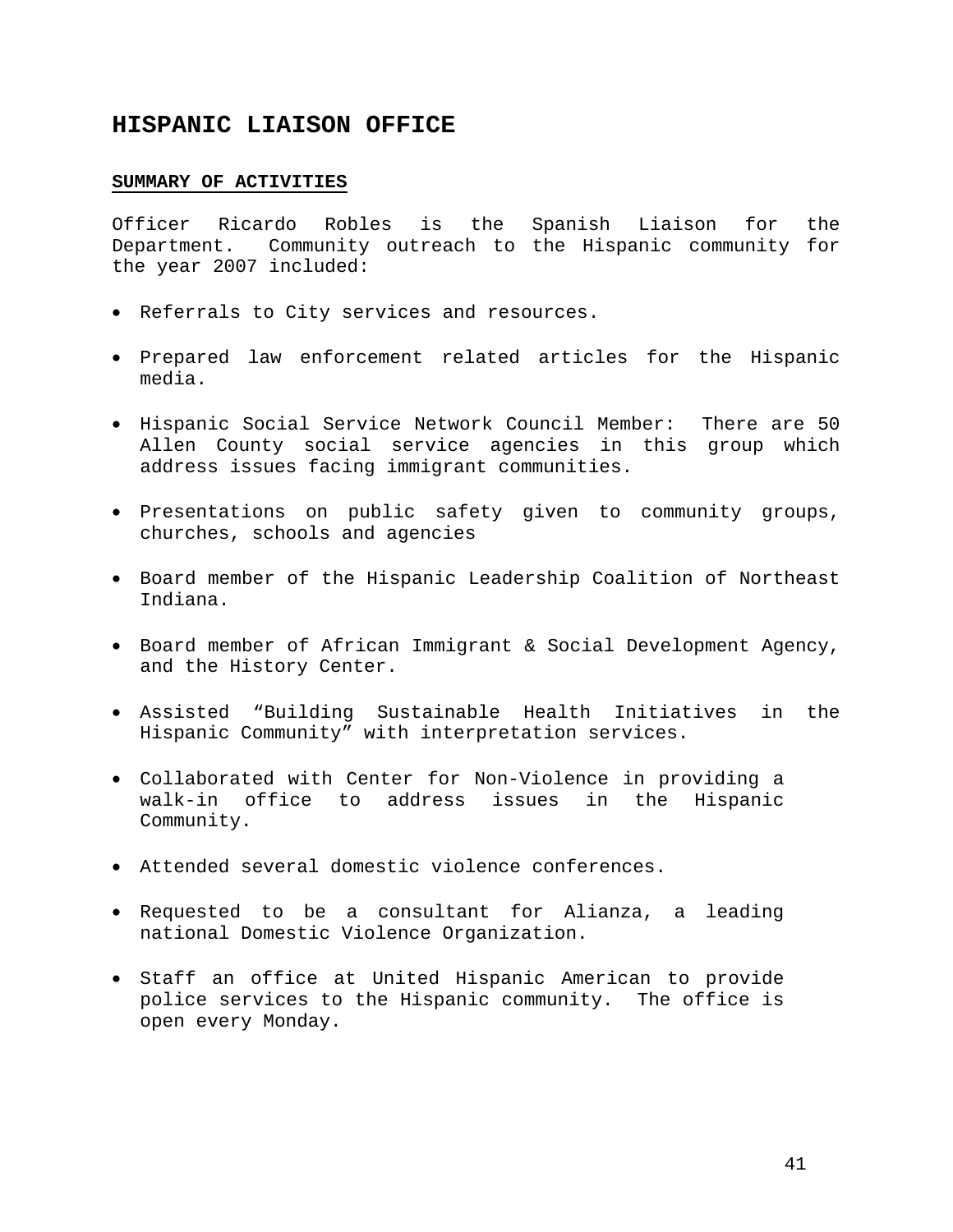1. Continue to foster public safety relationship with immigrant community to encourage the reporting of crimes. **Achieved.** 

### **2008 GOALS & OBJECTIVES**

- 1. Develop proactive community-oriented programs targeting the Hispanic community.
- 2. Identify, establish and promote existing Community Policing Initiatives.
- 3. Educate community on current BMV and State legislation that will affect undocumented persons.

### **CANINE SECTION**

### **SUMMARY OF ACTIVITIES**

The K-9 section is under the command of Deputy Chief Douglas Lucker, who is committed to the perpetuation of the Section. The Section has two Master Trainers in Sgt. Robert Theurer, Unit Supervisor, and Officer Kevin Weber.

Throughout the year, school lockers and random checks of student vehicles in the parking lots continued. Many presentations and demonstrations were given throughout the community.

A 13-week basic canine academy class graduated December 7, 2007.

An additional K-9 team was added during the year and for the first time, a candidate selection board was utilized. The Department now has nine teams.

Nine remote K-9 release devices were purchased and added to the K-9 vehicles. This unit will activate a heat alarm if the vehicle becomes too warm and remotely notifies the handler of the emergency.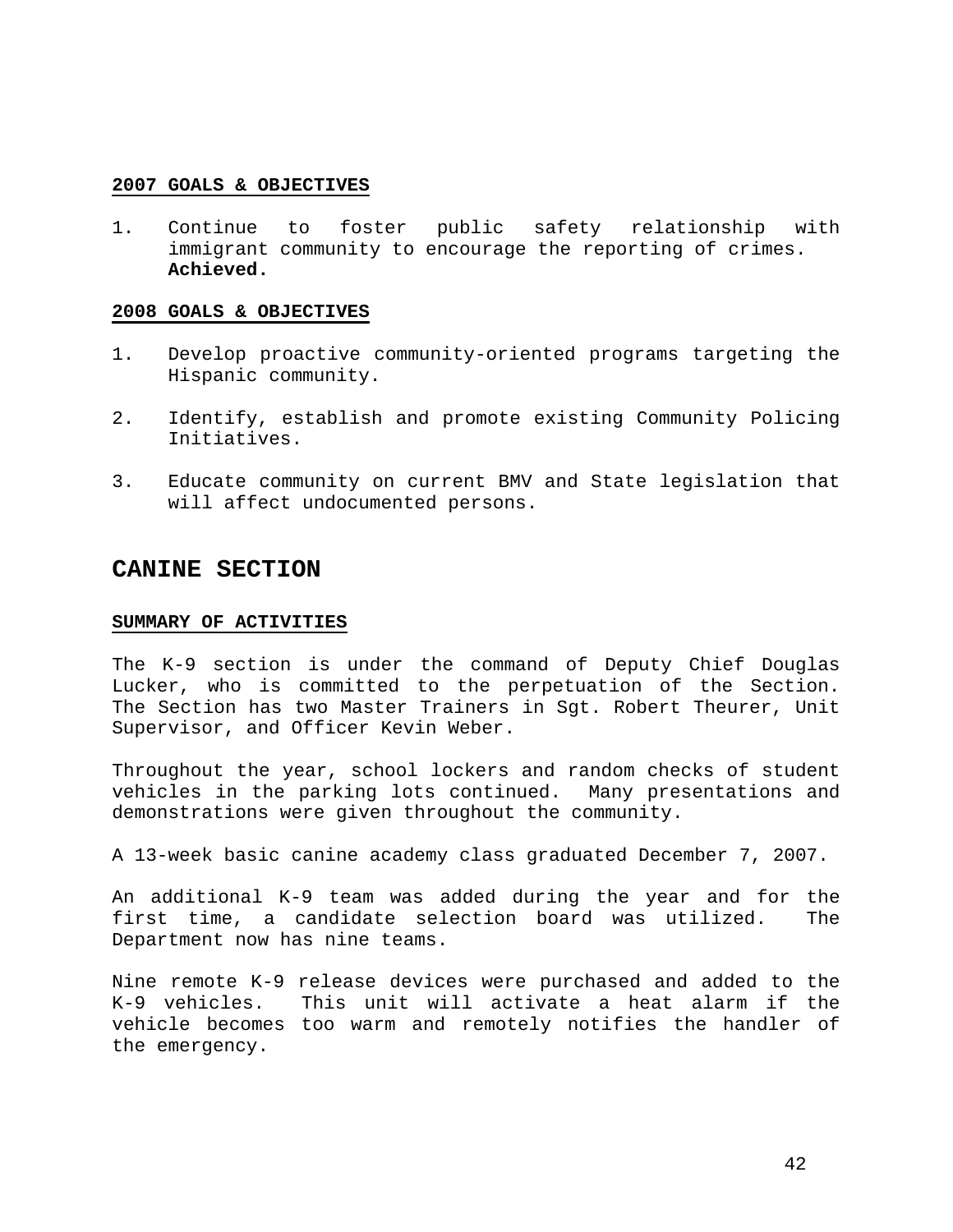- 1. Increase the number of on-duty teams available to the Operations and Vice/Narcotics Divisions by at least three teams. **Partially Achieved.** (1 additional team)
- 2. Establish a monthly standardized training day for the entire Unit to train together. **Achieved.**
- 3. Standardize the record keeping and collection of statistics. **Attained.**
- 4. Make sure the Unit obtains the most qualified personnel for the K-9 program. **Partially Attained.**

### **2008 GOALS & OBJECTIVES**

- 1. Increase the number of on-duty teams available to the Operations and Vice/Narcotics Divisions by at least two teams.
- 2. Develop a 10-minute training video that could be utilized for patrol officer training.
- 3. Begin to rotate each team through the Narcotics Division 30 days at a time.
- 4. Begin the process of training qualified teams with the Emergency Services Team (EST) so they would be available under specific circumstances.

### **OPERATIONAL K-9 USAGE STATS**

|                                 | 2006 | 2007 |
|---------------------------------|------|------|
| ALARMS                          | 542  | 570  |
| DEMONSTRATIONS                  | 105  | 99   |
| (NON-BITE)<br>APPREHENSIONS     | 149  | 156  |
| DRUG DETECTION                  | 146  | 154  |
| SCHOOL DRUG INTERDICTION<br>K-9 | 20   | 15   |
| AREA SEARCHES                   | 91   | 95   |
| CANINE ASSIST                   | 691  | 765  |
| ARTICLE SEARCH                  | 26   | 28   |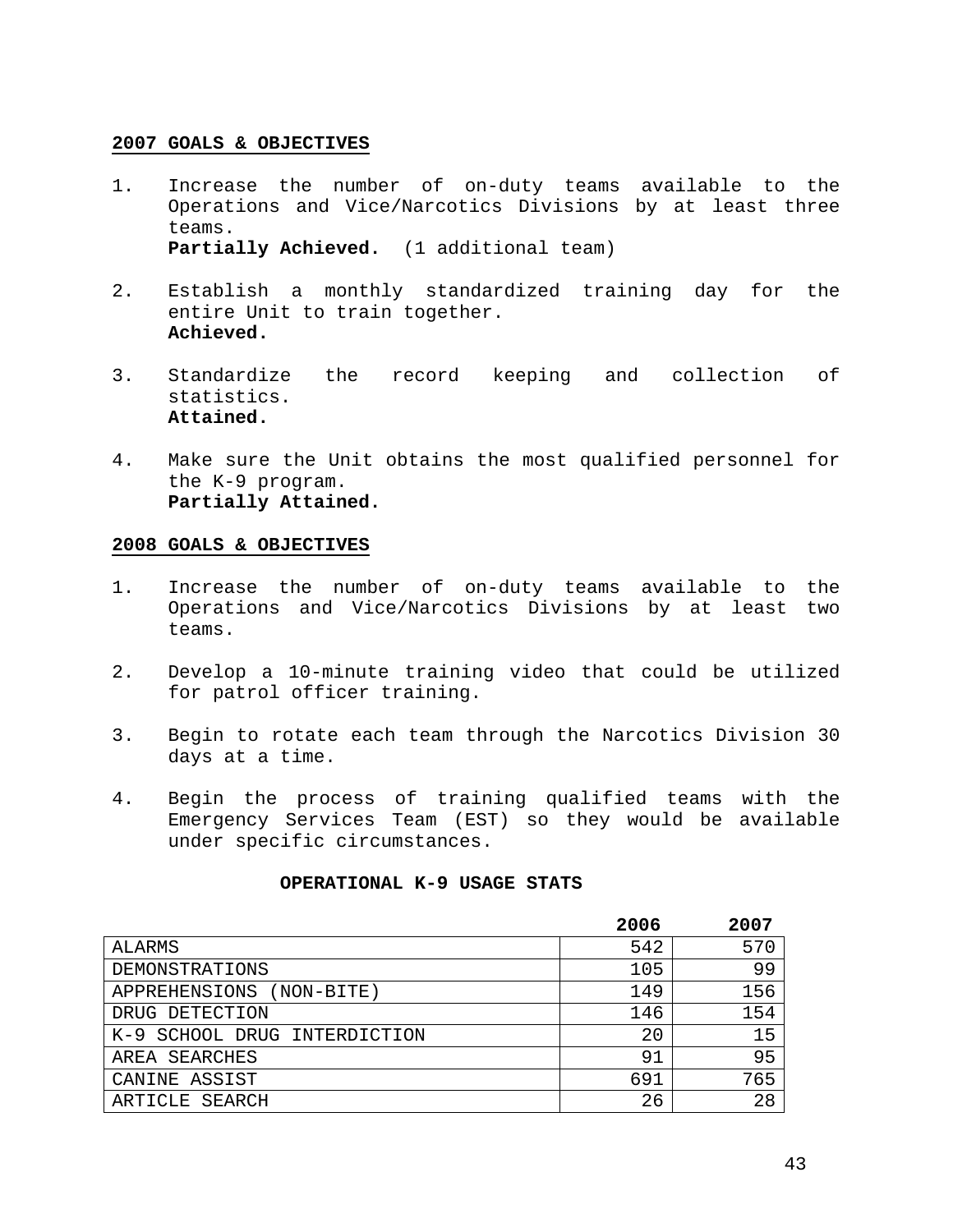| PERIMETER CHECKS        | 310  | 325  |
|-------------------------|------|------|
| CRIME-BITE APPREHENSION |      |      |
| TRACKING                | 180  | 190  |
| BUILDING SEARCHES       | 185  | 196  |
| BOMB DETECTION          |      |      |
| TOTALS                  | 2452 | 2599 |

Overall, there was a 6% increase in usage for 2007.

# SOUTHEAST DIVISION

The Southeast Division is made up of approximately 85 officers assigned to uniform patrol, the School Child Safety Unit and Crime Prevention. The officers provide police service to the citizens of Fort Wayne living and working in the Southeast quadrant. The Southeast Division is commanded by Deputy Chief Nancy Becher, Captain Kevin Corey, and Lt. William Corn.

The Southeast Quadrant is 16.55 square miles with a population of approximately 57,245. It is the most diverse quadrant in the City with 52% African-American, 30% Caucasian, and 13% Hispanic. 40% of the homes are rented and the average household income is \$30,663. The unemployment rate is 14%.

The administration of former Mayor Graham Richard placed great emphasis on the revitalization of the Southeast Quadrant of the City and it is paying off. A strong law enforcement presence is necessary to see that the initiatives are successful. Thefts at construction sites and "scrappers" have increased.

The opening of the new Regional Public Safety Academy was another component of the revitalization of the Southeast Quadrant.

The area near the Police Operations Center known as Renaissance Pointe includes plans for nearly 350 new homes and the rehabilitation of another 100 in a 36-block area.

Community collaborations include Allen County Community Corrections and the Re-Entry Court Program. 60% of returning offenders will reside in the Southeast Quadrant.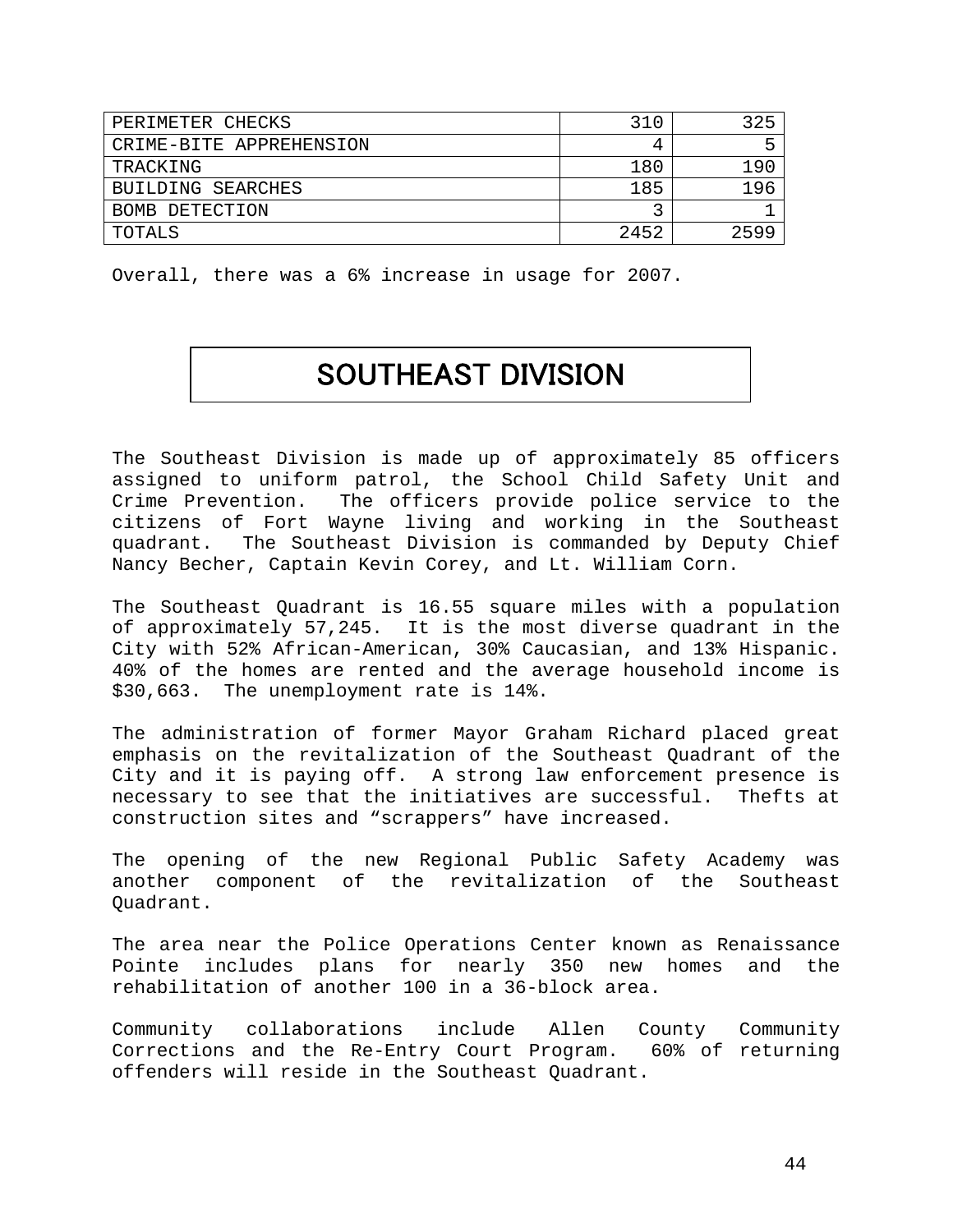Ten SE officers served as mentors to young men and women who were recently released from boys' and girls' school assisting them with practical life and job preparation skills. Officers also worked with the NAACP Youth Council, a group of at-risk high school students.

The Southeast Quadrant had 59,475 calls for service (32% of all calls) in 2007.

#### **SUMMARY OF ACTIVITIES**

2007 saw a reduction in Part I crimes of 4.22%.

Homicide: 12 of the City's 24 homicides occurred in the quadrant in 2007; all as the result of a firearm. 50% of all homicides in the City were the result of gang and/or drug activity.

In July, the 5-member Gang Unit was formed. During the six months since its inception, the Unit served four Federal indictments (gang), 22 felony arrests, seized 29 firearms, made 73 drug arrests and 289 misdemeanor arrests. Their presence also helped reduce gang-related shootings and homicides. Federal funds allowed for a "gun violence" program staffed by officers working overtime assignments in hot spots. This program resulted in 877 arrests.

Robbery: There were 168 robberies in 2007 – the same as 2006. 81% of robberies occurred on the street or to individuals.

Burglary: There were 801 burglaries for 2007 (80 to businesses, 722 at residences). A City-wide trend was the theft of aluminum and copper.

Larceny: There were 120 fewer larcenies and 23 less vehicle thefts in 2007. This reduction is likely the arrest of several car thieves during the year.

Traffic Stops: There were 11,989 traffic stops, 2072 more than in 2006.

Crime Prevention: Crime Prevention Officer Todd Battershell did 34 property evaluations. He was also instrumental in the arrest of 10 individuals who caused thousands of dollars of damage to businesses with their graffiti. Ultimately, 154 charges were levied against these individuals. (see report below)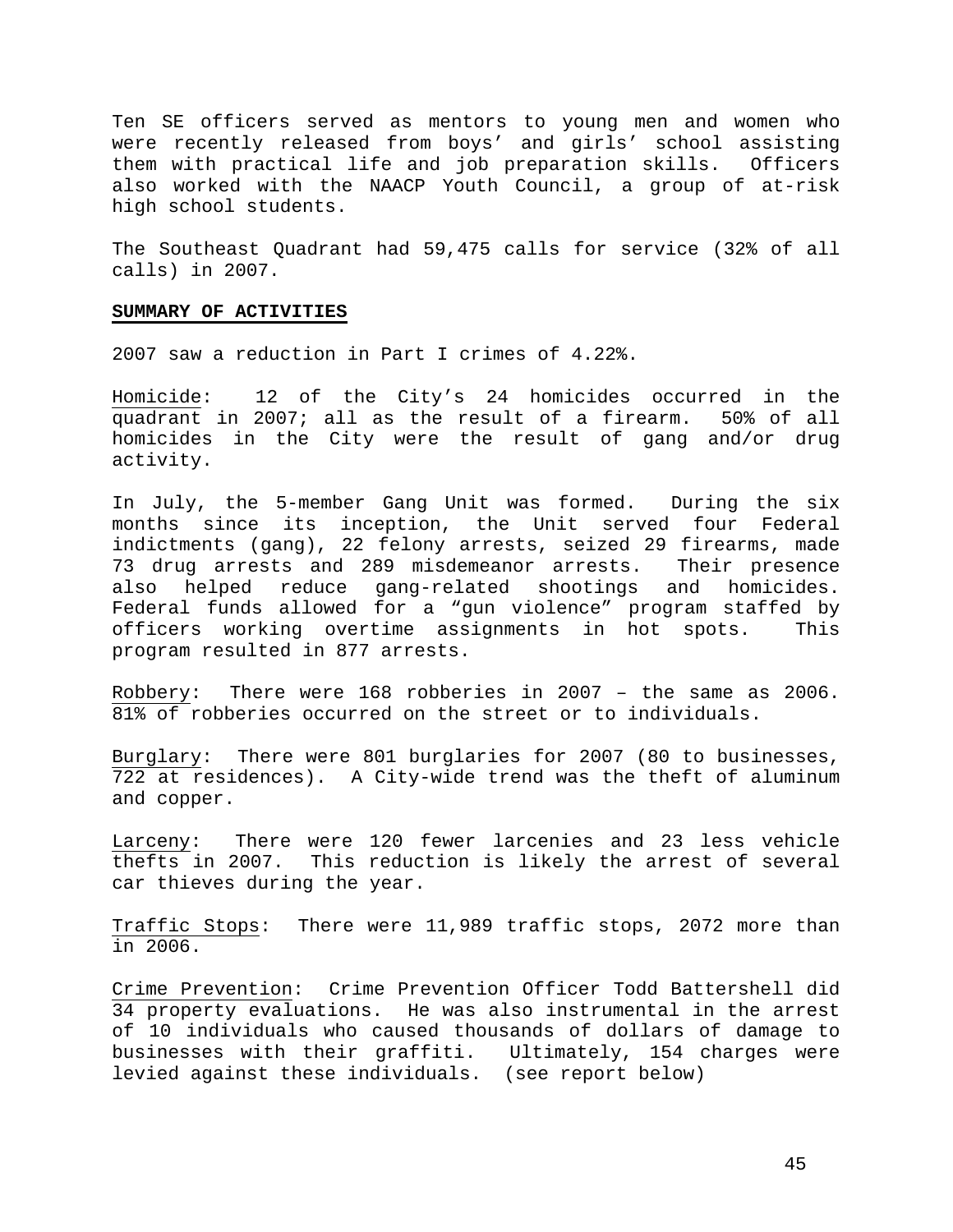- 1. Continue to combat gang and youth violence. **Achieved. (ongoing)**
- 2. Reduce robberies by 5%. **Same as 2006**
- 3. Reduce drug sales. **Achieved. (ongoing)**

### **2008 GOALS & OBJECTIVES**

- 1. Reduce violent crime in the Southeast Quadrant by 5%.
- 2. Reduce burglaries by 5%.
- 3. Involve more Southeast stakeholders in our policing philosophy.

### **PERFORMANCE INDICATORS**

| <b>CRIME</b>     | 2005 | 2006 | 2007 | <b>CHANGE FROM</b><br>2006 |
|------------------|------|------|------|----------------------------|
| HOMICIDE         | 17   | 10   | 12   | $+20.0$ %                  |
| <b>RAPE</b>      | 25   | 24   | 26   | $+8.3%$                    |
| ROBBERY          | 149  | 168  | 168  | 0 <sub>8</sub>             |
| ASSAULT          | 121  | 98   | 116  | $+18.4%$                   |
| <b>BURGLARY</b>  | 810  | 799  | 801  | $+.002$ %                  |
| LARCENY          | 1633 | 1682 | 1562 | $-7.1$ %                   |
| VEHICLE<br>THEFT | 232  | 235  | 213  | $-9.4%$                    |
|                  |      |      |      |                            |
| TOTAL            | 2987 | 3016 | 2898 | $-4.22$ $8$                |

### **CRIME PREVENTION BUREAU**

### **SUMMARY OF ACTIVITIES**

Officer Todd Battershell is the Crime Prevention Officer for the Department. In addition, he is the liaison to the Allen County T.R.I.A.D., the Anti-Graffiti Network, the Better Business Bureau, the Concerned Citizen's Watch and the newly-formed local branch of the National Center for Missing & Exploited Children.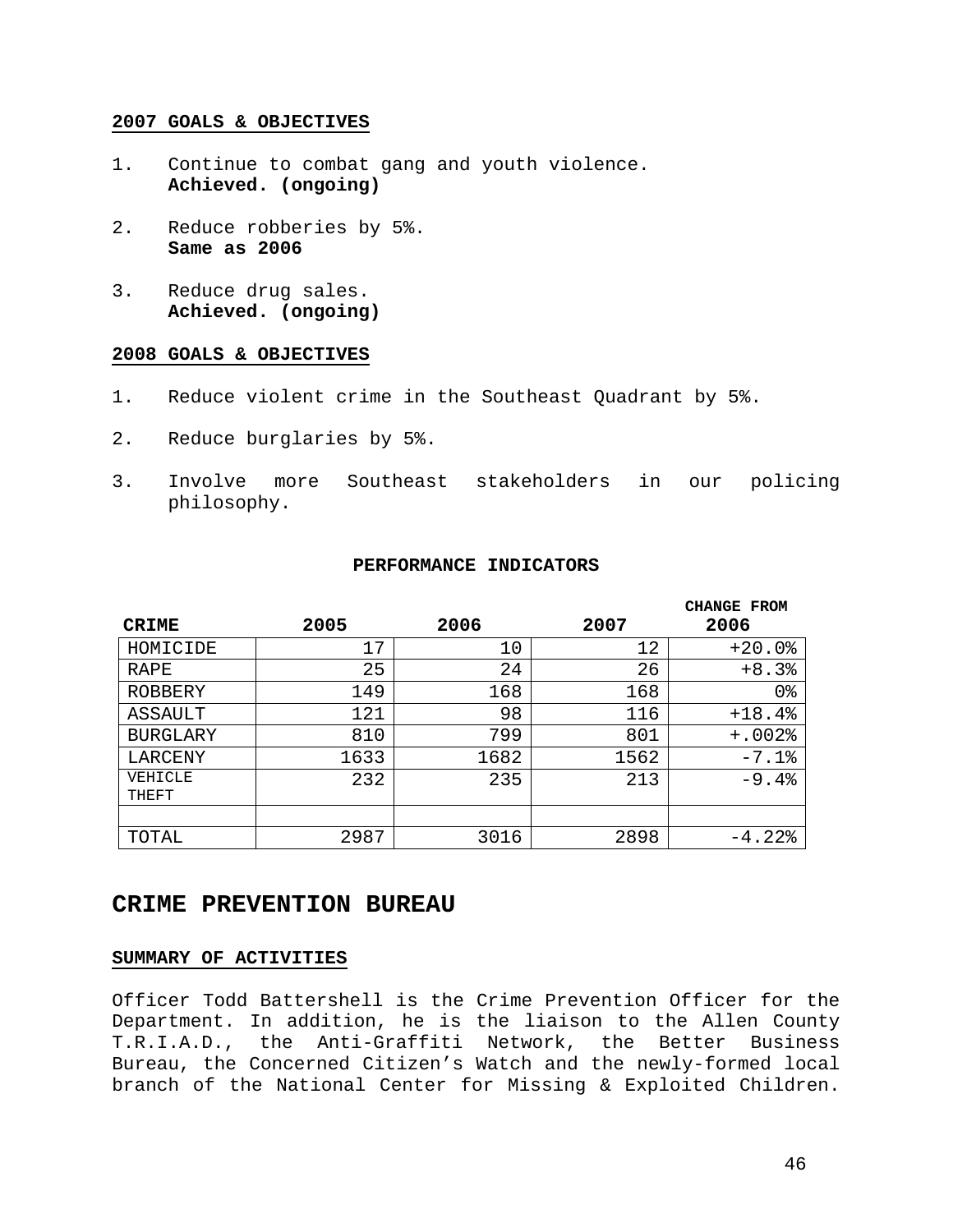Officer Battershell was a part of the group that brought this organization to Fort Wayne.

The police building remained a drop-off point for the Unwanted Prescription Medication Program and 258 pounds of medication were collected that otherwise might have ended up in the wrong hands.

The "Safe at Home" program was introduced in 2007, which assists our elderly citizens in times of emergency.

### **2007 GOALS & OBJECTIVES**

- 1. Secure additional training for Officer Battershell. **Achieved.**
- 2. Work with the City Attorney's Office to develop an Anti-Graffiti Ordinance. **Not Achieved.**
- 3. Seek promotion to the rank of Sergeant and continue as the Crime Prevention Officer. **Not Achieved.**
- 4. Increase the Crime Prevention Bureau by one additional officer. **Not Achieved.**
- 5. Obtain a light meter to be used in security surveys. **Achieved.**

- 1. Develop and implement a "Safe Zone" program.
- 2. Continue to update safety recommendations on the Department website under Crime Prevention.
- 3. Enlist the assistance of another officer for after-hours Crime Prevention programs.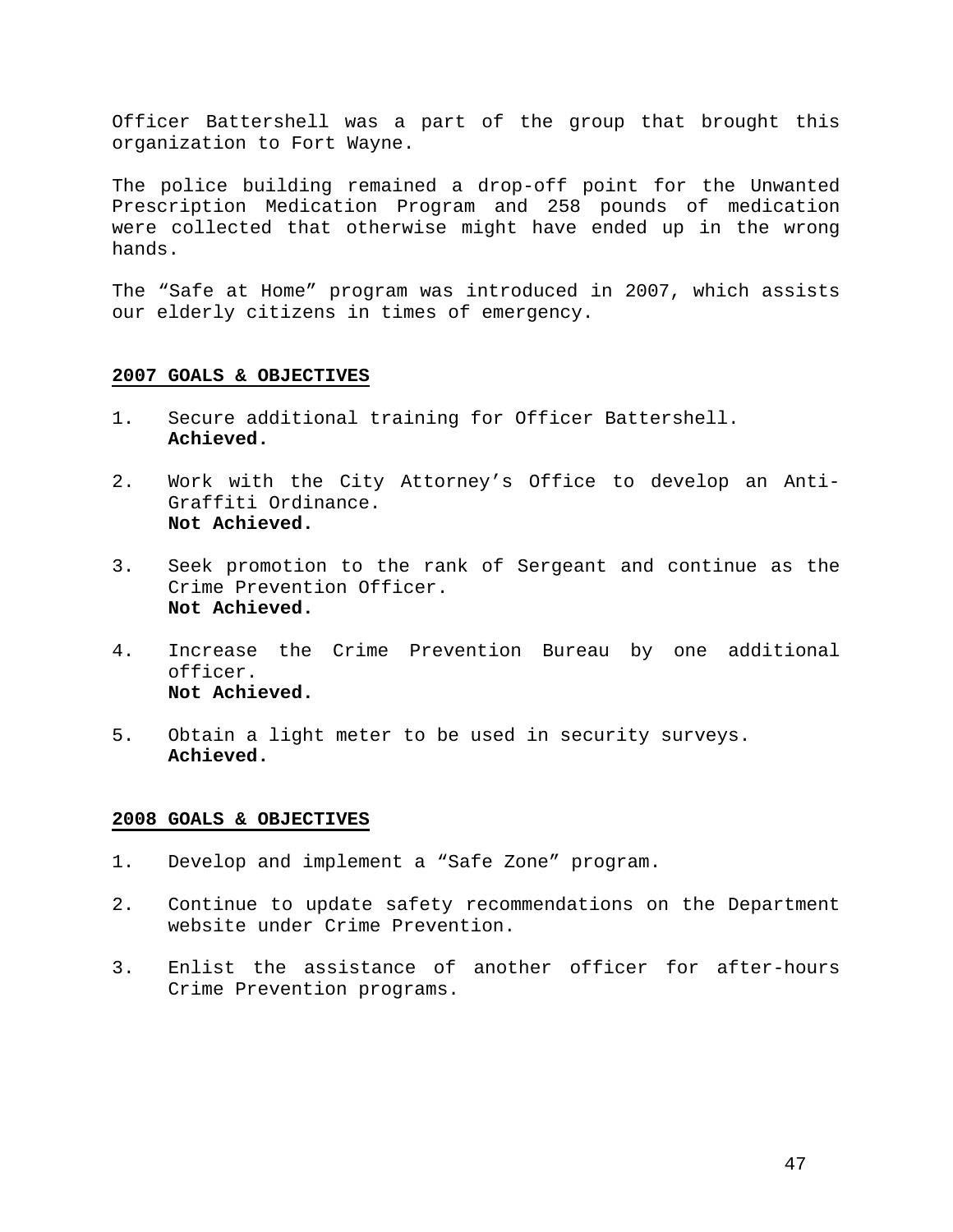## **SCHOOL CHILD SAFETY EDUCATION**

### **SUMMARY OF ACTIVITIES**

The purpose of the Safety Education Bureau is to maintain a positive relationship with a diverse community population through safety education workshops, distribution of literature and presentations.

The objective is to plan, implement and educate students, parents and the community about issues of self-protection, pedestrian rules and danger recognition.

The program moved into the new Regional Public Safety Academy this year.

#### **PERFORMANCE INDICATORS**

| ACTIVITY           | CLASSES | NUMBER OF<br>CHILDREN | NUMBER OF<br>ADULTS |
|--------------------|---------|-----------------------|---------------------|
| Pedestrian Safety  | 236     | 4720                  | 1854                |
| Stranger Awareness | 112     | 3553                  | 290                 |
| Gun Safety         | 112     | 3553                  | 290                 |
| Bike Safety        | q       | 494                   | 61                  |
| Summer Clubhouse   |         | 494                   | 35                  |

### **2007 GOALS & OBJECTIVES**

- 1. Continue to establish partnerships with outside business organizations. **Achieved.**
- 2. Continue to foster community-based initiatives. **Achieved.**
- 3. Develop an Internet Safety program. **Not Achieved.**

### **GANG UNIT**

### **SUMMARY OF ACTIVITIES**

In 2007, Chief York in partnership with ATF, developed the Gang Unit. The purpose of this five-person unit is to address the increase in criminal gang activity in the City of Fort Wayne.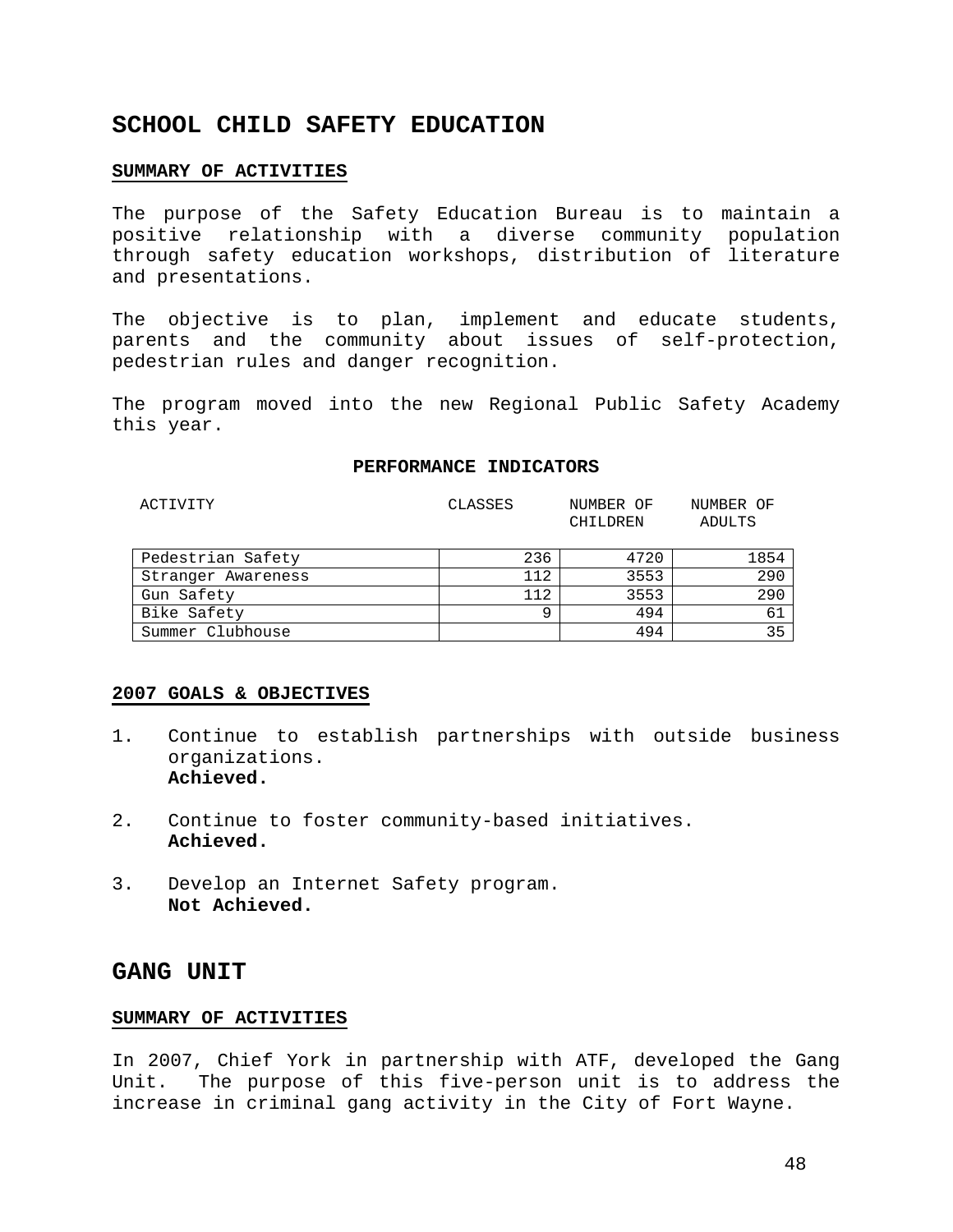A part of the work of the Unit is visiting known gang members' homes and speaking with a parent or parents and giving them gang literature. This approach has had some successes. A working relationship with the schools is also an important aspect of the Unit's work. The relationship includes the school Director of Security, as well as the School Resource Officer assigned to each high school.

The relationship with ATF has been outstanding. There was an increase of Federal indictments in 2007 of 66%. Important in these cases is that the perpetrator must serve 85% of a Federal sentence as opposed to only 50% for those sentenced in State court.

STATISTICS FOR 2007 (6 months of operation)

| Misdemeanor Arrests    | 289 |
|------------------------|-----|
| Drug Arrests           | 73  |
| Traffic Arrests        | 125 |
| Felony Cases Generated | 55  |
| Felony Arrests         | 22  |
| Firearms Seized        | つり  |

- 1. Reduce violent crime overall by 12%.
- 2. Utilize Crime Analysis to identify areas of gang activity.
- 3. Reduce gang-related homicides by 15%.
- 4. Increase Federal indictments by 25%.
- 5. Increase number of firearms seized by 100%.
- 6. Obtain training with grant funds.
- 7. Bring in gang trainers through Project Safe Neighborhoods.
- 8. Purchase equipment with grant funding.
- 9. Continue proactive work in the schools.
- 10. Obtain unmarked vehicles.
- 11. Obtain extra officers on a temporary basis, June-August.
- 12. Continue to seek grant funding.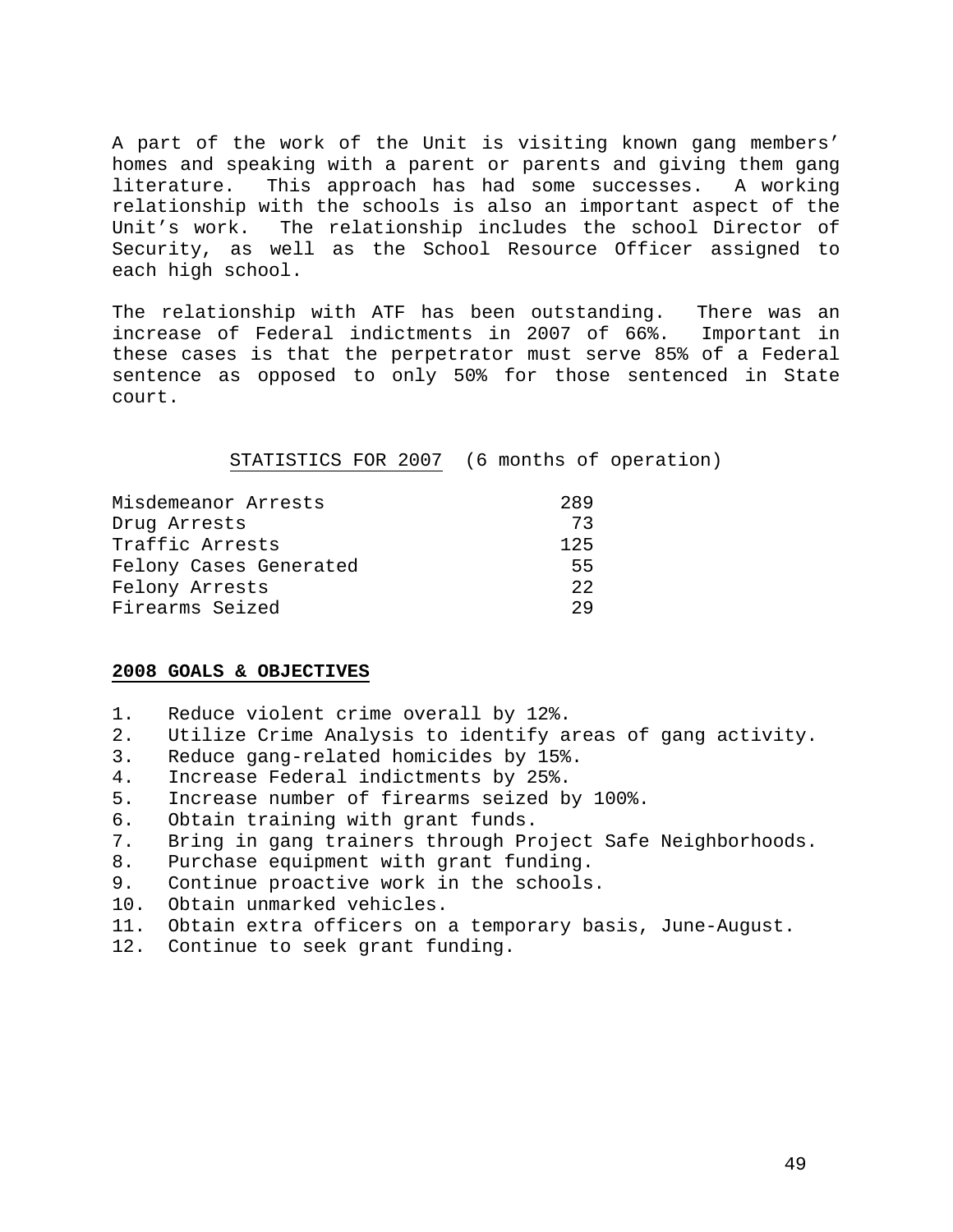# INFORMATION SYSTEMS

## **COMMUNICATIONS CENTER [911]**

### **SUMMARY OF ACTIVITIES**

The Communications Center receives emergency 911 calls, as well as non-emergency calls which are then directed to the appropriate department by Call Takers and Dispatchers.

A new employee is required to complete a 30-day training program with an average score of 90%. The employee then works with a trainer for a period of 1-3 months. For the first time in many years, staffing levels were increased due to annexations.

Utilizing Homeland Security funds, a state-of-the-art communications vehicle was purchased and has been used in several high profile incidents.

## **2006 2007**

| CALLS<br>TOTAL | 761<br>496 | 528,129 |
|----------------|------------|---------|

### **2007 GOALS & OBJECTIVES**

- 1. 100% accuracy **Not Achieved.**
- 2. Ongoing training of each employee **Partially Achieved.**
- 3. Work with Police and Fire Tactical Teams for large-scale incidents **Partially Achieved.**
- 4. Financial responsibility **Achieved.**

### **2008 GOALS & OBJECTIVES**

1. 100% accuracy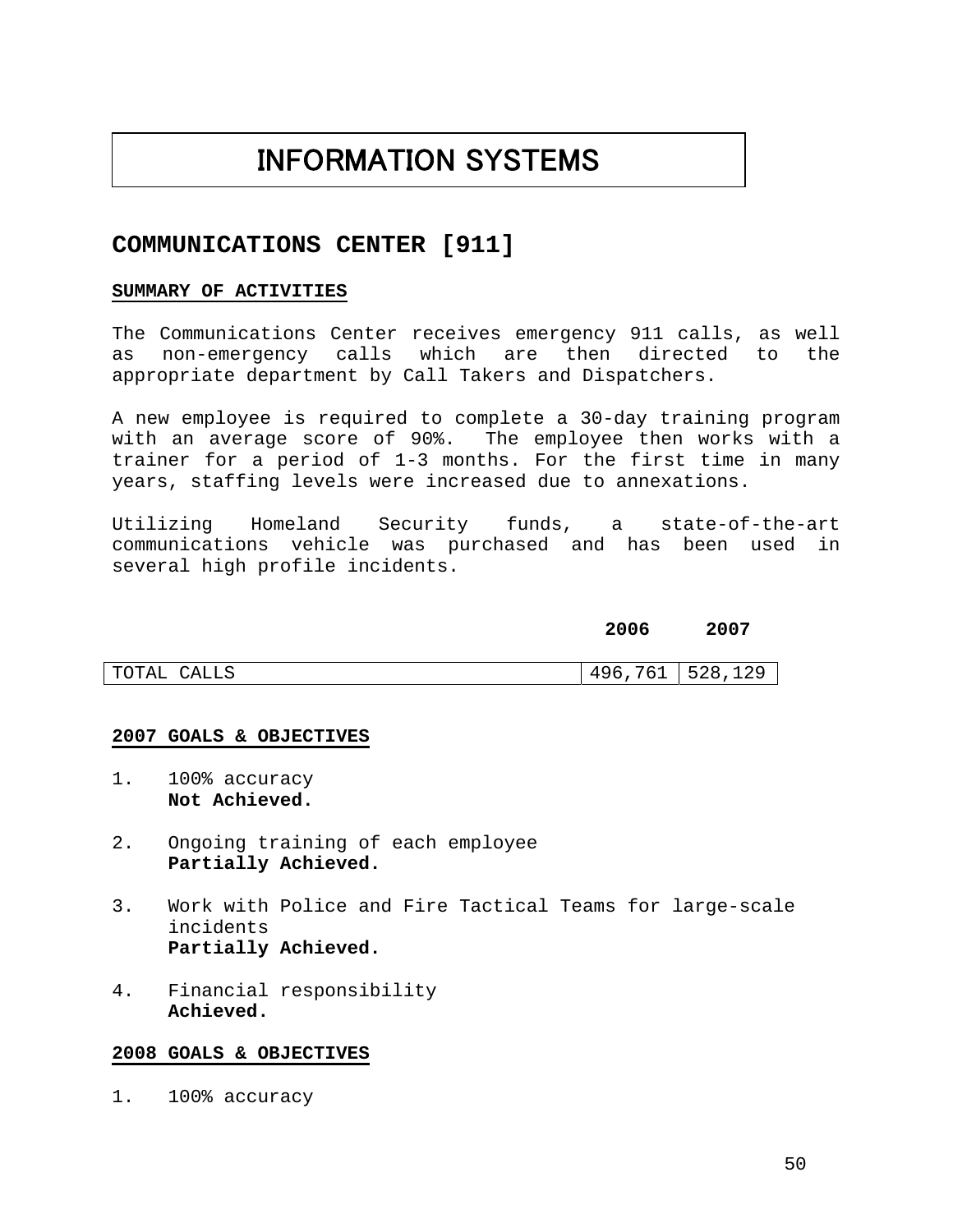- 2. Ongoing training of each employee
- 3. Reduce overtime hours
- 4. Improve employee turnover rate
- 5. Continue employee audits

## **RADIO SHOP**

### **SUMMARY OF ACTIVITIES**

The Shop is responsible for installing and maintaining all equipment in public service vehicles owned by the City. In 2007, the Radio Shop generated \$347,166 in invoices to other departments – \$118,099 more than 2006. Due to its size, the Police Department is the largest customer.

The major project for 2007 was the FCC required rebanding. All 800 MHz radio systems must move to a different position on the 800 MHz band. Sprint/Nextel is responsible for all costs incurred. This project should be completed late summer, 2008.

### **2007 GOALS & OBJECTIVES**

- 1. FCC/Nextel rebanding. **Postponed by Nextel.**
- 2. Network training. **Achieved.**
- 3. Maintain the new Early Warning Flood System. **Achieved.**
- 4. Add one new employee. **Not Achieved.**
- 5. Replace two vehicles. **Postponed to 2008**.

- 1. Replace the billing system.
- 2. Replace the UPS system.
- 3. Plan and design new radio alarm system.
- 4. Fiber optic network link to City-County Building.